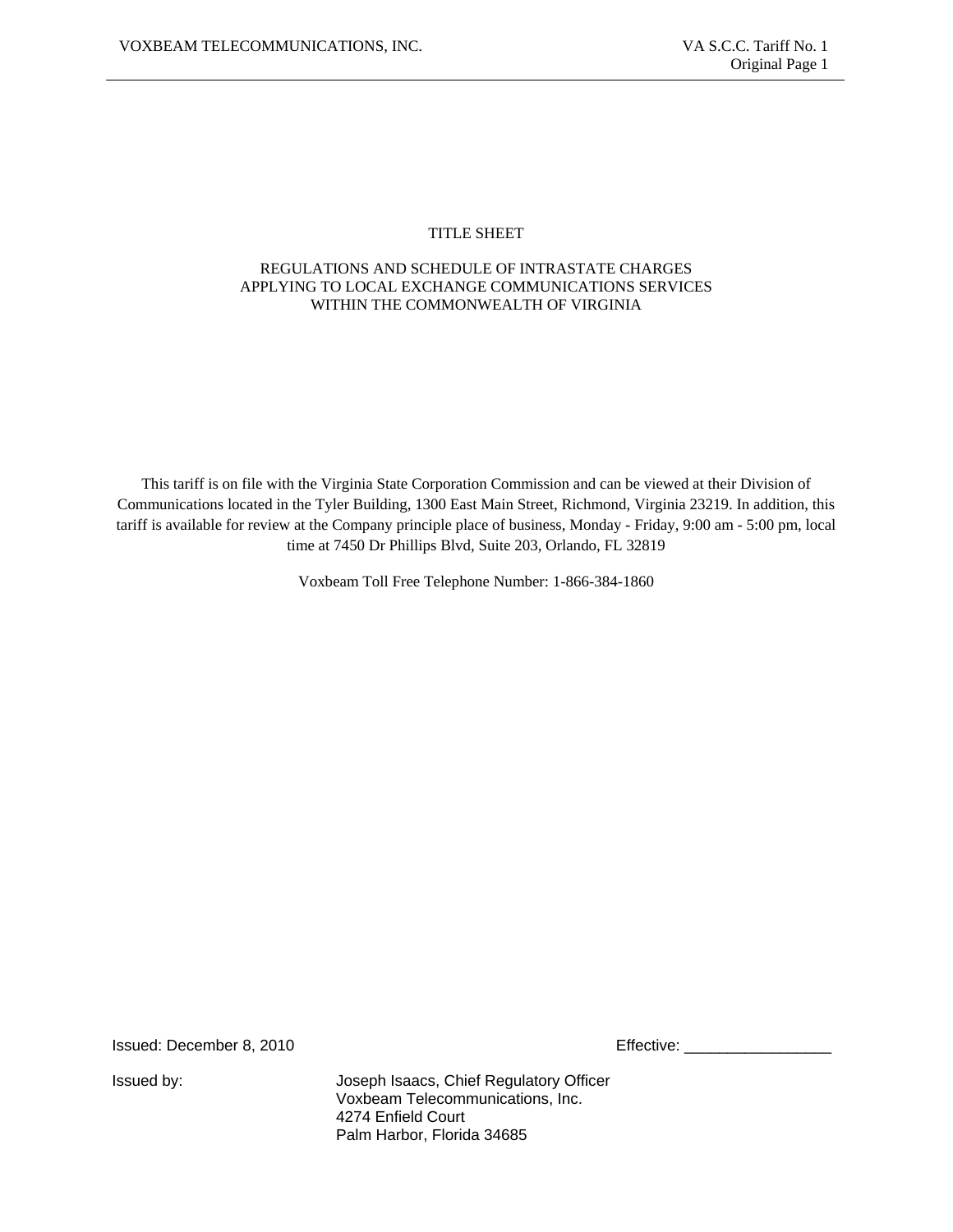# **CHECK SHEET**

| PAGE NO.       | <b>REVISION</b> | PAGE NO. | <b>REVISION</b> |
|----------------|-----------------|----------|-----------------|
| 1              | Original*       | 33       | Original*       |
| $\overline{c}$ | Original*       | 34       | Original*       |
| 3              | Original*       | 35       | Original*       |
| 4              | Original*       | 36       | Original*       |
| 5              | Original*       | 37       | Original*       |
| 6              | Original*       | 38       | Original*       |
| 7              | Original*       | 39       | Original*       |
| 8              | Original*       | 40       | Original*       |
| 9              | Original*       | 42       | Original*       |
| 10             | Original*       | 43       | Original*       |
| 11             | Original*       | 44       | Original*       |
| 12             | Original*       | 45       | Original*       |
| 13             | Original*       | 46       | Original*       |
| 14             | Original*       | 47       | Original*       |
| 15             | Original*       | 48       | Original*       |
| 16             | Original*       | 49       | Original*       |
| 17             | Original*       | 50       | Original*       |
| 18             | Original*       | 51       | Original*       |
| 19             | Original*       | 52       | Original*       |
| 20             | Original*       | 53       | Original*       |
| 21             | Original*       | 54       | Original*       |
| 22             | Original*       | 55       | Original*       |
| 23             | Original*       | 56       | Original*       |
| 24             | Original*       | 57       | Original*       |
| 25             | Original*       | 58       | Original*       |
| 26             | Original*       | 59       | Original*       |
| 27             | Original*       |          |                 |
| 28             | Original*       |          |                 |
| 29             | Original*       |          |                 |
| 30             | Original*       |          |                 |
| 21             | $O$ riginal*    |          |                 |

31 Original\*<br>32 Original\* Original\*

\* Denotes new or revised page with this filing.

Issued: December 8, 2010 **Effective:** Effective: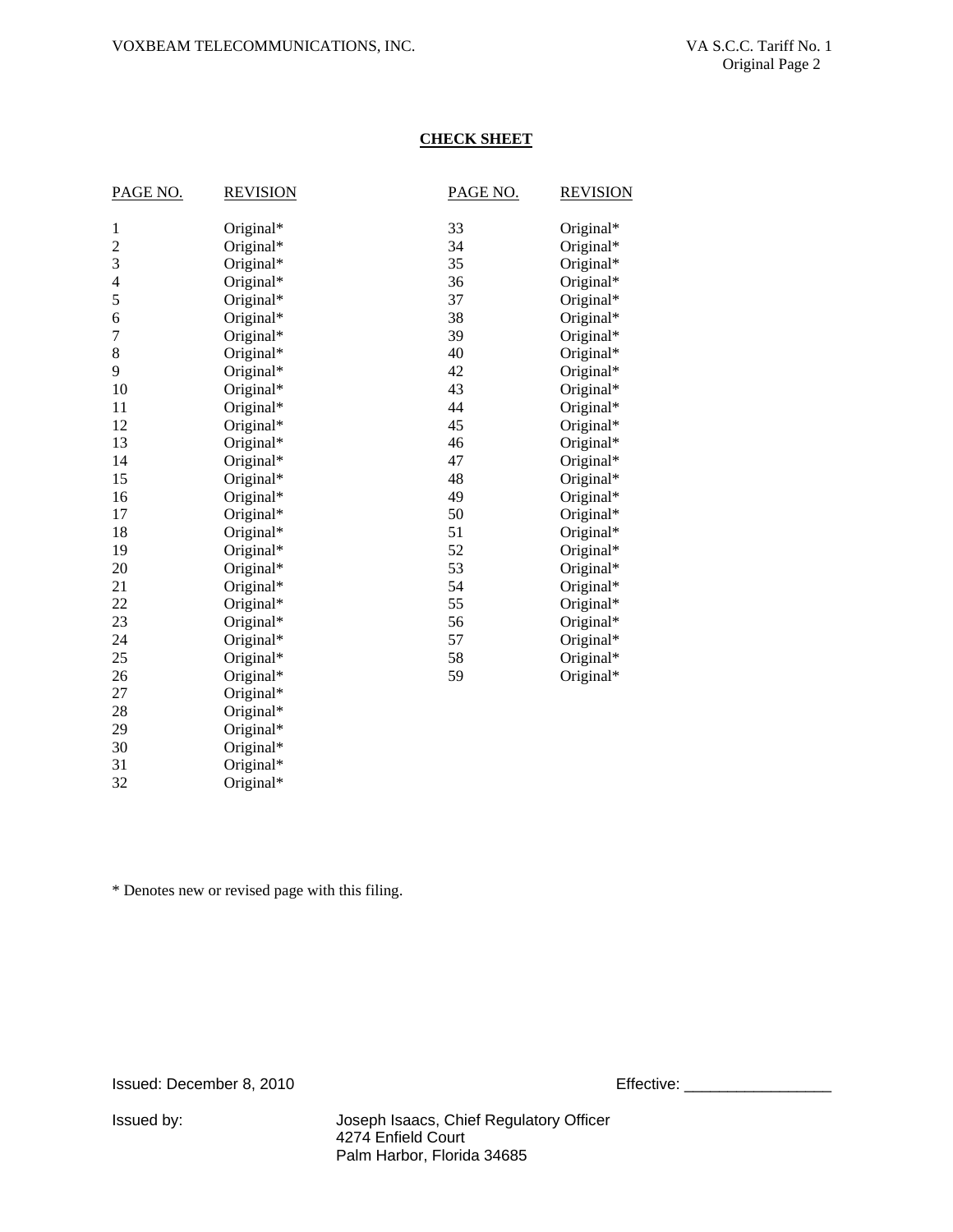# **TABLE OF CONTENTS**

Page

Issued: December 8, 2010

Joseph Isaacs, Chief Regulatory Officer 4274 Enfield Court Palm Harbor, Florida 34685

Issued by: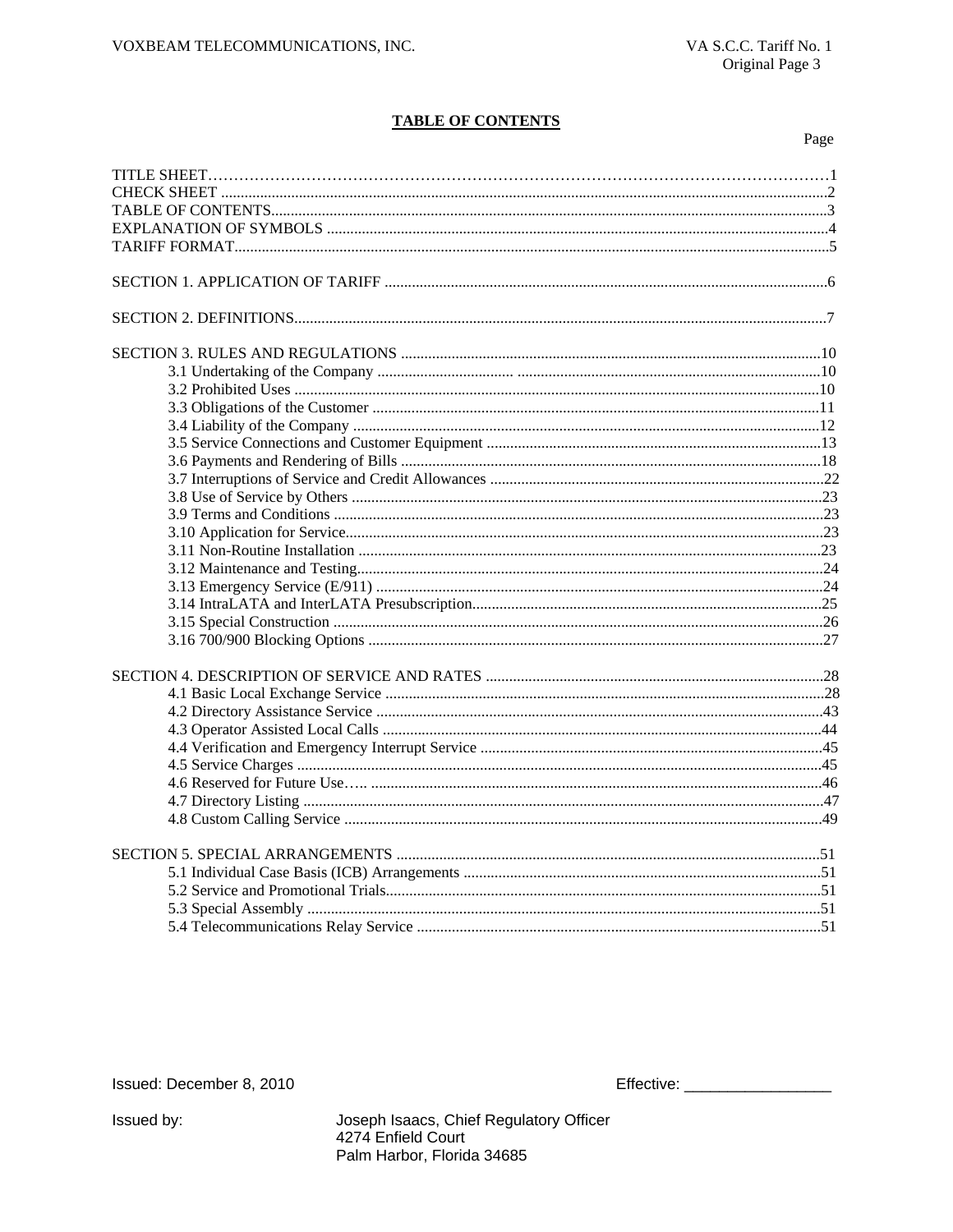### **EXPLANATION OF SYMBOLS**

- C To signify changed regulation.<br>D To signify discontinued rate or
- To signify discontinued rate or regulation.
- I To signify increased rate.
- M To signify a move in the location of text.<br>N To signify new rate or regulation.
- To signify new rate or regulation.
- R To signify reduced rate.<br>S To signify reissued matter
- To signify reissued matter.

Issued: December 8, 2010 **Effective:** 2010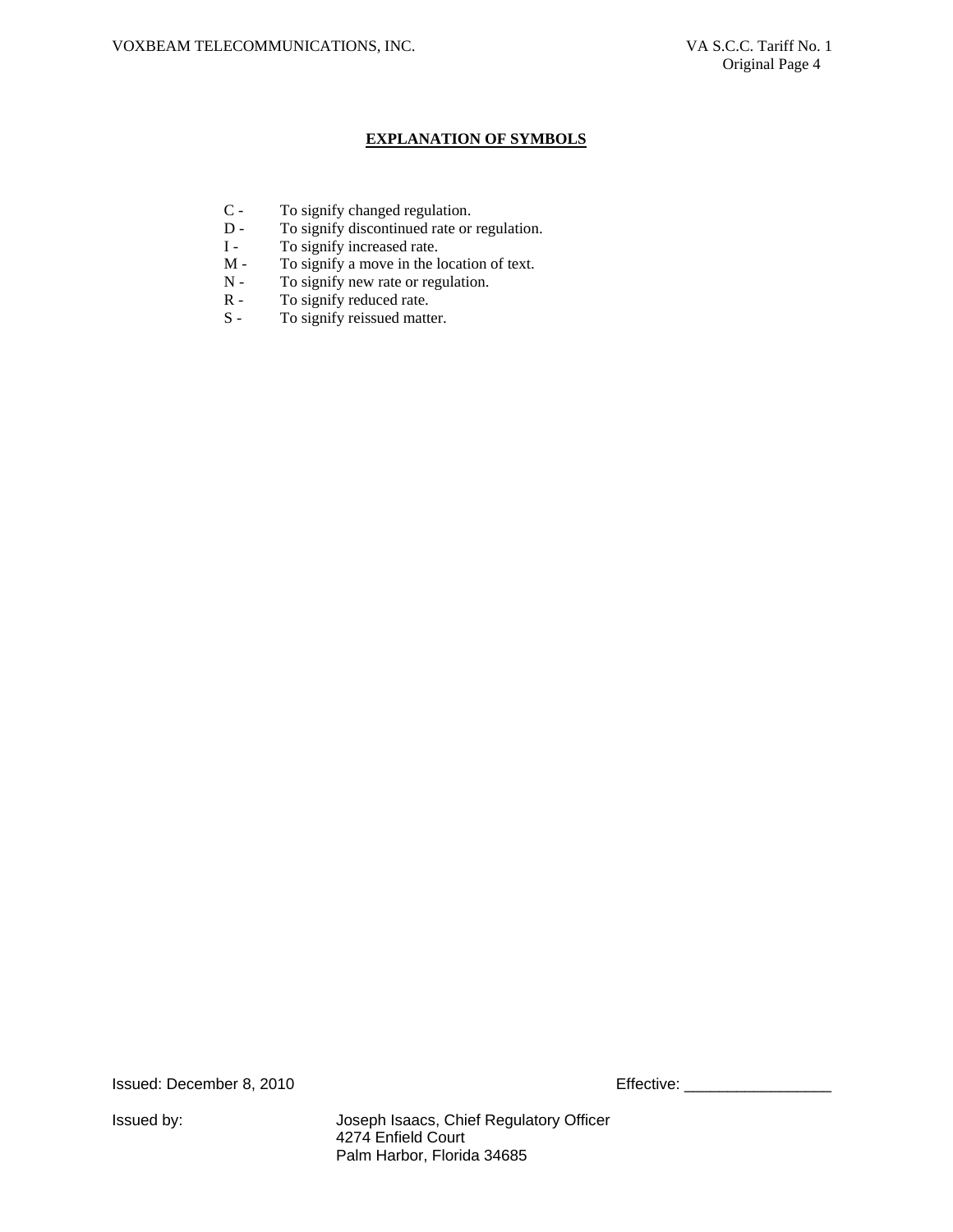### **TARIFF FORMAT**

A. Page numbering - Page numbers appear in the upper right hand corner of the page. Pages are numbered sequentially. However, new pages are occasionally added to the tariff. When a new page is added between pages already in effect, a decimal is added. For example, new pages added between pages 14 and 15 would be 14.1.

B. Page revision numbers - Revision numbers also appear in the upper right corner of each page. These numbers are used to determine the most current page version on file with the Commission. For example, the 4th revised Page 14 cancels the 3rd revised Page 14. Because of various suspension periods, deferrals, etc., the Commission allows in their tariff approval process, the most current page number on file with the Commission is not always the tariff page in effect. Consult the Check Sheet for the page currently in effect.

C. Paragraph Numbering Sequence -There are nine levels of paragraph coding. Each level of coding is subservient to its next higher level:

2 2.1 2.1.1. 2.1.1.A. 2.1.1.A.1 2.1.1.A.1.(a). 2.1.1.A.1.(a).I.  $2.1.1.A.1.(a).I.(i).$  $2.1.1.A.1.(a).I.(i).(1)$ 

D. Check Sheets: When a tariff filing is made with the Commission, an updated Check Sheet accompanies the tariff filing. The Check Sheet lists contained in the tariff, with a cross reference to the current revision number. When new pages are added the Check Sheet is changed to reflect the revision. All revisions made in a given filing are designated by an asterisk (\*). There will be no other symbols used on this page if these are the only changes made to it (i.e. the format, etc. remains the same, just revised revision levels on some pages). The tariff user should refer to the latest Check Sheet to find out if a particular page is the most current on file with the Commission.

Issued: December 8, 2010 **Effective: Effective:** \_\_\_\_\_\_\_\_\_\_\_\_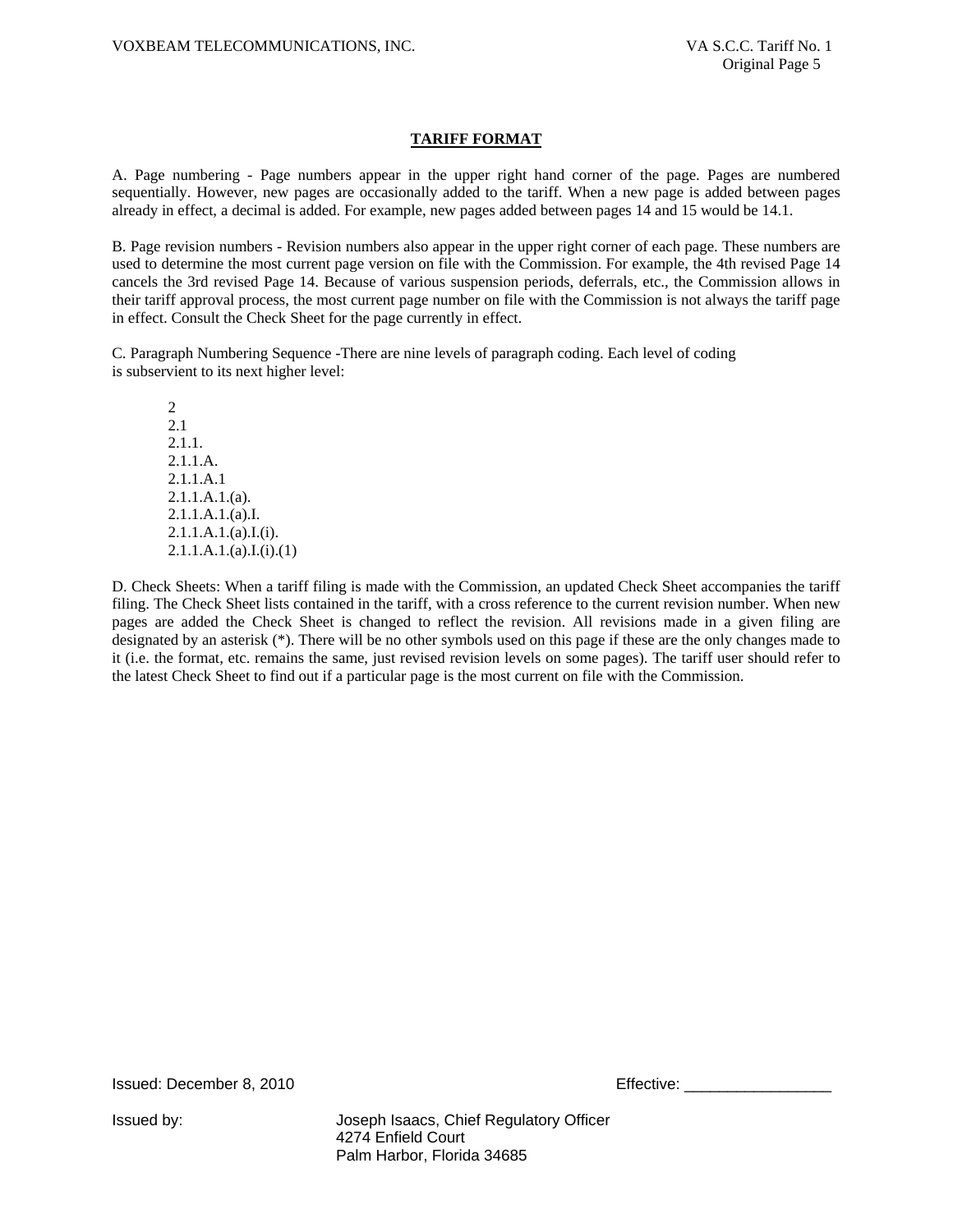# **SECTION 1 - APPLICATION OF TARIFF**

This tariff sets forth rules applicable to the provision of local exchange telecommunications services within the Commonwealth of Virginia.

Issued: December 8, 2010 **Effective:** Effective: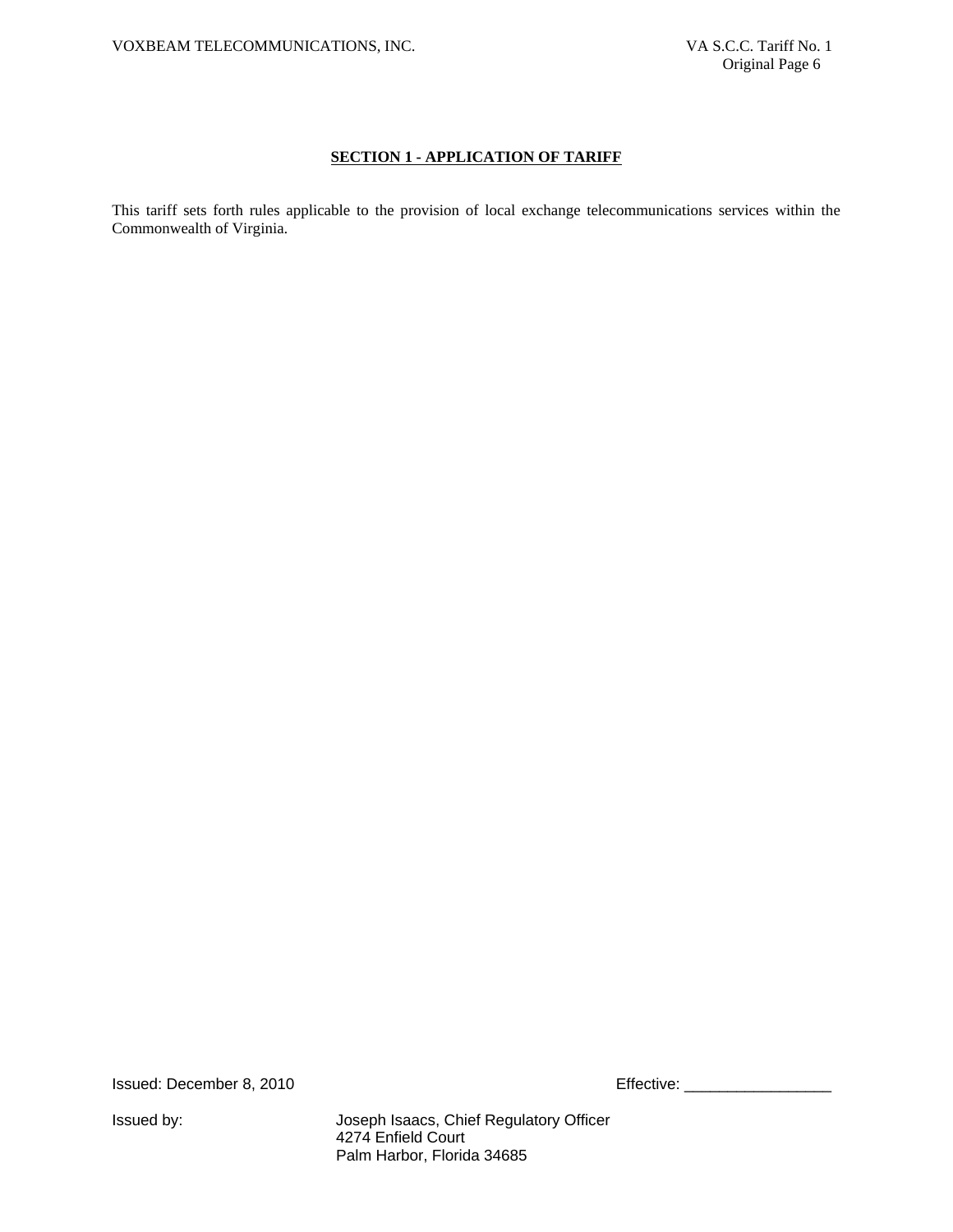#### **SECTION 2 - DEFINITIONS**

Accessories: Devices which are mechanically attached to, or used with, the facilities furnished by a telephone company and which are independent of, and not electrically, acoustically, or inductively connected to the conductors in the communications path of a telephone company's facilities.

Advance Payment: Part or all of a payment required before the start of Service.

Applicant: An individual or concern making application to the Company for communications service under this tariff.

Application: Refers to an application made by a prospective Subscriber to the Company under which services for communication between specified locations, for designated periods, and for the use of the Subscriber specifically named in the application are to be furnished in accordance with the provisions of this tariff.

Authorized User: A person, firm or corporation, which is authorized by the Subscriber to be connected to the service of the Subscriber. An authorized user must be specifically named in the application for service.

Bandwidth: A defined range of frequencies.

Baud: A unit of signaling speed. It is the reciprocal of the time duration in seconds of the shortest signal element (mark and space) within a code signal. The speed baud is the number of signal elements per second.

Bit: The smallest unit of information in the binary system of notation.

Bridging Arrangements: The physical equipment needed in a telephone company's central office to meet specified transmission and signaling criteria.

Building Channel: The inside wire used to connect two or more stations within the same building or to connect a station to station connection location.

Channel Terminal: Provides for equipment required to terminate an interexchange channel at each rate center central office.

Commission: Virginia State Corporation Commission.

Communications Services: The Company's intrastate communications services offered under this tariff.

Company: VOXBEAM TELECOMMUNICATIONS, INC., the issuer of this tariff.

Company Network: The array of communications services which the Company has purchased from an Underlying Carrier and uses to provide services to Subscribers under this tariff.

Connecting Arrangement: Denotes equipment provided by a telephone company to accomplish the direct electrical connection of Subscriber-provided facilities with the facilities of the telephone company.

Customer: The person, firm or corporation which orders Service and is responsible for the payment of charges and compliance with the terms and conditions of this tariff.

Dedicated: A facility or equipment system or subsystem set aside for the sole use of a specific Customer or End User.

Issued: December 8, 2010 Effective: \_\_\_\_\_\_\_\_\_\_\_\_\_\_\_\_\_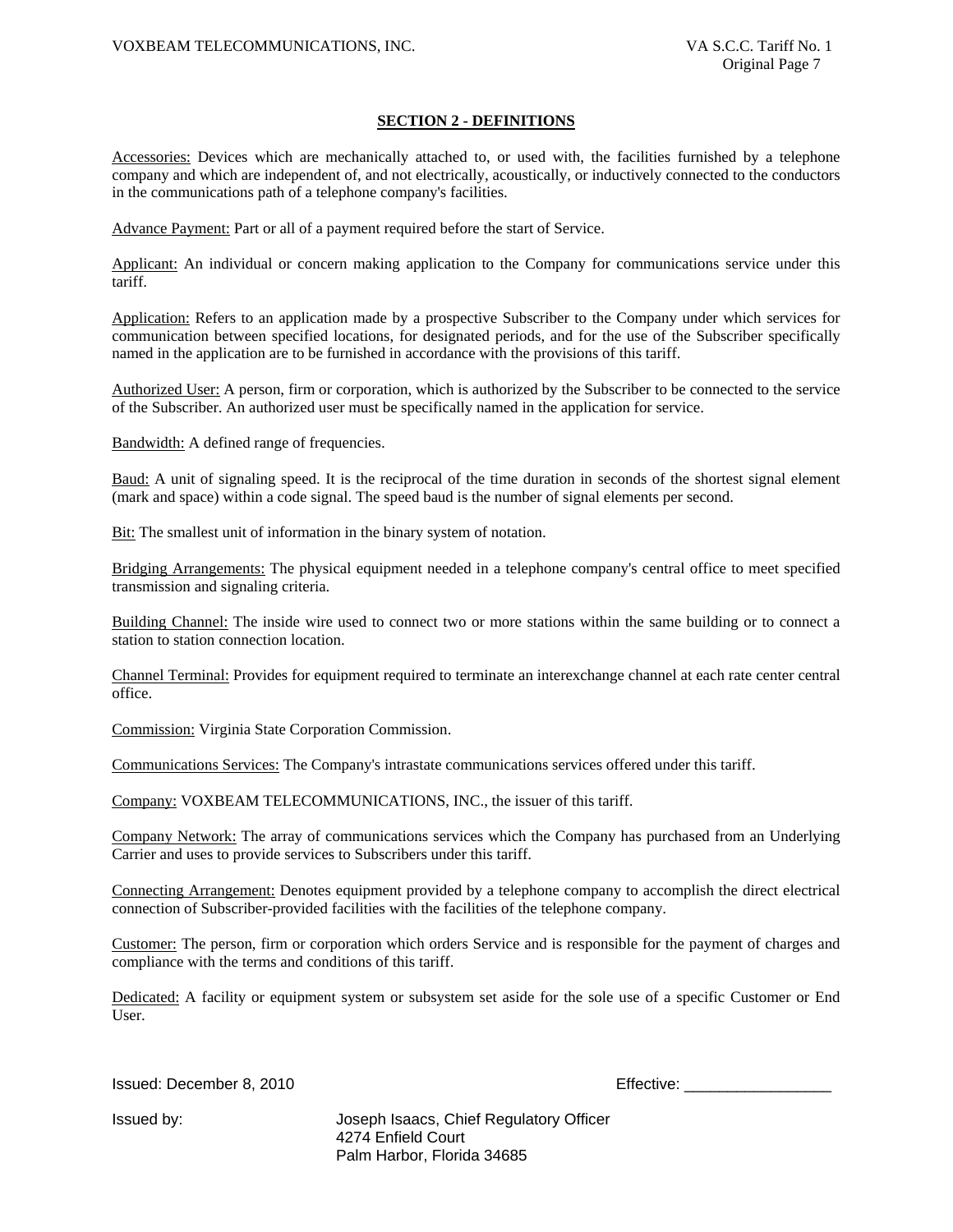#### **SECTION 2 - DEFINITIONS (Continued)**

Direct Inward Dialing (DID): Routes incoming calls directly to stations.

DSL: Digital Subscriber Line.

End Office: The switching system office or serving wire center where loops are terminated for purposes of interconnection to each other and/or to trunks.

End User: A person, firm or corporation who is designated by the Customer as a user of Company's Service furnished to the Customer. The End User must be specifically identified in the Application for Service.

End User Premises Equipment: Equipment provided by the Customer, the End User, or any party other than the Company that is located on the End User's premises and is connected to the Company's network.

Exchange Access Line: The service central office line equipment and all the Company plant facilities up to the demarcation point. These facilities are Company-provided and maintained and provide access to and from the telecommunications network for message toll service and for local calling appropriate to the tariffed use offering selected by the customer.

FCC: Federal Communications Commission.

Hunting: Routes a call to an idle station line in a prearranged group when the called station line is busy.

Individual Case Basis: A service arrangement in which the regulations, rates and charges are developed based on the specific circumstances of the Customer and at the Company's sole discretion.

Interface: The point on the premises of the Subscriber where provision is made to terminate provided by a telephone company. At the interface the transmission path may be 2 wire or 4 wire as specified for the various channels required.

Interoffice Channel: Provides for facilities to connect two different serving central offices for Intra-exchange services

Interrupted Service: That portion of service provided to a Subscriber Or Authorized User for which the Company has been notified of a temporary cessation and given an opportunity to test and repair.

Kbps: Kilobits per second, denotes thousands of bits per second.

Mbps: Megabits per second, denotes millions of bits per second.

Network: The facilities of an Underlying Carrier.

Origination Point: The point of demarcation between the Company's facilities and those of the End User.

Premises: The space occupied by a Customer or End User in a building or buildings or contiguous property.

Rate Center: For private line service, denotes a specified geographical location, generally a main central office of an exchange from which mileage measurements are made for the application of interexchange mileage rates.

Issued: December 8, 2010 **Effective:** Effective: \_\_\_\_\_\_\_\_\_\_\_\_\_\_\_\_\_\_\_\_\_\_\_\_\_\_\_\_\_\_\_\_\_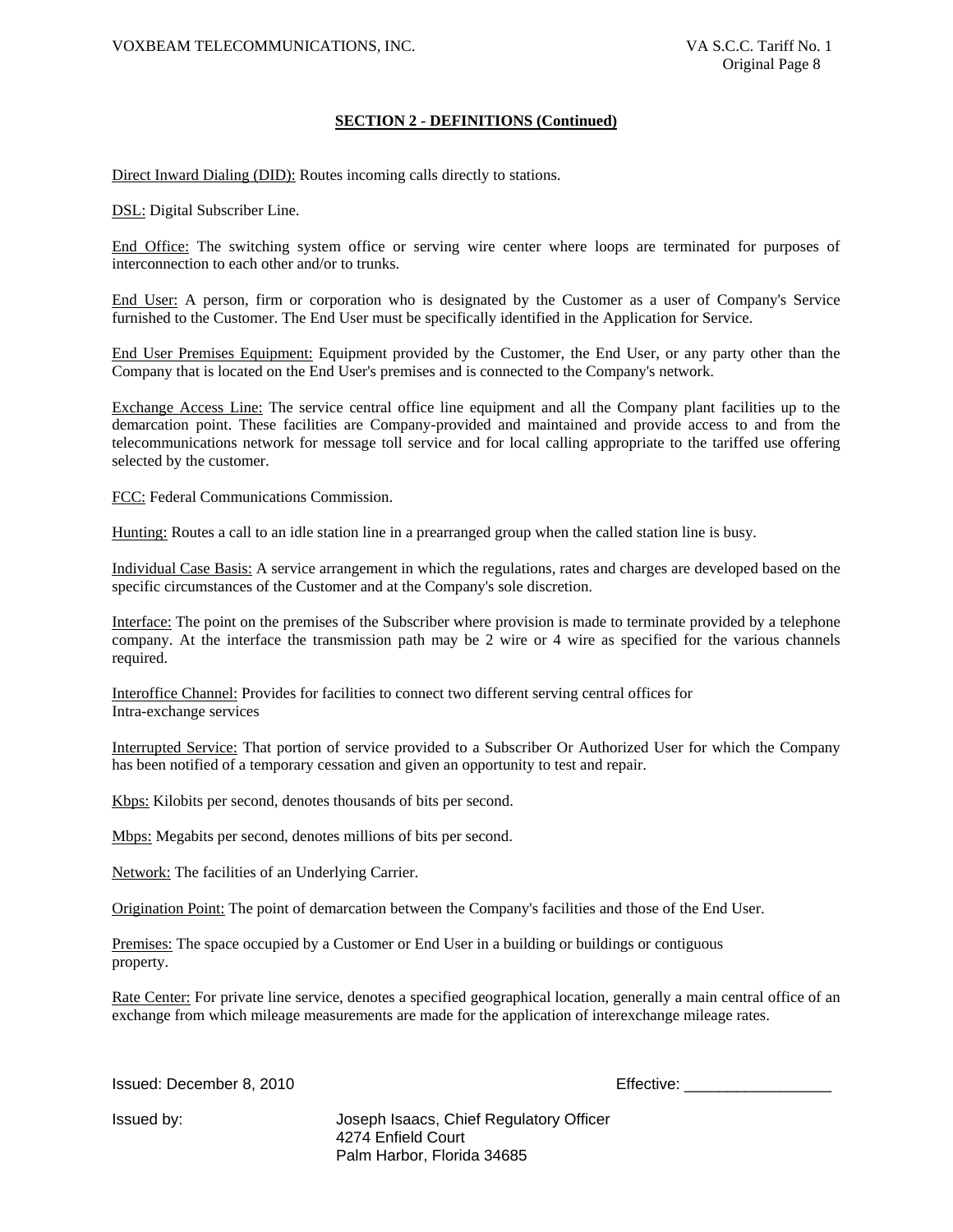### **SECTION 2 - DEFINITIONS (Continued)**

Recurring Charges: The monthly charges to the Customer for Services, facilities and equipment, which continues for the agreed-upon duration of the Service.

Services: The services or combination thereof, offered by the Company and contained in this Tariff.

Service Order: The request for Company Services submitted by the Customer in the format devised by the Company. The submission of a Service Order by the Customer and confirmation thereof by the Company initiates the respective obligations of the parties as set forth therein and pursuant to this tariff.

Service Terminal: As used in connection with Series 5000 channels, provides for facilities to connect a premises to the Rate Center, including a local channel and any required interoffice channel.

Special Facilities: Any facilities, goods, supplies, products, equipment, fixtures or other installation specifically installed or constructed for Customer by Company pursuant to a negotiated agreement between Company and Customer.

Termination Point: The demarcation point between Company's facilities and the Customer's facilities.

Transmission Speed: Transmission speed or rate, in bits per second (bps), as agreed to by Company and Customer.

Issued: December 8, 2010 **Effective: Effective**: <u>\_\_\_\_\_\_\_\_\_\_\_\_</u>\_\_\_\_\_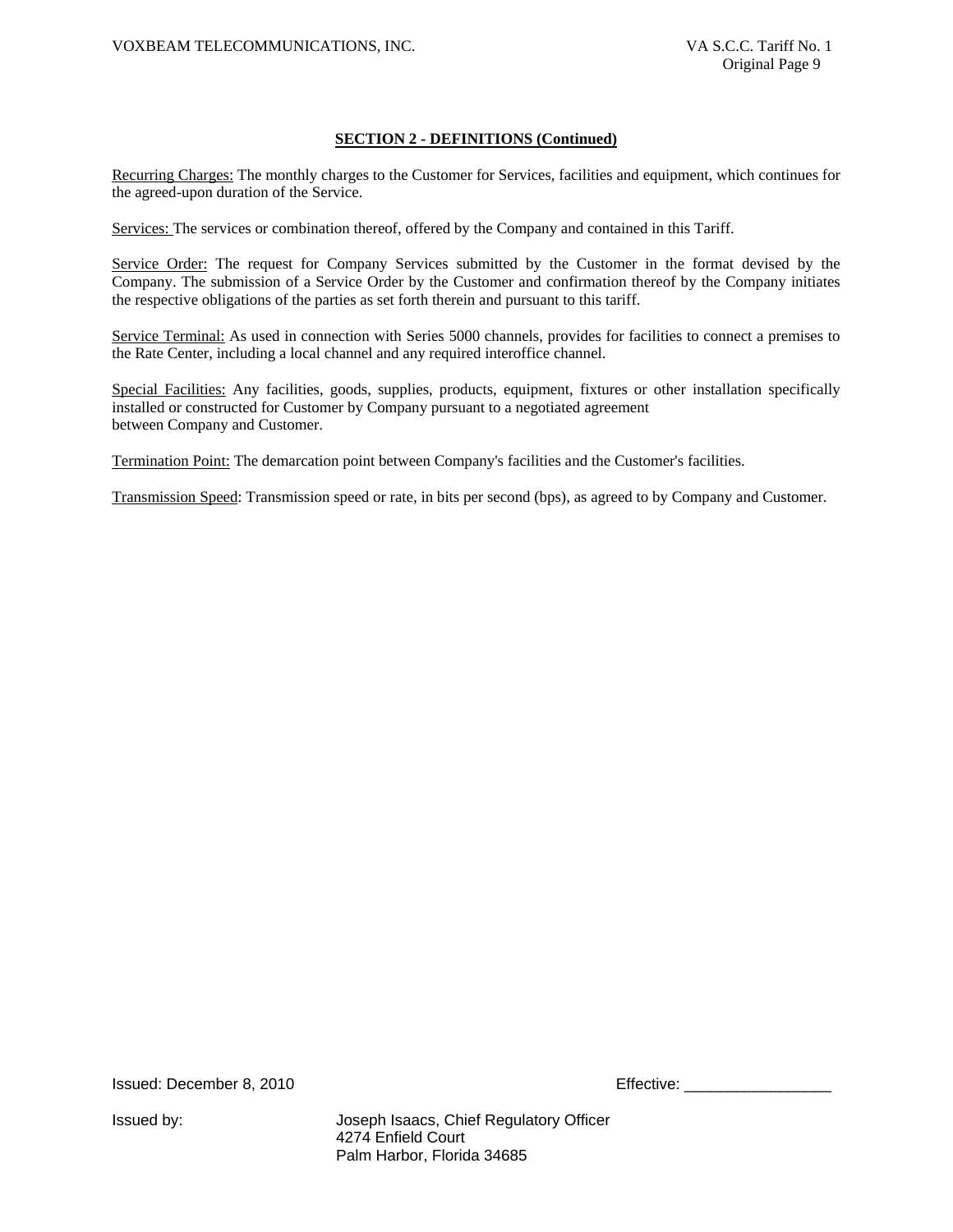# **SECTION 3 - RULES AND REGULATIONS**

#### 3.1 Undertaking of the Company

The Company undertakes to furnish Services in accordance with the terms and conditions set forth in this tariff.

- 3.2 Prohibited Uses
	- A. The Services of the Company shall not be used for any unlawful purpose or for any use as to which the Customer has not obtained all governmental approvals, authorizations, licenses, consents and permits, required to be obtained by the Customer with respect thereto.
	- B. The Company may require applicants for Service who intend to use the Company's offerings for resale and/or for shared use to file a letter with the Company confirming that their use of the Company offerings complies with relevant laws and the Commission's regulations, policies, orders, and decisions.
	- C. The Company may, without obtaining any further consent from the Customer, assign any rights, privileges, or obligations under this tariff. The Customer or End User may not assign, transfer in any manner the Service or any rights associated with the Service without the written consent of the Company.
	- D. The Company may require a Customer to immediately shut down its transmission of signals if Company concludes, in its sole discretion, that such transmission is causing interference to others.
	- E. The Customer may not use the Services so as to interfere with or impair Service over any facilities and associated equipment, or so as to impair the privacy of any communications over such facilities and associated equipment.
	- F. A Customer or End User shall not represent that its services are provided by the Company, or otherwise indicate to its Customers that its provision of Services is jointly with the Company, without the prior written consent of the Company. The relationship between the Company and Customer shall not be that of partners or agents for one or the other, and shall not be deemed to constitute a partnership or agency agreement.

Issued: December 8, 2010 Effective: \_\_\_\_\_\_\_\_\_\_\_\_\_\_\_\_\_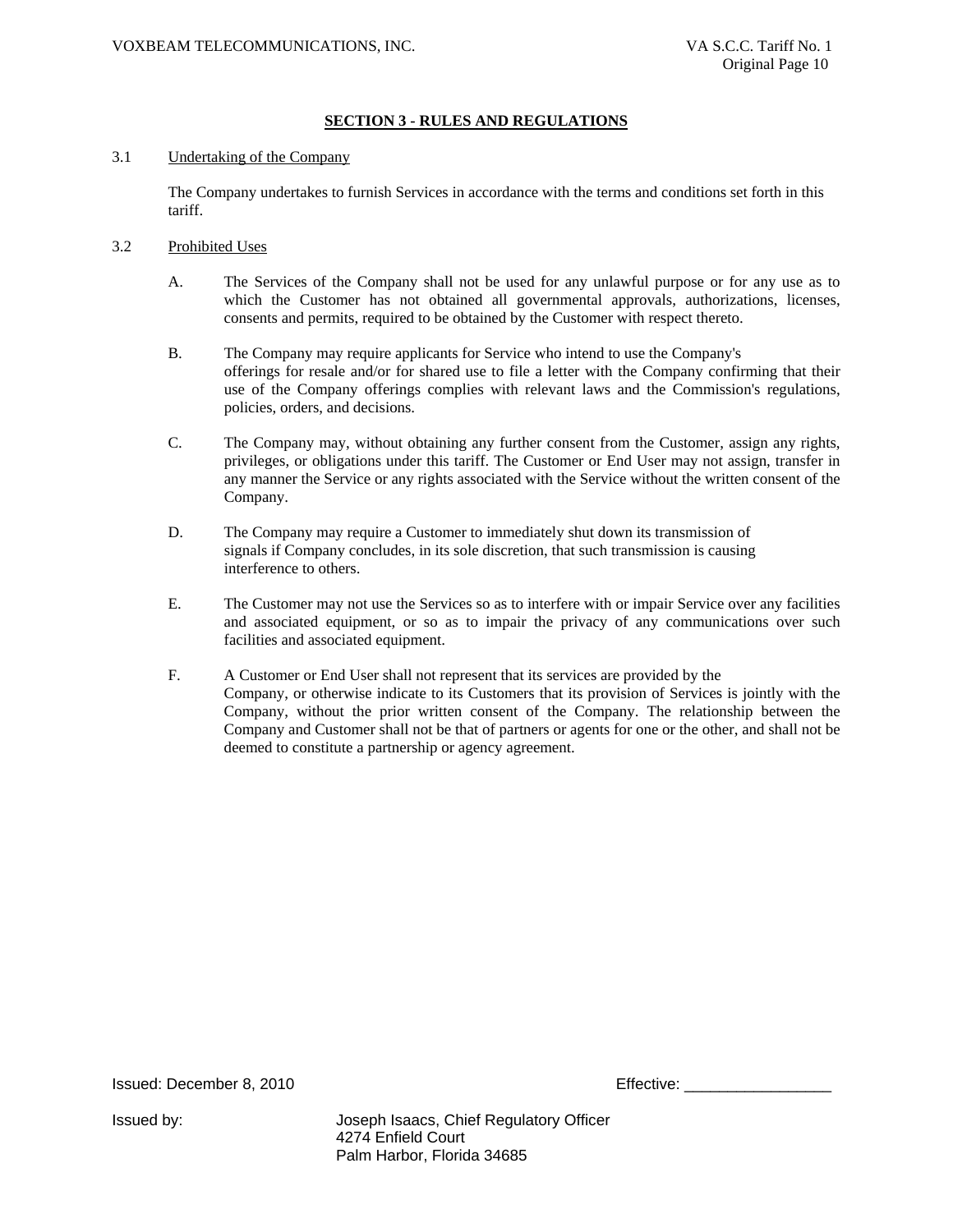#### 3.3 Obligations of the Customer

The Customer (or the End User as the case may be) shall be responsible for:

- A. The payment of all charges applicable to the Services.
- B. Damage or loss of the Company's facilities or equipment caused by the acts or omissions of the Customer or End User or the non-compliance by the Customer or End User with the provisions of this tariff; or by fire or theft or other casualty on the premises of the Customer or End User unless caused by the negligence or willful misconduct of the employees or agents of the Company;
- C. Providing as specified from time to time by the Company any needed personnel, equipment, space and power to operate Company facilities and equipment installed on the Premises, and providing the level of power, heating and air conditioning necessary to maintain the proper environment on such Premises;
- D. Obtaining, maintaining, and otherwise having full responsibility for rights of way necessary to install equipment to provide Service to the Customer or End User from the minimum point of entry or the property line of the land on which the structure wherein any termination point or origination point used by the Customer or End User is placed or located, whichever is applicable, through the point of entry into the structure, throughout the structure, to the location of the equipment space. Any and all costs associated with the obtaining and maintaining of the rights of way described herein, including the costs of altering the structure to permit installation of the Company-provided facilities, shall be borne entirely by the Customer. The Company may require the Customer to demonstrate its compliance with this section prior to accepting a Service Order.
- E. Providing a safe place to work and complying with all laws and regulations regarding the working conditions on the Premises. The Customer may be required to install and maintain Company facilities and equipment within a hazardous area if, in the Company's opinion, injury to Company employees or property might result from installation or maintenance by the Company.
- F. Complying with all laws and regulations applicable to, and obtaining all consents, approvals, licenses and permits as may be required with respect to, the location of Company facilities and equipment in any Premises or the rights-of-way for which the Customer is responsible, and obtaining permission for Company agents or employees to enter the Premises at any reasonable hour for the purpose of installing, inspecting, repairing, or, upon termination of Service as stated herein, removing the facilities or equipment of the Company.
- G. Making Company facilities and equipment available periodically for maintenance purposes at a time agreeable to both the Company and the Customer. No allowance will be made for the period during which Service is interrupted for such purposes
- H. Keeping the Company's equipment and facilities located on the Customer's premises or rights-ofway obtained by the Customer free and clear of any liens or encumbrances relating to the Customer's use of the Company's Services or from the locations of such equipment and facilities.
- I. Providing, operating and maintaining Customer provided or End User equipment on the Premises. Conformance of Customer provided or End User premises equipment with part 68 of the FCC Rules is the responsibility of the Customer.

**Issued: December 8, 2010 Effective: Effective: Effective: Effective: Effective: Effective: Effective: Effective: Effective: Effective: Effective: Effective: Effective: Effective: Effective:**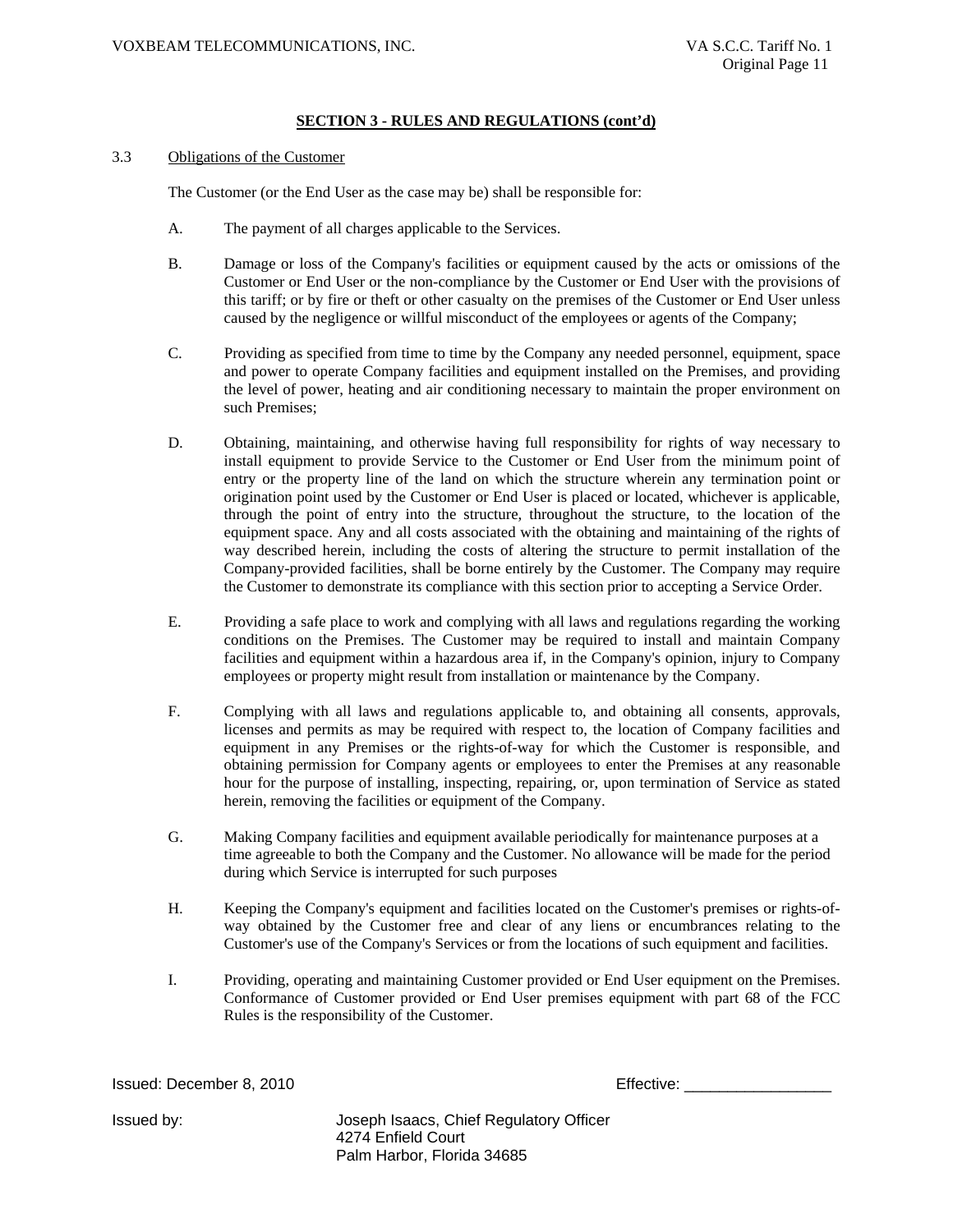#### 3.4 Liability of the Company

- A. The Services the Company furnishes are subject to the terms, conditions, and limitations specified in this tariff and to such particular terms, conditions, and limitations as set forth in the special regulations applicable to the particular Services and facilities furnished under this tariff.
- B. The liability of the Company for damages arising out of the furnishing of these Services, including but not limited to mistakes, omissions, interruptions, delays, tortuous conduct or errors, or other defects, representations, or use of these Services or arising out of the failure to furnish the Service, whether caused by acts of commission or omission, shall be limited to the extension of allowances for interruption. The extension of such allowances for interruption shall be the sole remedy of the Customer or End User and the sole liability of the Company. The Company will not be liable for any special, consequential, exemplary or punitive damages a Customer may suffer, except when caused by the intentional acts or omissions or negligence of the Company's employees or agents.
- C. The Company shall not be liable for, nor shall any Service Credits be extended for, any failure of performance or equipment due to causes beyond its control, including but not limited to acts of God, fire, flood or other catastrophes; any law, order, regulation, direction, action, or request of the United States Government, or of any other government, including state and local governments having or claiming jurisdiction over the Company, or of any department, agency commission, bureau, corporation, or other instrumentality of any one or more of these federal, state, or local governments, or any civil or military authority, national emergencies, insurrections, riots, wars, unavailability of rights-of-way or materials, or strikes, lock-outs, work stoppages, or other labor difficulties.
- D. The Company shall not be liable for any act or omission by any entity furnishing to the Company or to the Company's Customers facilities or equipment used for or with the Services the Company offers.
- E. The Company shall not be liable for any damages or losses due to the fault or negligence of the Customer or due to the failure or malfunction of Customer provided equipment or facilities.
- F. Company shall not be liable for the claims of vendors supplying equipment to Customers of the Company which may be installed at premises of the Company, nor shall the Company be liable for the performance of any such vendor or vendor's equipment.
- G. The Company does not guarantee nor make any warranty with respect to installations it provides for use in an explosive atmosphere. The Customer indemnifies and holds the Company harmless from any and all loss, claims, demands, suits, or other action, or any liability whatsoever, whether suffered, made, instituted, or asserted by any other party or person(s), and for any loss, damage, or destruction of any property, whether owned by the Customer or others, caused or claimed to have been caused directly or indirectly by the installation, operation, failure to operate, maintenance, removal, presence, condition, location, or use of any installation so provided.
- H. The Company is not liable for any defacement of or damage to the Premises resulting from the furnishing of Services, equipment, or associated wiring on such Premises or the installation or removal thereof, except where such defacement or damage is the result of negligence or willful misconduct on the part of the agents or employees of the Company.

Issued: December 8, 2010 Effective: \_\_\_\_\_\_\_\_\_\_\_\_\_\_\_\_\_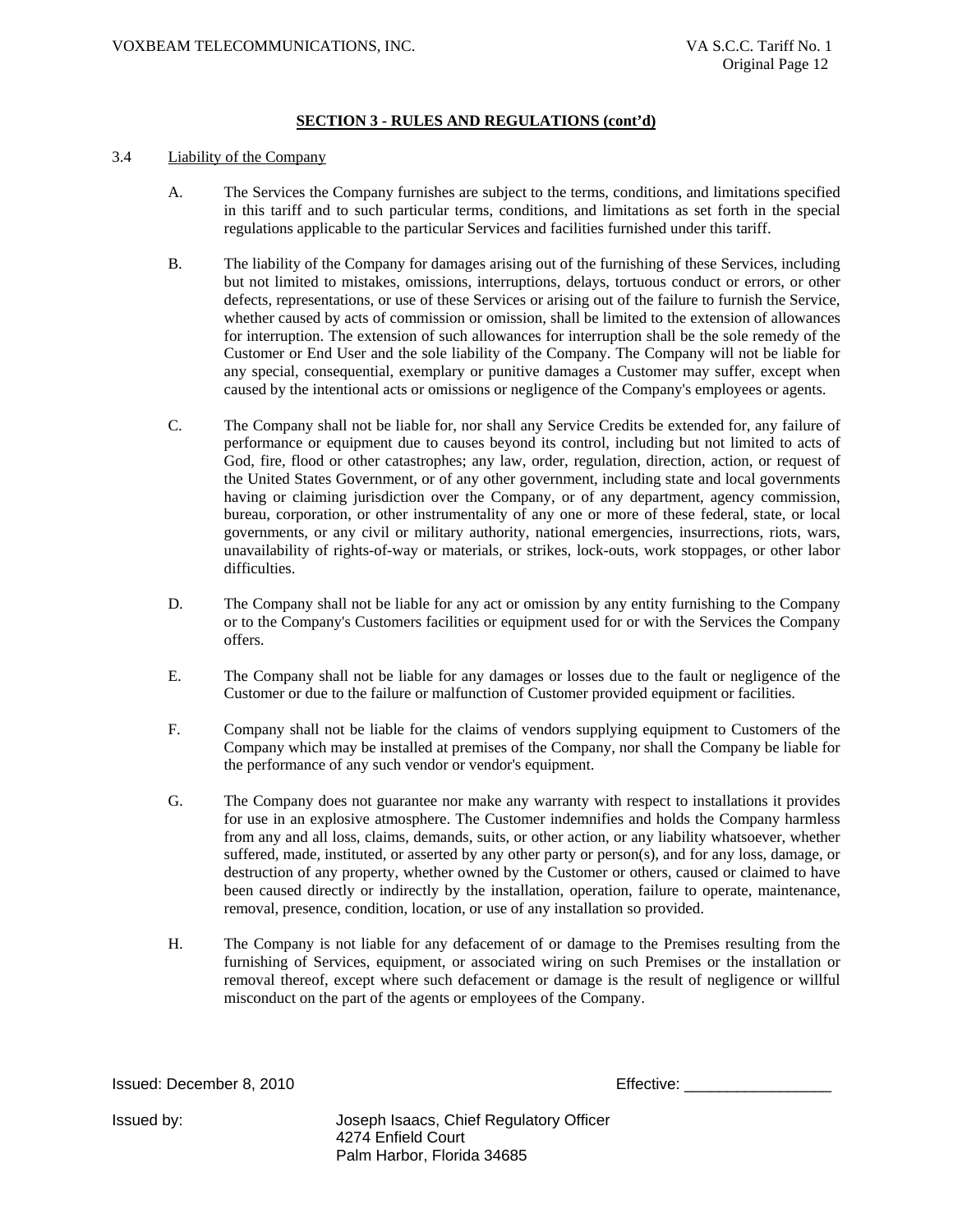#### 3.4 Liability of the Company (Continued)

- I. The Company shall not be liable for any damages resulting from delays in meeting any Service dates or for any damages whatsoever associated with service, facilities, or equipment which the Company does not furnish or for any act or omission of Customer or any other entity furnishing services, facilities or equipment used for or in conjunction with Service.
- J. THE COMPANY MAKES NO WARRANTIES OR REPRESENTATIONS, EXPRESS OR IMPLIED EITHER IN FACT OR BY OPERATION OF LAW, STATUTORY OR OTHERWISE, INCLUDING WARRANTIES OF MERCHANTABILITY AND FITNESS FOR A PARTICULAR USE, EXCEPT THOSE EXPRESSLY SET FORTH HEREIN.
- K. The Customer and any End User, jointly and severally, shall indemnify, defend and hold the Company harmless from claims, loss, damage, expense, or liability (including liability for patent infringement) arising from: (1) any claims made against Company by any End User in connection with the delivery or consumption of Services; (2) combining with, or using in connection with facilities the Company furnished, facilities the Customer or End User furnished; or (3) use of facilities the Company furnished in a manner the Company did not contemplate and over which the Company exercises no control. In the event that any infringing use is enjoined, the Customer, at its option and expense, may obtain immediately a dismissal or stay of such injunction, obtain a license or other agreement so as to extinguish the claim of infringement, terminate the claimed infringing use, or modify such combination so as to avoid any such infringement. In addition and without limitation, the Customer and any End Users shall defend, on behalf of the Company and upon request by the Company, any suit brought or claim asserted against the Company for any such claims.
- 3.5 Service Connections and Customer Equipment
	- 3.5.1 General
	- A. All Service along the facilities between the point identified as the origination point and the point identified as the Company's termination point will be furnished by the Company, its agents or contractors.
	- B. Customer shall allow Company continuous access and right-of-way to both Customer and End User Premises to the extent reasonably determined by the Company to be appropriate to the provision and maintenance of Services, equipment, facilities and systems relating to this tariff.
	- C. The Company may undertake to use reasonable efforts to make available Services to a Customer on or before a particular date, subject to the provisions of and compliance by the Customer with the regulations contained in this tariff. The Company does not guarantee availability by any such date and shall not be liable for any delays in commencing Service to any Customer.

Issued: December 8, 2010 Effective: \_\_\_\_\_\_\_\_\_\_\_\_\_\_\_\_\_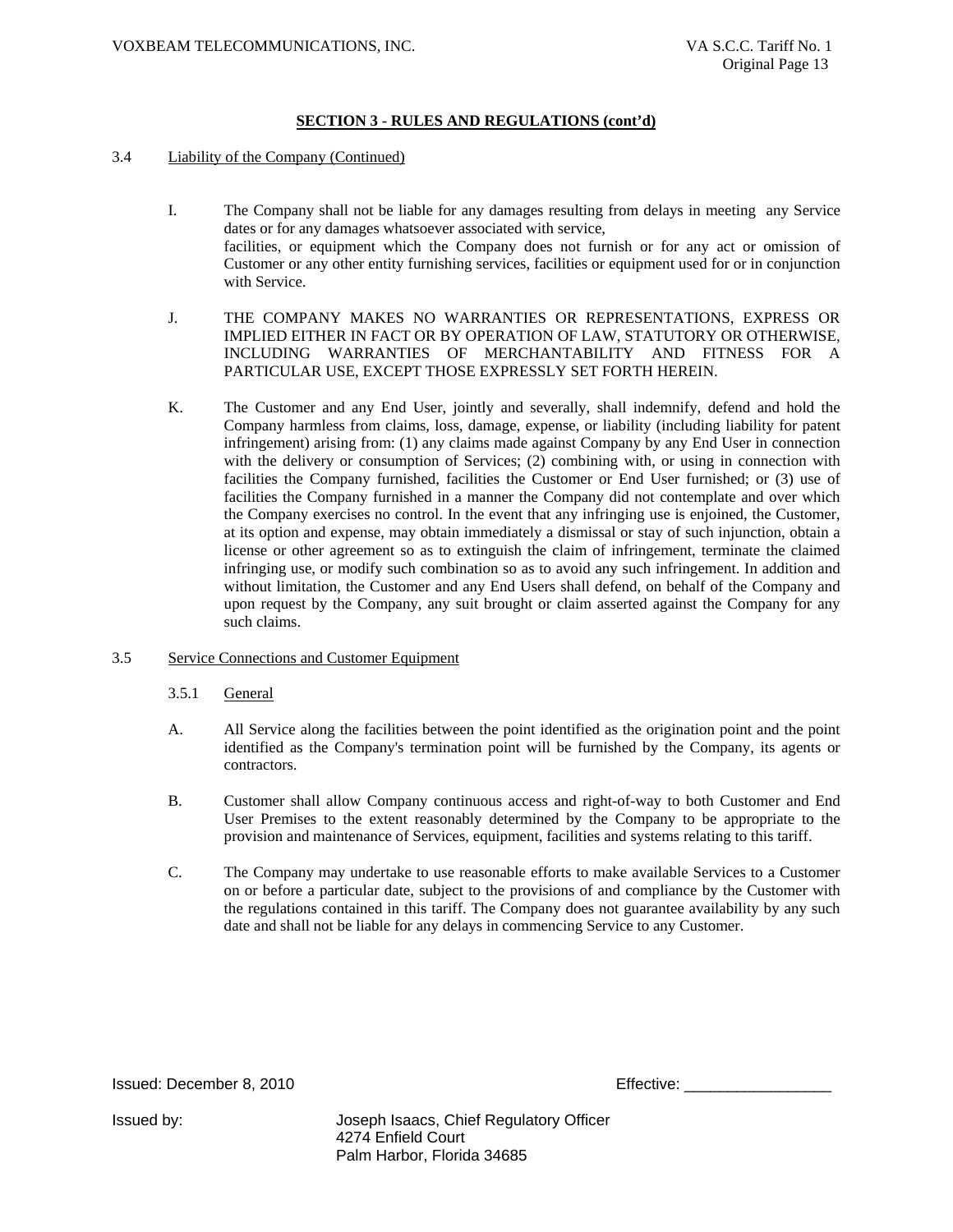#### 3.5 Service Connections and Customer Equipment (Continued)

- D. The Company undertakes to use reasonable efforts to maintain only the facilities and equipment that it furnishes to the Customer or End User. Neither the Customer nor the End User may, nor permit others to, rearrange, disconnect, remove, attempt to repair, or otherwise tamper with any of the facilities or equipment installed by the Company, except upon the written consent of the Company.
- E. Title to all facilities (except such equipment and/or facilities as are sold to or independently provided by a Customer or End User), including terminal equipment, shall remain with the Company. The operating personnel and the electric power consumed by such equipment on the Premises of Customer or End User shall be provided by and maintained at the expense of the Customer.
- F. Equipment the Company provides or installs at the Customer's or End User's Premises for use in connection with the Services shall not be used for any purpose other than that for which the Company provided it.
- G. The Company shall not be responsible for the operation or maintenance of any Customer or End User provided communications equipment. The Company may install certain Customer or End User provided communications equipment upon installation of Service; unless otherwise agreed by the Company in writing, Company shall not thereafter be responsible for the operation or maintenance of such equipment. Where such equipment is connected to the facilities furnished pursuant to this tariff, the responsibility of the Company shall be limited to the furnishing of facilities offered under this tariff and to the maintenance and operation of such facilities; subject to this responsibility the Company shall not be responsible for:
	- 1) The proper origination of signals by Customer provided equipment or for the quality, or defects in, such signals; or
	- 2) The reception of signals by Customer provided equipment.
- H. The Customer may be responsible for the payment of service charges for visits by the Company's agents or employees to the Premises when the Service difficulty or trouble report results from the improper or inappropriate use of equipment or facilities by the Customer or End User.
- I. In the event Company places Company equipment on Customers' premises for

the purpose of furnishing service under this agreement, unless otherwise stipulated, Company is solely responsible for operating and maintaining such equipment. In the event that Customer attempts to operate or maintain any such equipment without first obtaining Company's written approval, in addition to any other remedies of Company for a breach by Customer of Customer's obligations hereunder, Customer shall pay Company for any damage to Company's equipment caused or related to such unauthorized operation or maintenance of Company's equipment upon receipt by Customer of a Company invoice therefore. In no event shall Company be liable to Customer, End User or any other person for interruption of the Service or for any other loss, cost or damage caused or related to Customer's improper or inappropriate use of Company provided equipment.

Issued: December 8, 2010

| Effective: |
|------------|
|------------|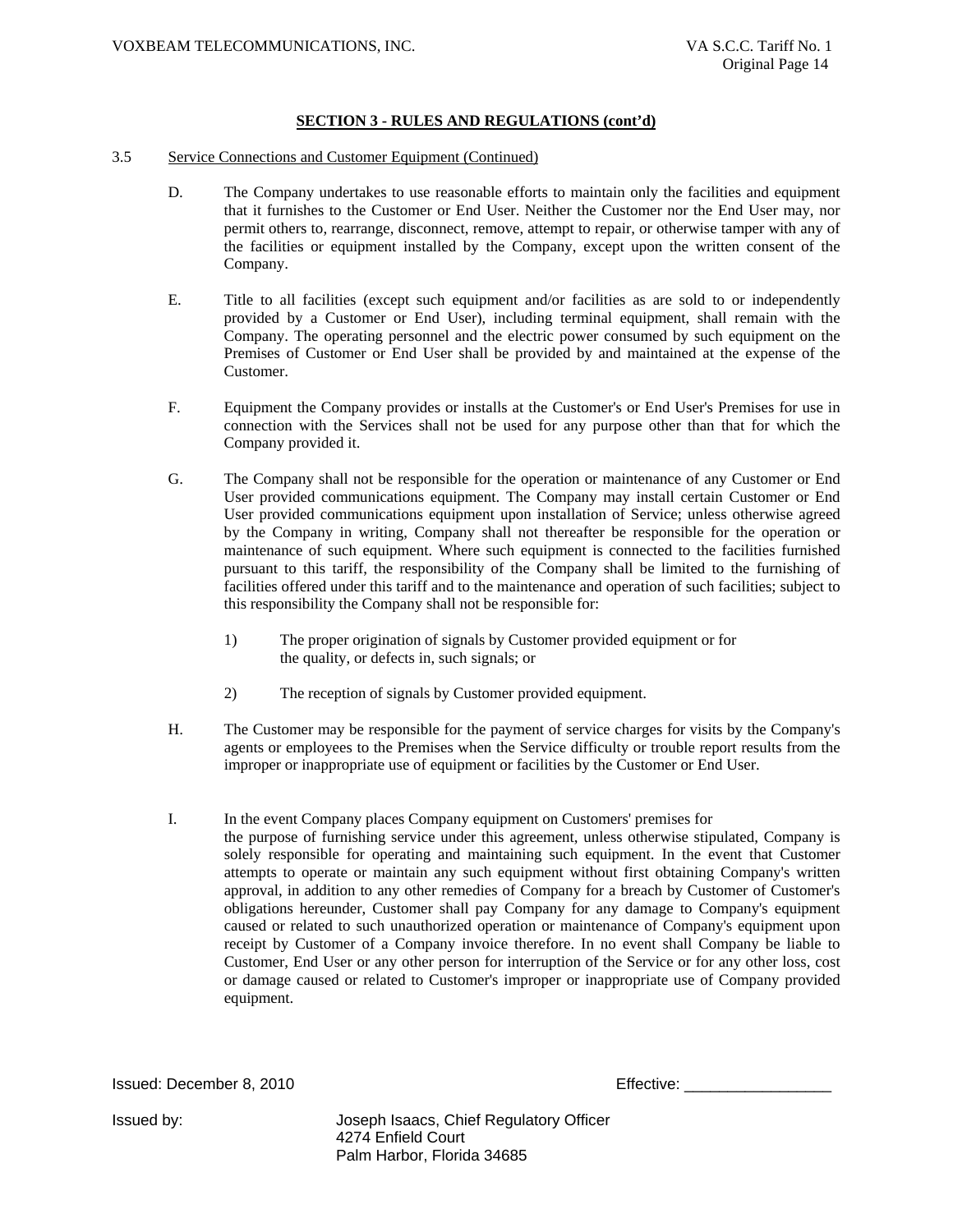#### 3.5 Service Connections and Customer Equipment (Continued)

#### 3.5.1 General (Continued)

- J. Customer agrees to allow Company to remove all Company-provided equipment from Customer or End Users premises:
	- 1) upon termination, interruption or suspension of the Service in connection with which the equipment was used; and
	- 2) for repair, replacement or otherwise as Company may determine is necessary or desirable.
- K. At the time of such removal, such equipment shall be in the same condition as when delivered to Customer or installed in Customer or End User's premises, normal wear and tear only excepted. Customer shall reimburse Company for the unamortized cost of any such equipment in the event the foregoing conditions are not met.
- L. The Customer or End User is responsible for ensuring that Customer- or End User-provided equipment connected to Company equipment and facilities is compatible with such Company equipment and facilities. The magnitude and character of the voltages and currents impressed on Company-provided equipment and wiring by the connection, operation, or maintenance of such equipment and wiring shall be such as not to cause damage to the Company provided equipment and wiring or injury to the Company's employees or to other persons. Customer will submit to Company a complete manufacturers specification sheet for each item of equipment that is not provided by the Company and which shall be attached to the Company's facilities. The Company shall approve the use of such items) of equipment unless such item is technically incompatible with Company's facilities. Any additional protective equipment required to prevent such damage or injury shall be provided by the Company at the Customer's expense.
- M. Any special interface equipment necessary to achieve compatibility between the facilities and equipment of the Company used for furnishing Service, and the channels, facilities, or equipment of others shall be provided at the Customers expense.

Issued: December 8, 2010 Effective: \_\_\_\_\_\_\_\_\_\_\_\_\_\_\_\_\_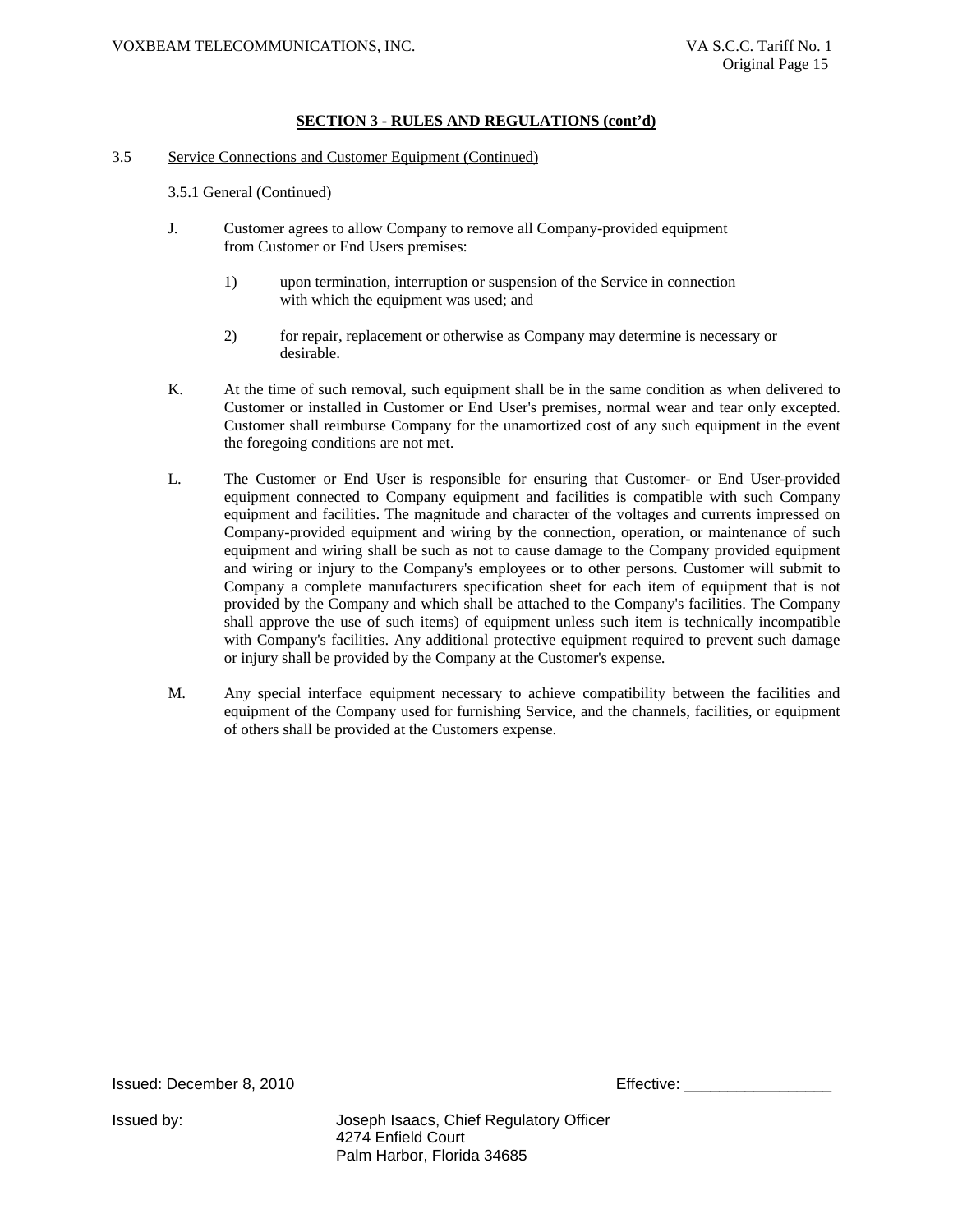#### 3.5 Service Connections and Customer Equipment (Continued)

- 3.5.2 Limitation of Service Equipment or Facilities
	- A. Service is offered subject to the provisions of this tariff and the availability of the necessary facilities and/or equipment, and is limited to the ongoing availability and capacity of the Customer's facilities as well as the facilities the Company may require from other carriers to furnish Service. The Company may decline Service Orders to or from a location where, in the Company's sole discretion, the necessary facilities or equipment are not available. The Company may discontinue furnishing Service in accordance with the terms of this tariff.
	- B. The Company reserves the right to discontinue or limit Service when necessitated by conditions beyond its control, or when Service is used in violation of provisions of this tariff or the law.
	- C. The Company does not undertake to transmit messages, but offers the use of its service when available, and, as more fully set forth elsewhere in this tariff, shall not be liable for errors in transmission or for failure to establish connections.
	- D. The Company reserves the right to discontinue Service, limit Service, or to impose requirements as required to meet changing regulatory or statutory rules and standards, or when such rules and standards have an adverse material effect on the business or economic feasibility of providing Service, as determined by the Company in its reasonable judgment.
	- E. The furnishing of Service under this tariff is subject to the availability on a continuing basis of all the necessary facilities and is limited to the capacity of the Company's facilities, as well as facilities the Company may obtain from other carriers to furnish Service from time to time as required at the sole discretion of the Company.

Issued: December 8, 2010 Effective: \_\_\_\_\_\_\_\_\_\_\_\_\_\_\_\_\_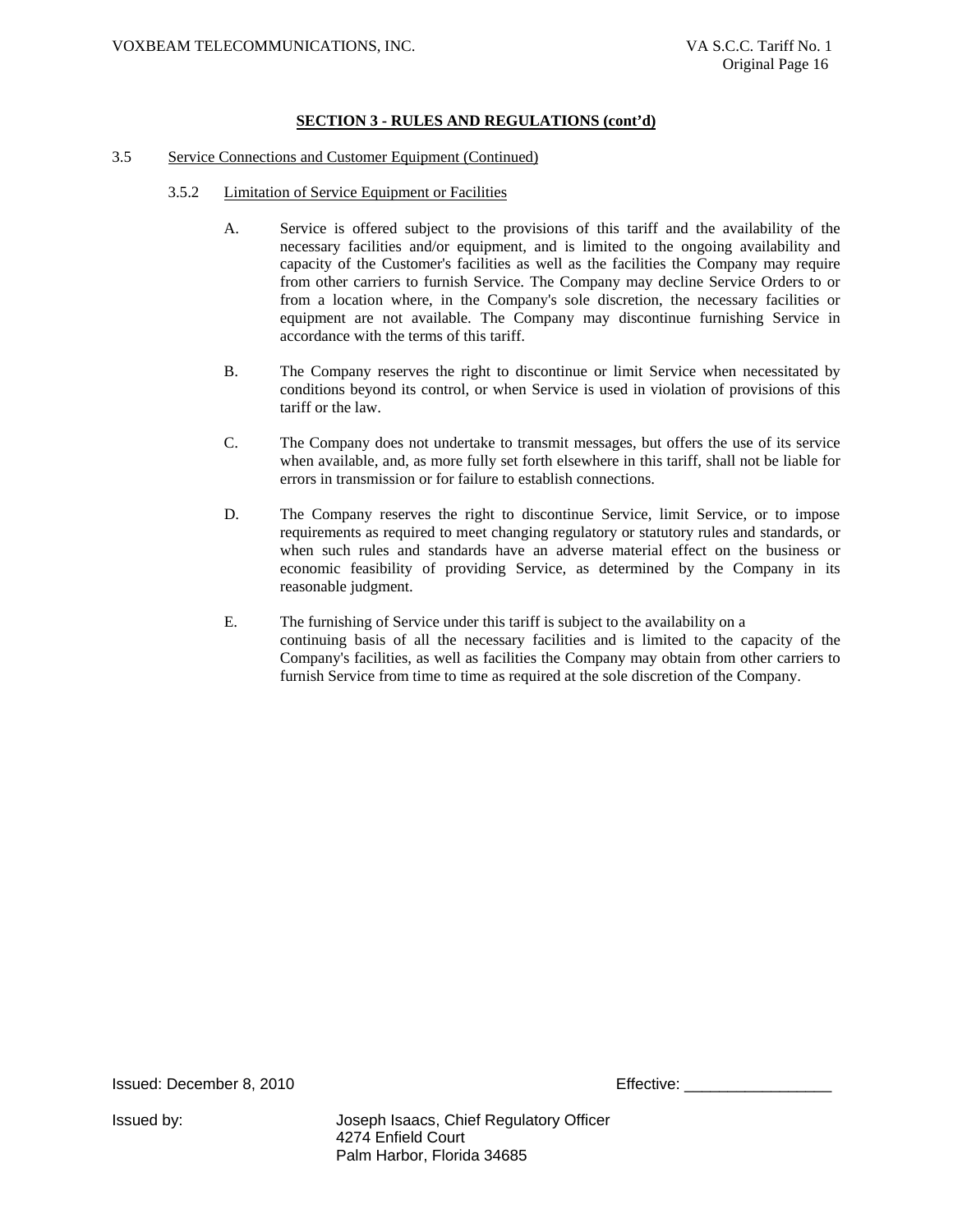#### 3.5 Service Connections and Customer Equipment (Cont'd)

3.5.3 Network Interface Device

The Network Interface Device ("NID") is the Company-provided interface terminating the telecommunications network, on the property where the customer's service is located, at a point determined by the Company. The NID is a FCC Part 68 registered jack from which customer inside wire may be connected to the Company's network. The Part 68 registered jacks are: RJ1DC, RJ11C/W, RJ14C/W, RJ14X, RJ15C, RJ17C, RJ18C/W, RJ2DX, RJ2EX, RJ2FX, RJ2GX, RJ2HX, RJ2MB, RJ21X, RJ25C, RJ26X, RJ27X, RJ31M, RJ31X, RJ38X, RJ4MB, RJ41M, RJ41S, RJ45M, RJ45S, RJ48C, RJ48H, RJ48M, RJ48S, RJ48T, RJ48X, RJ61X, RJ71C. All wiring on the customer's premises that is connected to the telephone network shall connect to the Company's network through the Company provided NID. The Company is responsible for maintenance of the ID. The NID used for the termination of CPW shall be located outside the customer premises unless an outside location is impractical or the customer requests that it be located inside the premises. When the NID is located inside the premises, it shall be located at a point closest to the protector that is convenient to the Customer. Any additional cost associated with placing the NID outside when requested by the customer shall be at the customer's expense. For installation in multi-story or multi-company buildings, the NID shall be located at a point between the CPW and the telephone company network. This location may be the telephone equipment room, wiring closet, inside or outside the customer premises, or other designated location that is accessible to the Customer. If a customer requests that the NID be placed in a location other than that selected by the Company the customer must pay any additional expense associated with placing the NID in the location requested by the customer.

#### 3.5.4 Maintenance Visit Charge

Where a NID exists, if the Company is able to test for Dial Tone and the problem proves to be beyond the NID (Within Customer premises) a maintenance charge is applicable. In the event there is no NID and/or the Company is unable to test for dial tone, then no maintenance charge will be assessed. In those cases where the Customer has bought an inside wire maintenance warranty/plan (a non-regulated service) from the Company no maintenance charge will be applicable regardless of the dial tone test results or whether a NID exists or not.

Issued: December 8, 2010 **Effective: Effective:**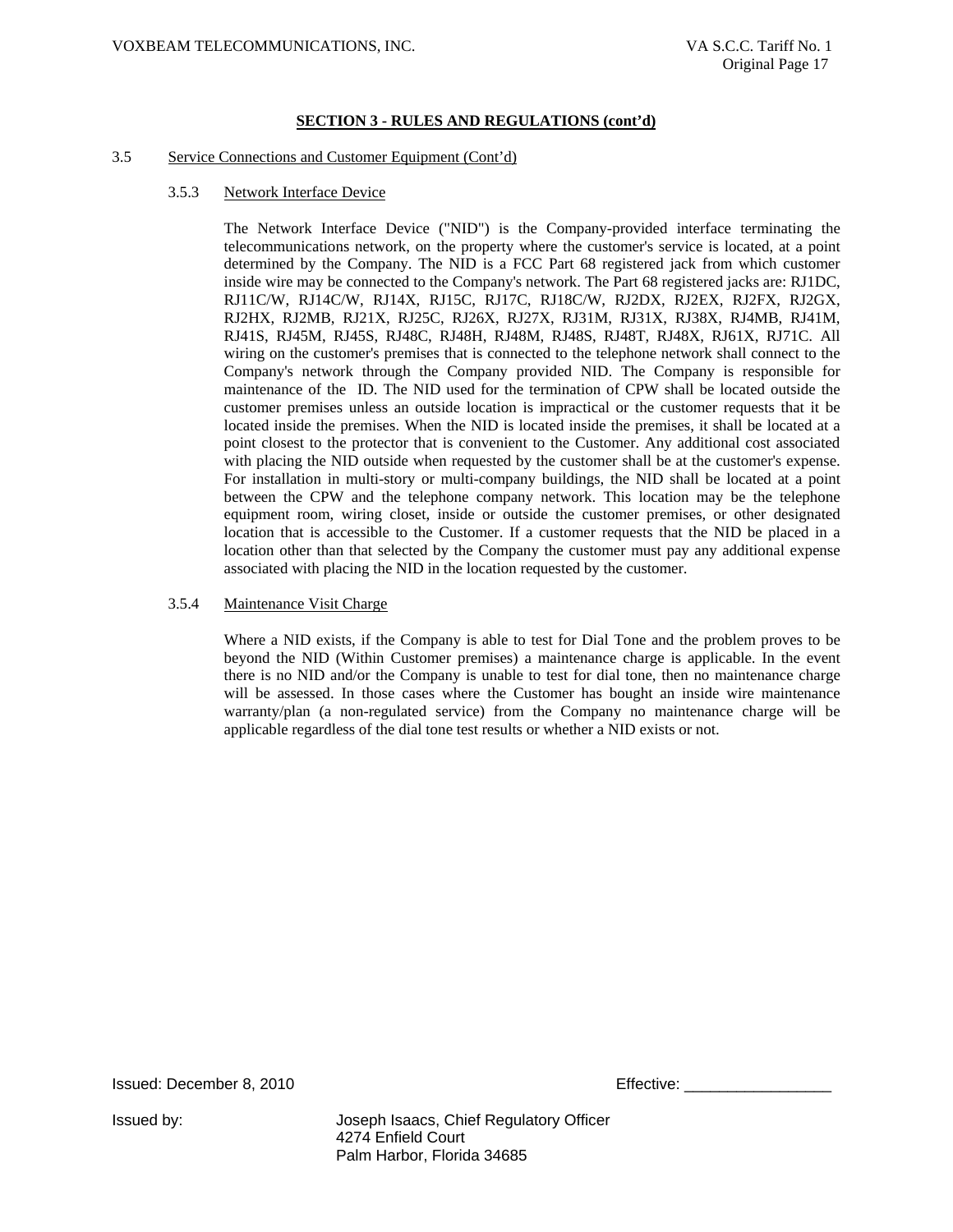#### 3.6 Payment and Rendering of Bills

#### 3.6.1 Deposits

- A. The Company may require a deposit from Customers to protect against Non-collectible accounts. The maximum amount of any deposit shall not exceed the equivalent of the customers estimated liability for two months usage.
- B. Payment of a deposit by the Customer does not relieve the Customer of the responsibility to make timely payments on the account with the Company.
- C. The Company will pay interest on deposits held longer than 90 days, to accrue from the date the deposit is made until it has been refunded, or until a reasonable effort has been made to effect refund. The Commission shall notify the Company in January of each year of the interest rate prevailing for that year.
- D. At the option of the Customer making a security deposit, the Company will annually make either direct payment to the Customer of all accrued interest, or shall credit same to the Customer's account. Customer deposits may be refunded by a utility at any time. Residential Customer's deposits will not be held longer than one year and all other deposits will not be held longer than two years provided the Customer has established satisfactory credit during the period.
- E. When the Company requires a deposit from any residential Customer, said Customer will be permitted to pay it in three consecutive equal monthly installments whenever the total amount of the required deposit exceeds the sum of forty dollars (\$40.00). Provided, however, that the Company will have the discretion to allow payment of any deposit (more or less than \$40.00) over a longer period of time to avoid undue hardship.

Issued: December 8, 2010 **Effective:**  $\blacksquare$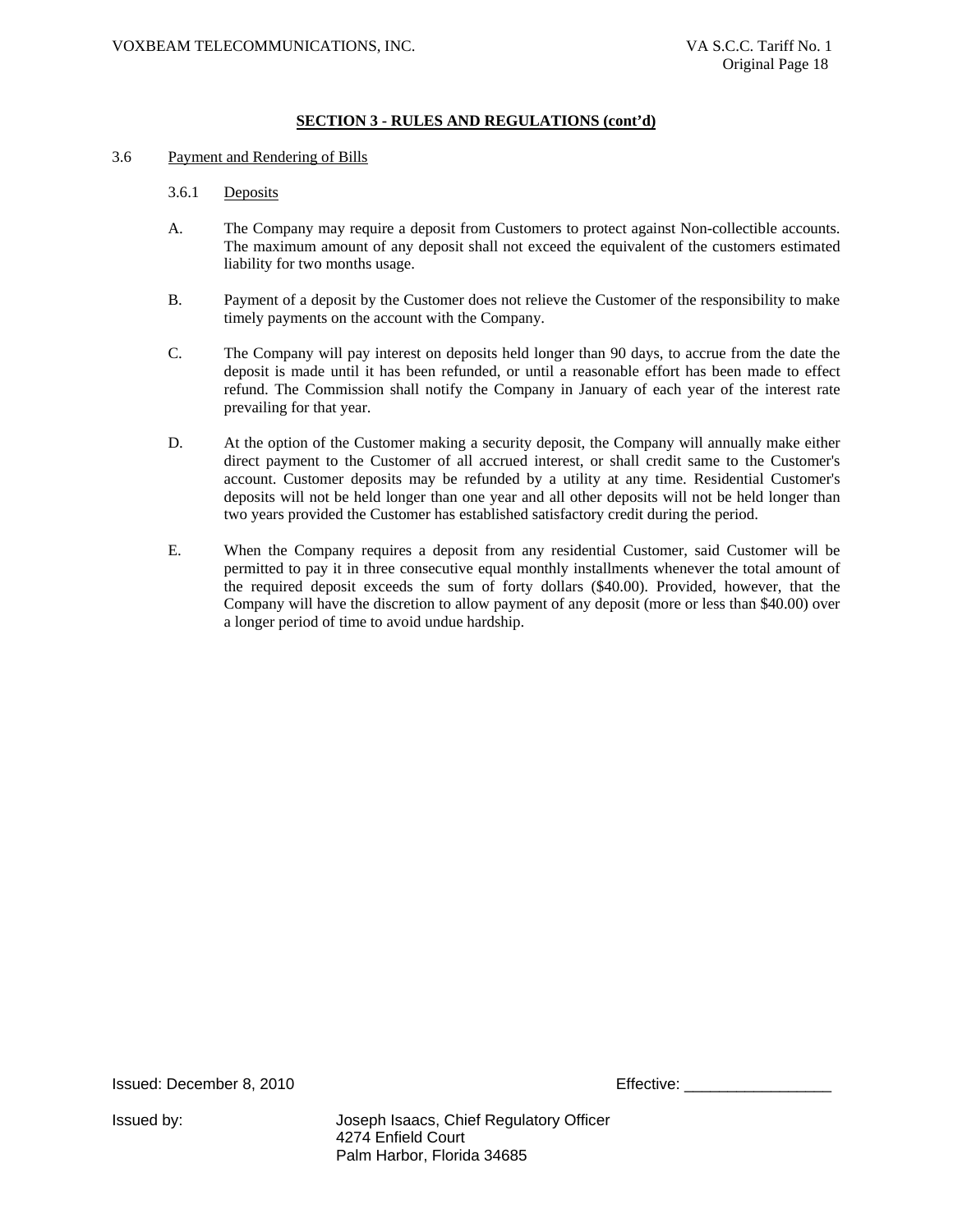#### 3.6 Payment and Rendering of Bills (Continued)

- 3.6.2 Billing Procedures
	- A. The Company shall bill all charges incurred by and credits due to the Customer. The Customer may choose to receive bills in either paper or electronic format. Such bills are due within thirty (30) days after the date of issuance thereof, regardless of the media utilized. The Company shall bill in advance charges for all Services to be provided during the ensuing billing period except for charges associated with Service usage. Adjustments for the quantities of Service established or discontinued in any billing period beyond the minimum period will be prorated to the number of days based on a thirty (30) day month. The Company will, upon request and if available, furnish such detailed information as may reasonably be required for verification of the bill.
	- B. The Company shall bill for all Services rendered within ninety (90) days of when those Services are provided.
	- C. All bills for Service provided to the customer by the Company are due thirty (30) days from the date of issuance of the bill. The Customer's bill will show the date on which the bill is delivered to the U.S. mail or delivered to the customer's premises as well as the date by which the payment must be received to avoid late payment charges. Payment for current service shall not be considered overdue, if payment is received by the Company within 20 days from the mailing date or delivered date of the bill. If any portion of the payment is not received by the Company, or if any portion of the payment is received by the Company in funds that are not immediately available, within twenty (20) days of the mail date on the bill, then a late payment penalty shall be due the Company. The late payment penalty shall be that portion of the payment not received by the date due minus any charges billed as local taxes multiplied by 1.5%.
	- D. Customer shall be responsible for payment of all sales, use, gross receipts, excise, access, bypass, franchise or other local, state 911 taxes, LNP, TRS, Rights of Way fees and Federal taxes, fees, charges, or surcharges, however designated, imposed on or based upon the provision, sale or use of the Services rendered by Company, (excepting Company's income taxes). Such items shall be separately stated on the Customer's invoice.
	- E. For Returned Checks: The Customer will be assessed a returned check charge of \$20.00 for each check submitted by the Customer to the Company that a financial institution refuses to honor. This charge is inclusive of the bank fee plus a reasonable Company administrative fee.

Issued: December 8, 2010 **Effective: Effective:**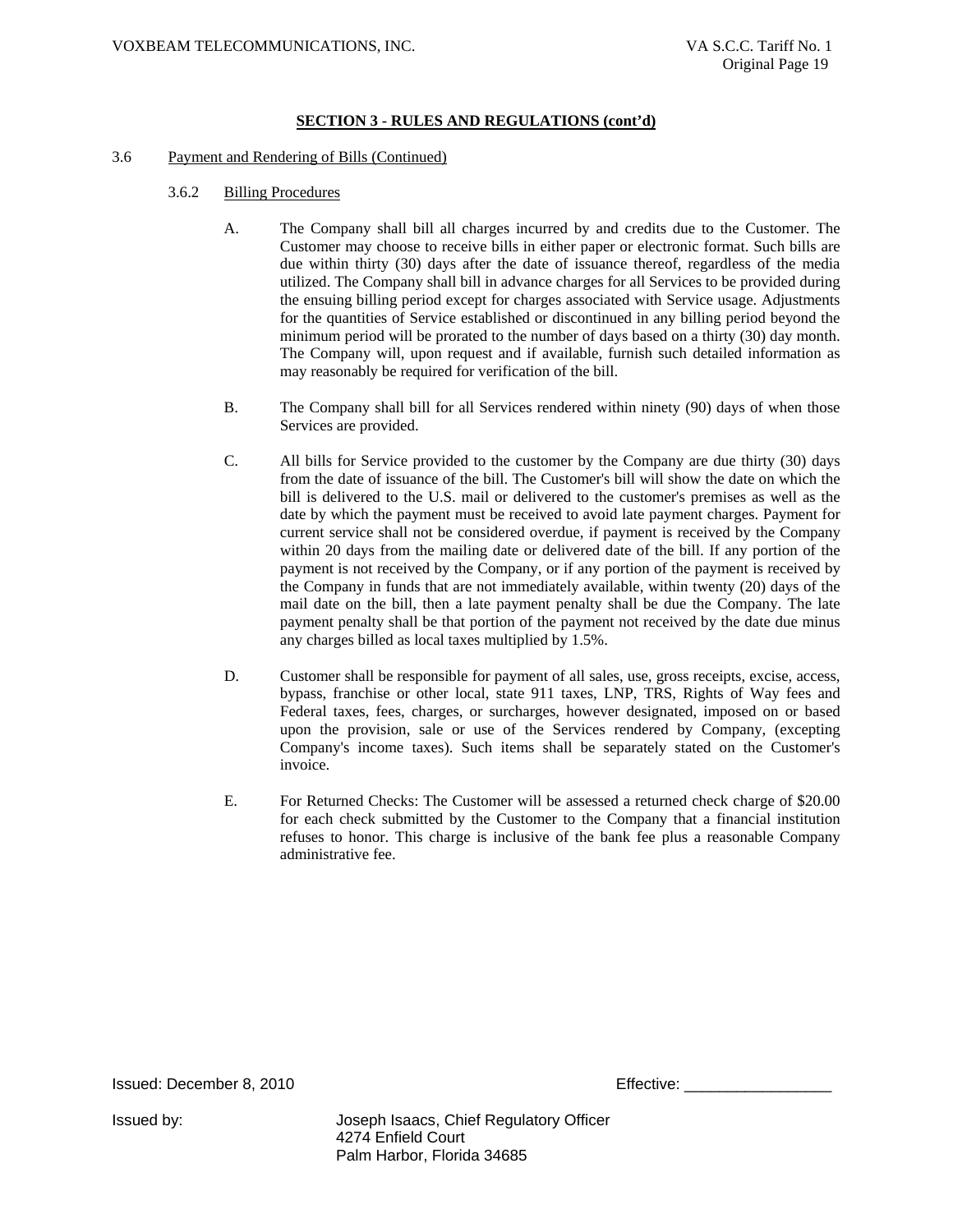#### 3.6 Payment and Rendering of Bills (Continued)

#### 3.6.3 Disputed Bills

In the event that a billing dispute occurs concerning any charges billed to the customer by the Company, the Customer must pay the undisputed portion of the invoice in full and submit a documented claim for the disputed amount. The Customer shall submit all documentation as may reasonably be required to support the claim. All claims must be submitted to the Company within ninety (90) days of receipt of billing for those Services. Unless disputed, the invoice shall be deemed to be correct and payable in full by Customer. If the Customer is unable to resolve any dispute with the Company, then Customer may file a complaint with this Commission. The current address for filing Complaints is:

> VSCC - Communications Division Tyler Building – 9th Floor 1300 E. Main Street Richmond, VA 23219

If the dispute is resolved in favor of the Customer and the Customer has withheld the disputed amount, no interest or penalties will apply.

Issued: December 8, 2010 **Effective: Effective:** \_\_\_\_\_\_\_\_\_\_\_\_\_\_\_\_\_\_\_\_\_\_\_\_\_\_\_\_\_\_\_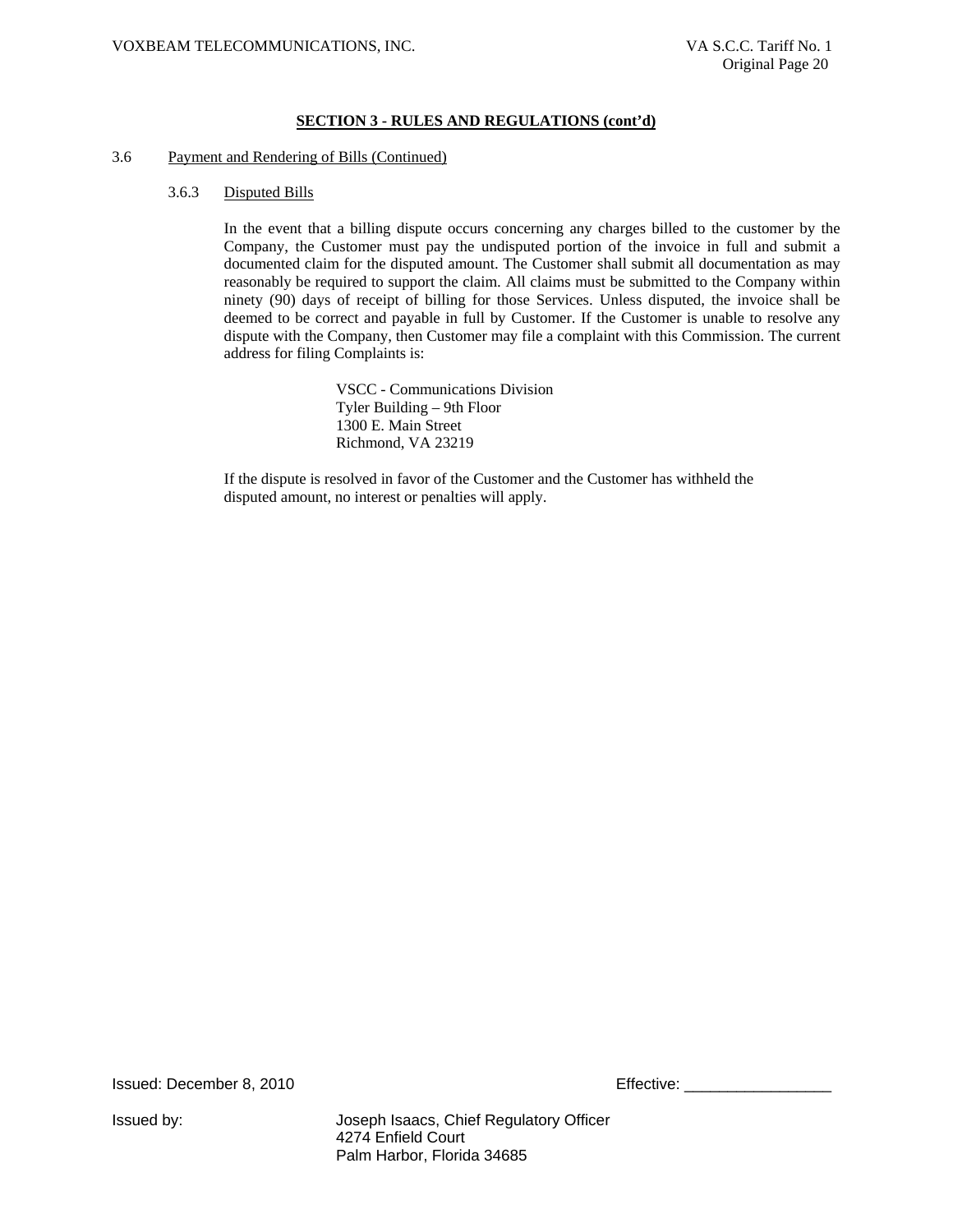- 3.6 Payment and Rendering of Bills (Continued)
	- 3.6.4 Discontinuance and Restoration of Service
		- 3.6.4.1 Cancellation by the Company
			- A. The Company may, upon ten (10) days written notice to the Customer, terminate local exchange service for failure to pay for noncompetitive regulated services. Service will not be terminated for a customer's failure to pay for intraLATA or interLATA toll services. The Company will note, on the customer's bill, those services which may lead to the termination of their local exchange service
			- B. For any violation of law or rules: A Customer shall be subject to discontinuance of Service, without notice, for any violation of any law, rule, regulation or policy of any government authority having jurisdiction over Service, or by reason of any order or decision of a court or other government authority having jurisdiction which prohibits the Company from furnishing such Service.
			- C. For the Company to comply with any order or request of any governmental authority having jurisdiction: The Customer shall be subject to discontinuance of Service, without notice, for the Company to comply with any order or request of any governmental authority having jurisdiction.
			- D. For Other Causes: A Customer shall be subject to discontinuance of Service, without notice, in the event of suspected fraud or other unlawful use of the Service, or fraud or misrepresentation in any submission of information required in a Service Order or any other information submitted to Company. For any Customer filing of bankruptcy or reorganization or failing to discharge an involuntary petition therefore within the time permitted by law: The Company may immediately discontinue or suspend Service under this tariff without incurring any liability.

#### 3.6.4.2 Resumption of Service

If Service has been discontinued for nonpayment or as otherwise provided herein and the Customer wishes it continued, Service shall, at the Company's discretion, be restored when all past due amounts are paid or the event giving rise to the discontinuance (if other than nonpayment) is corrected to the satisfaction of Company in Company's sole and absolute discretion and Customer pays a deposit at Company's discretion. All applicable nonrecurring charges shall apply when Services are restored.

Issued: December 8, 2010 **Effective:**  $\blacksquare$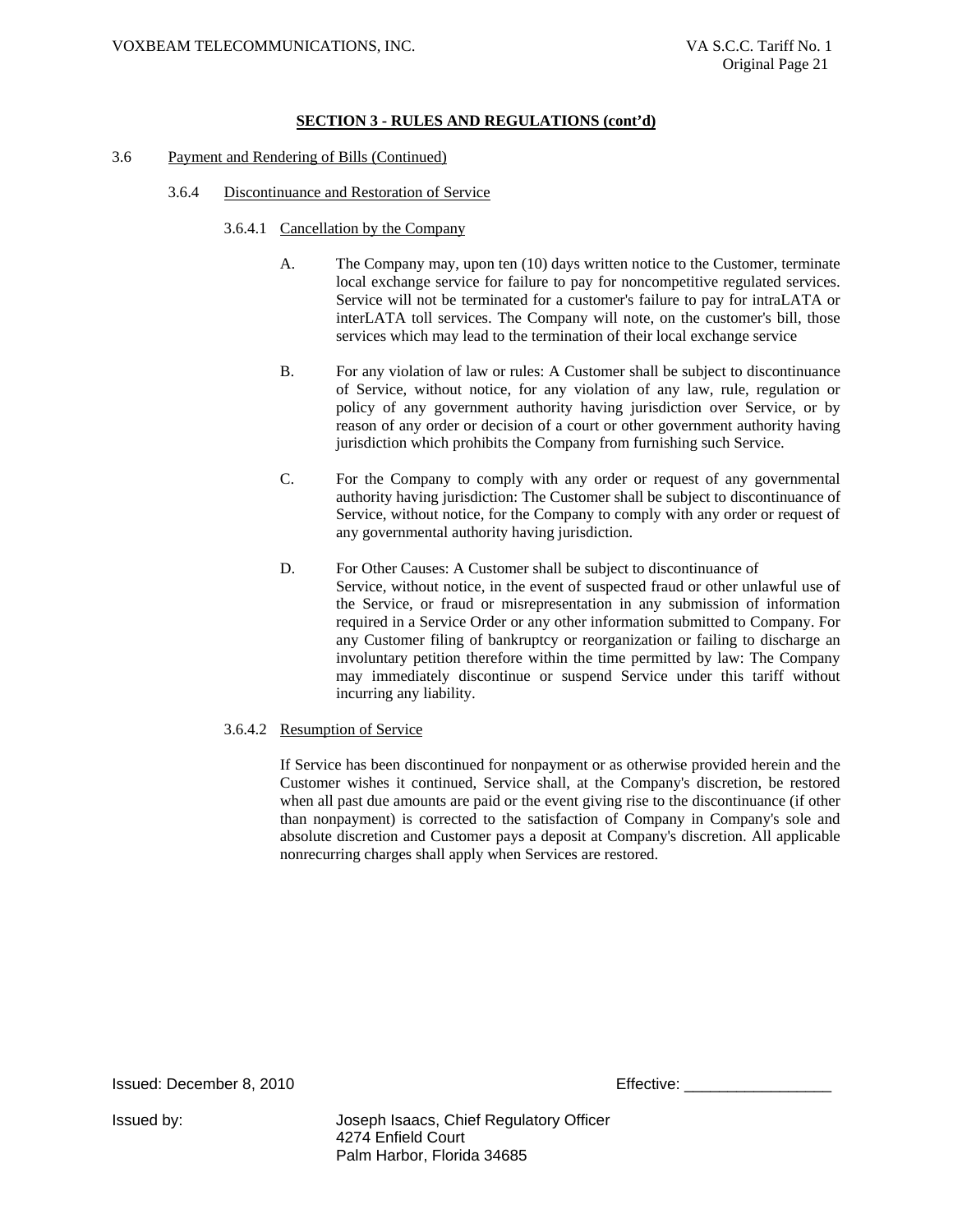#### 3.7 Interruptions of Service and Credit Allowances

A credit allowance will be given on a per line basis for service interruptions, defined as any period during which any line subscribed to by the Customer hereunder and/or, if applicable, Companyprovided equipment attached thereto is out of service, except as specified below. Out of service conditions are defined as complete loss of data transmission capability. Credit allowances, if any, shall be deducted from the charges payable by the Customer hereunder and shall be expressly indicated on the next bill to the Customer. An interruption period begins the earlier of when the Customer reports a malfunction in Service to the Company or Company becomes independently aware of such malfunction. A malfunction period ends when the affected line and/or associated equipment is fully operative and restored to the Customer.

#### A. Credit allowances do not apply to interruptions:

1) caused by the Customer, any End User or any third party;

2) due to failure of power or equipment provided by the Customer or others;

3) during any period in which the Company is not given access to the Premises;

4) due to scheduled maintenance and repair; or

5) due to Acts of God or other events listed in section 3.4(C) preceding.

## B. Interruption of Twenty-Four (24) Hour or Less - Portion of Daily Per-Line Charge

| <b>Length of Service Interruption</b>      | Credit       |
|--------------------------------------------|--------------|
| -Less than 4 hours                         | None         |
| -4 hours up to but not including 8 hours   | $1/3$ of day |
| -8 hours up to but not including 12 hours  | $1/2$ of day |
| -12 hours up to but not including 16 hours | $2/3$ of day |
| -16 hours up to 24 hours                   | one day      |

Two or more Service interruptions of the same type to the same line/equipment of two (2) hours or more during any one twenty-four (24) hour period shall be considered as one interruption. In no event shall such interruption credits for any one line/equipment exceed one (1) day's fixed recurring charges for such line/equipment in any twenty-four (24) hour period.

#### C. Interruptions over Twenty-Four (24) Hours

Service interruptions over twenty-four (24) hours will be credited four (4) hours for each four (4) hour period or fraction thereof. No more than one (1) full day's credit will be allowed for any period of twenty-four hours.

Issued: December 8, 2010 **Effective:**  $\blacksquare$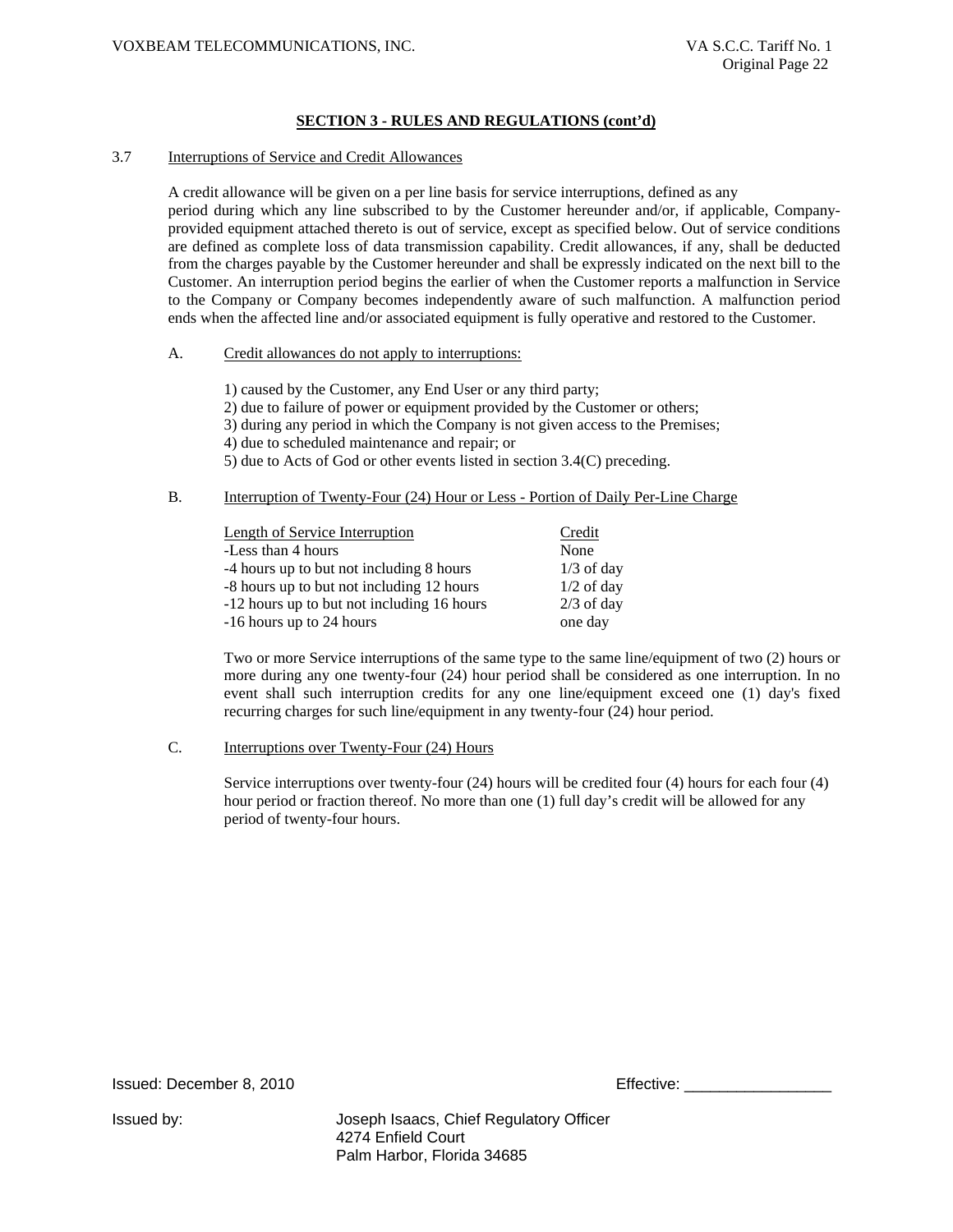#### 3.8 Use of Service By Others

All Service provided under this tariff is directly or indirectly controlled by the Company and the Customer may not transfer or assign the use of Service (except in the case of a merger or sale of substantially all the assets of Customer) without the express prior written consent of the Company, and then only when such transfer or assignment can be accomplished without interruption of the use or change in the location of Service. All terms and conditions contained in this tariff shall apply to any and all such transferees or assignees. The Customer shall, unless otherwise expressly agreed by the Company in writing, remain liable for the payment of all charges due under this tariff or any applicable agreements.

#### 3.9 Terms and Conditions

The Company shall have no responsibility with respect to billings, charges, or disputes related to Services used by the Customer which are not included in the Services herein including, without limitation, any local, regional or long distance services not offered by the Company. The Customer shall be fully responsible for the payment of any bills for such services and for the resolution of any disputed or discrepancies with the appropriate service provider.

#### 3.10 Application for Service

Customers desiring to obtain Service must submit Service Orders in the form and format specified by Company.

#### 3.10.1 Cancellation of Application for Service

If a Customer cancels a Service Order after Company has commenced installation of Service, a cancellation charge may apply.

#### 3.10.2 Cancellation of Service

Subject to cancellation charges referenced herein, the Customer may have Service discontinued upon verbal or written notice to the Company. The Company shall hold the Customer responsible for payment of all bills for Service furnished until the effective cancellation of Service.

#### 3.11 Non-Routine Installation

At the Customer's request, installation and/or maintenance may be performed outside the Company's regular business hours or in hazardous locations. In such cases, charges based on cost of the actual labor, material, or other costs incurred by or charged to the Company will apply. If installation is started during regular business hours but at the Customer's request extends beyond regular business hours into time periods including, but not limited to, weekends, holidays, and/or night hours, additional charges may apply.

Issued: December 8, 2010 **Effective: Effective:** \_\_\_\_\_\_\_\_\_\_\_\_\_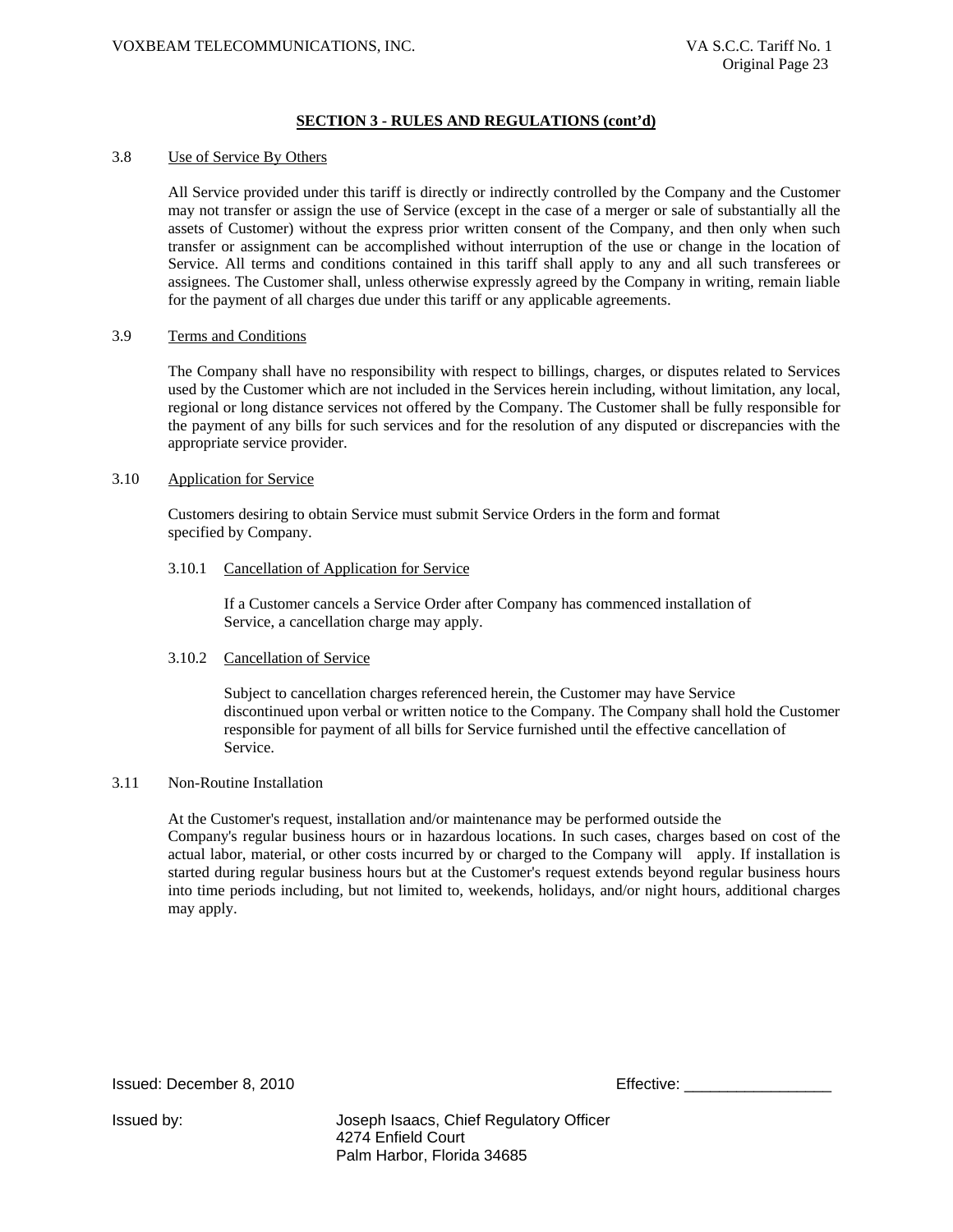#### 3.12 Maintenance and Testing

- A. Upon suitable notice, the Company may make such tests, adjustments, and inspections as may be necessary to maintain the Company's facilities in satisfactory operating condition. No interruption allowance will be credited to the Customer for the period during which the Company makes such tests, adjustments, or inspections.
- B. Upon suitable notification to the Customer, and at a reasonable time, the Company may make such tests and inspections as may be necessary to determine that the Customer or End User is complying with the requirements set forth above for the installation, operation, and maintenance of Customer provided facilities, equipment, and wiring in the connection of Customer provided facilities and equipment to Company-owned facilities and equipment. If the protective requirements for Customer-provided equipment are not being complied with, the Company may take such action, as it deems necessary to protect its facilities, equipment, and personnel. The Company will notify the Customer promptly if there is any need for further corrective action. Within ten (10) days of receiving this notice, the Customer must take such action. If the Customer fails to do this, the Company may take whatever additional action is deemed necessary, including the suspension of Service, to protect its facilities, equipment, and personnel from harm.

#### 3.13 Emergency Service (E/911)

- A. Enhanced 9-1-1 service" or " E-911" is a service consisting of telephone network features and Public Safety Answering Points (PSAPs) provided for Customers to reach a PSAP by dialing the digits "9-1-1." Such service automatically directs 9-1-1 emergency telephone calls to the appropriate PSAPs by selective routing based on the geographical location from which the emergency call originated and provides the capability for Automatic Number Identification and Automatic Location Identification features.
- B. All E-911 calls will be placed by the calling party via interconnection with a local exchange carrier or an interexchange carrier other than the Company. The Company cannot guarantee the completion of said E-911 call, the quality of the call or any features that may otherwise be provided with E-911 Service, except to the extent guaranteed in the Company's interconnection or resale agreements with the incumbent local exchange carrier or other facilities provider.
- C. This service is offered as an aid in handling assistance calls in connection with, fire, police and other emergencies and does not create any relationship or obligation direct or indirect, to any person. In the event of any interruption of the service, the Company shall not be liable to any person, corporation or other entity for any loss or damage in an amount greater than an amount equal to the pro rata allowance of the Tariff rate for the service or facilities provided to the Customer for the time such interruption continues, after notice to the Company. No allowance shall be made if the interruption is due to the negligence or willful act of the Customer of the service.

Issued: December 8, 2010

| Effective: |  |  |  |  |
|------------|--|--|--|--|
|------------|--|--|--|--|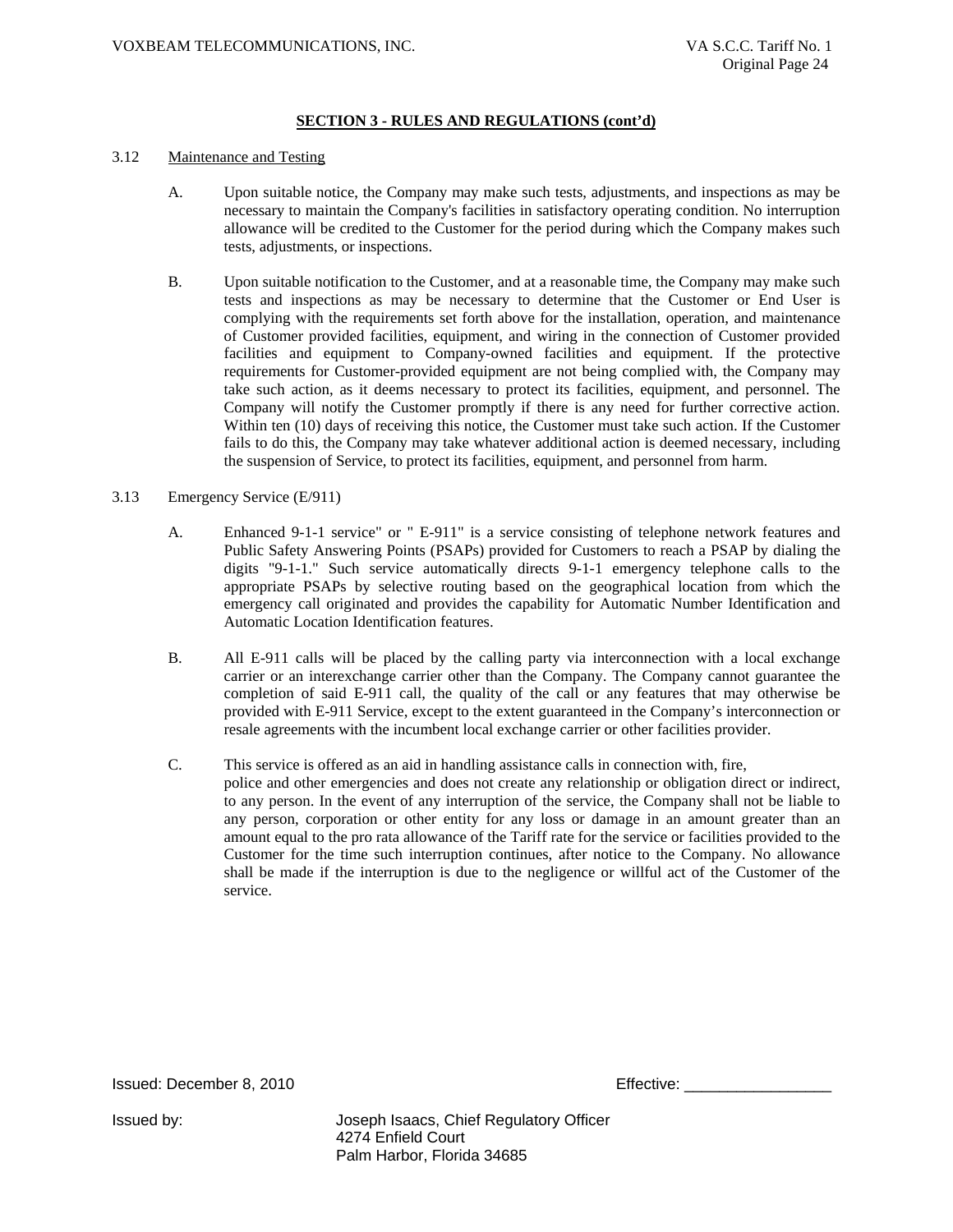- 3.13 Emergency Service (E/911) (cont'd)
	- D. Further, each Customer agrees to release, indemnify, defend and hold harmless the Company from any and all loss, claims, demands, suits, or other action, or any liability whatsoever, whether suffered, made, instituted or asserted by the Customer or by any other party or person, for any personal injury to or death of any person or persons, or for any loss, damage or destruction of any property, whether owned by the Customer or others, or for any infringement or invasion of the right of privacy of any person or persons, caused or claimed to have been caused, directly or indirectly, by the installation, operation, failure to operate, maintenance, removal, presence, condition, location or use of E-911 service features and the equipment associated
		- therewith, or by any services which are or may be furnished by the Company in connection therewith, including but not limited to the identification of the telephone number, address or name associated with the telephone used by the party or parties accessing E-911 services hereunder, and which arise out of the negligence or other wrongful act of the Company, the Customer, its user agencies or municipalities or employees or agents of any one of them.
	- E. A 911 tax will be billed to the Customer as shown in 3.6.2.D, when imposed by the local government of the service address of the Customer.

#### 3.14 IntraLATA and InterLATA Presubscription

A. General

Carrier Presubscription is a procedure whereby a Customer designates to the Company the carrier which the Customer wishes to be the carrier of choice for intraLATA and interLATA toll calls. Such calls are automatically directed to the designated carrier, without the need to use carrier access codes or additional dialing to direct the call to the designated carrier. Presubscription does not prevent a Customer who has presubscribed to an IntraLATA or InterLATA toll carrier from using carrier access codes or additional dialing to direct calls to an alternative long distance carrier on a per call basis.

#### B. Presubscription Charges

After a Customer's initial selection for a presubscribed toll carrier, for any change thereafter, a Presubscription Change Charge, as set forth below will apply. Customers who request a change in intraLATA and interLATA carriers with the same order will be assessed a single charge per line.

Nonrecurring Charges

Per business or residence line, trunk, or port

| Initial Line, or Trunk or Port | \$5.00 |
|--------------------------------|--------|
| Additional Line, Trunk or Port | \$5.00 |

Issued: December 8, 2010 **Effective: Effective:**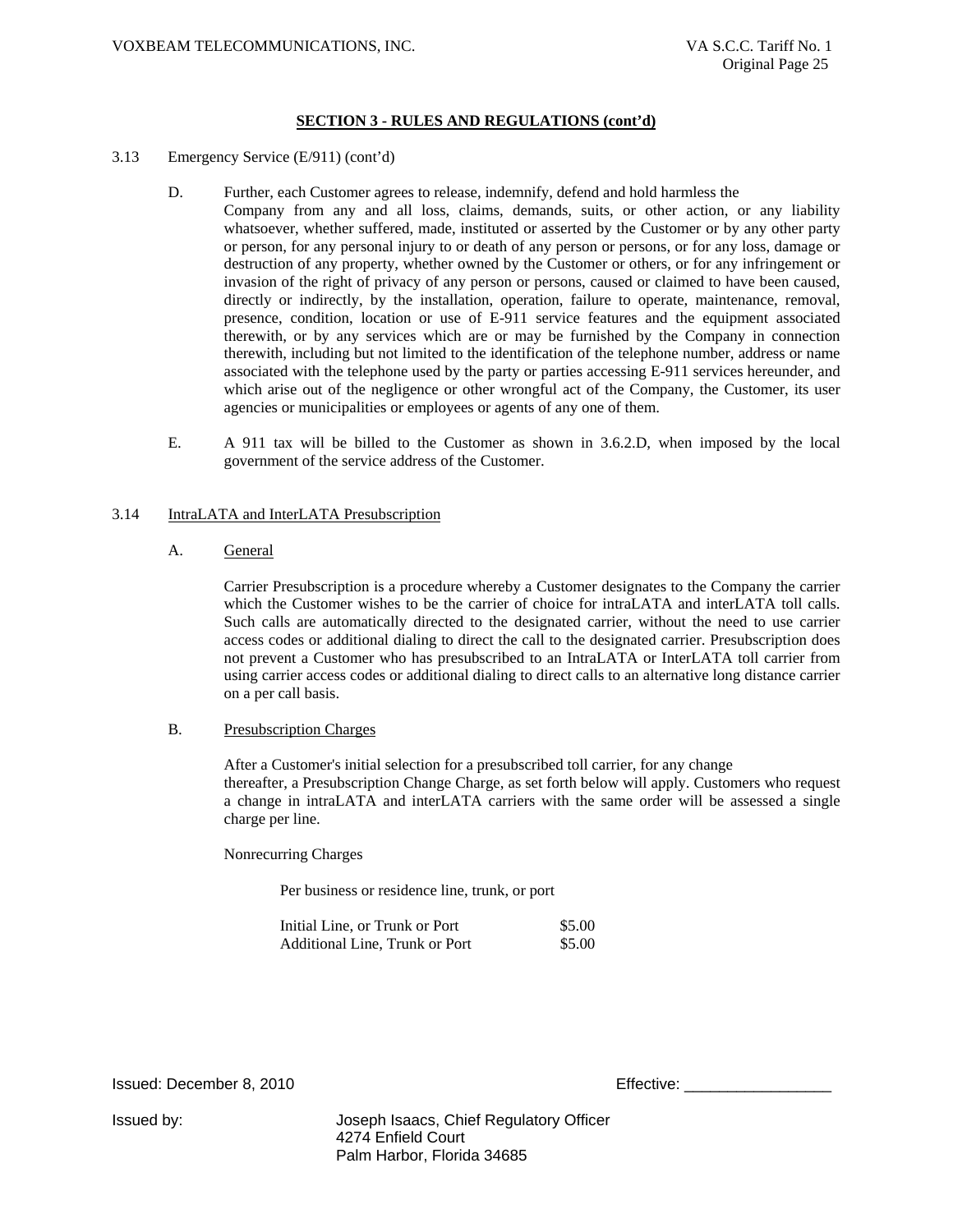#### 3.15 Special Construction

- A. When it is necessary for the Company to provide outside plant construction, either on a public road or on private property, which is other than that usually provided for the area and class of service furnished, the customer or other party requiring such special construction is required to pay the difference between the estimated cost of usual construction and the estimated cost of the type of construction provided under the conditions specified herein. These costs are calculated as the cost to the Company plus an administrative charge, minus any credit for salvage or reuse. Such special construction includes:
	- (1) underground construction where aerial construction would usually be provided,
	- (2) submarine cable,
	- (3) greater quantity or a different type of facilities than that which the Company would otherwise construct in order to fulfill the customer's initial requirements for service,
	- (4) routing facilities different from that which the Company would normally utilize,
	- (5) expedition of the construction of facilities at greater expense that would otherwise be incurred,

To determine the rate distance between any two rate centers, proceed as follows:

- (a) Obtain the "V" and "H" coordinates for each rate center.
- (b) Obtain the difference between the "V" coordinates of the two rate centers. Obtain the difference between the "H" coordinates. Note: The difference is always obtained by subtracting the smaller coordinate from te larger coordinate.
- (c) Square each difference obtained in (b) proceeding.
- (d) Add the squares of the "V" difference and "H" difference obtained in (c) proceeding.
- (e) Divide the sum of the squares obtained in (d) proceeding by 10. Round to the next higher integer if any fraction is obtained.
- (f) Obtain the square root of the result obtained in (e) proceeding. This is the taye distance in miles with fractional miles being considered full miles.

Issued: December 8, 2010 Effective: \_\_\_\_\_\_\_\_\_\_\_\_\_\_\_\_\_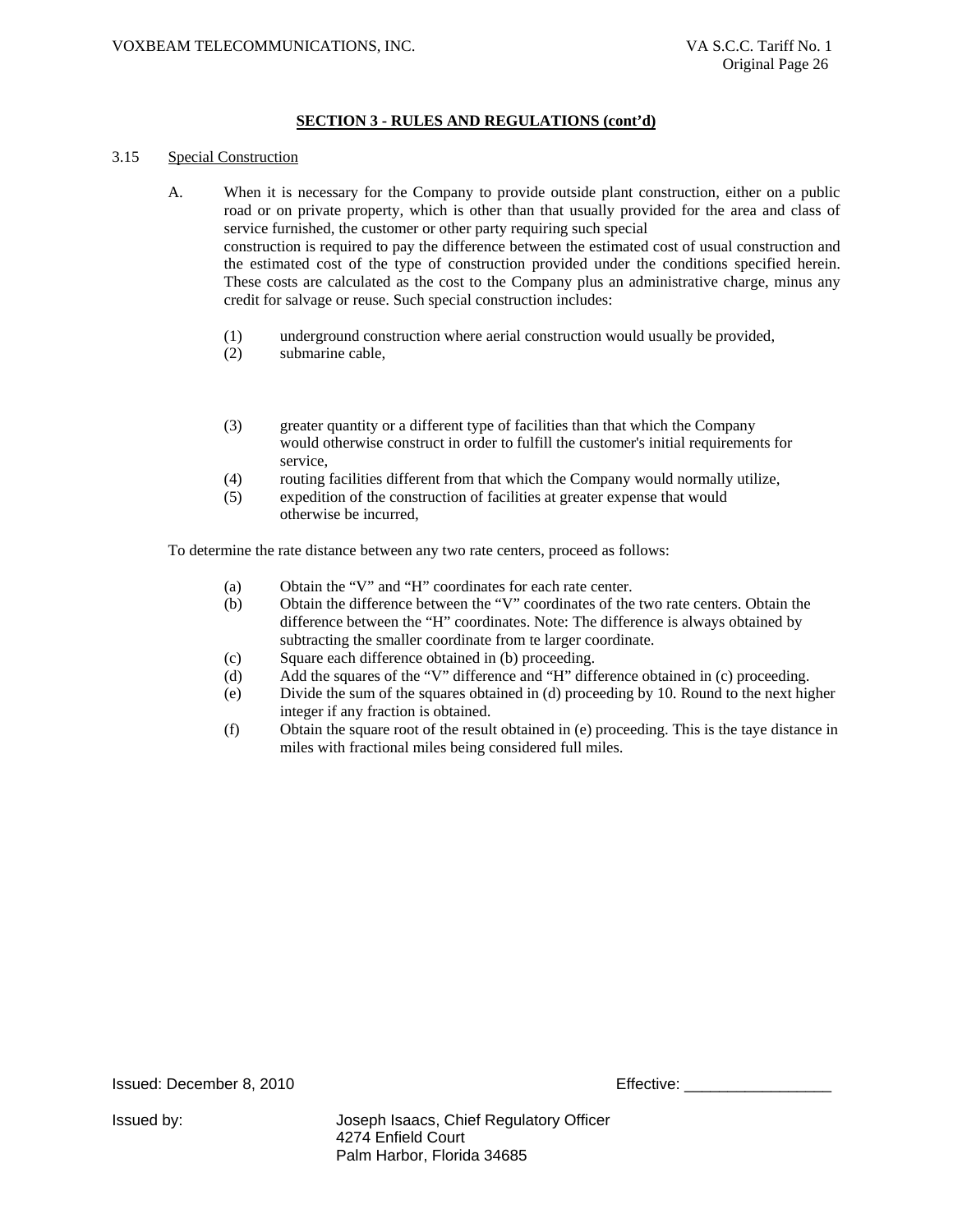#### 3.15 Special Construction (Continued)

B. The Company will, in all cases, bear the same amount of the cost as in the case of usual construction.

- (1) Outside Plant Construction
	- (a) On Public Roads or on Private Property The customer or other party requiring the special construction is required to pay the difference between the total estimated cost of such special construction and the amount to be borne by the Company. All plant is maintained and replaced at the expense of the Company, except where poles or conduit are owned by the customer, in which case the customer is required to maintain such poles or conduit.
	- (b) Conduit and Trenching Except as provided as usual construction by the Company, the provision, maintenance and replacement of conduit and underground construction on private property for one or more customers is the responsibility of the customer. The Company will install and maintain the associated wire facilities at its expense. The cost of conduit replacement or of opening and closing the trench in connection with the maintenance and replacement of the wire facilities shall be the responsibility of the customer.

#### (2) Facilities up to the Network Interface

- (a) The standard method of wiring a building or structure for telephone service is by exposed wiring. It is the responsibility of the customer to provide a means of entrance into the building which is satisfactory to the Company and to provide space for mounting the necessary terminal and station protection equipment and, where riser cable is required, a reusable means to reach each floor and each suite or office on each floor where the telephone service is desired.
- (b) Any required conduit or similar type construction involved in furnishing concealed wiring or extending wire inside the customer's premises must be installed and maintained at the expense of the customer. Such construction must be installed in a manner which is acceptable to the Company.
- (c) Where, due to the type of construction of the building or the conditions imposed by the customer, abnormal expense is incurred by the Company, the customer is required to pay the difference between the estimated expense which would normally have been incurred for the installation.

### 3.16 700/900 Blocking Options

700/900 Blocking Options are arrangements which prevent a Customer from accessing 700 and/or 900 service telephone numbers. 700/900 Blocking Options are provided only on Local Exchange Service individual dial tone lines. 700/900 Blocking Options are only offered where the customer's serving central office is equipped with electronic switching equipment capable of providing this service. Customers may elect to block calls to 700 service telephone numbers only, 900 service telephone numbers only, or both 700 and 900 service telephone numbers. There are no charges associated with 700/900 Blocking Options.

Issued: December 8, 2010

| Effective: |  |
|------------|--|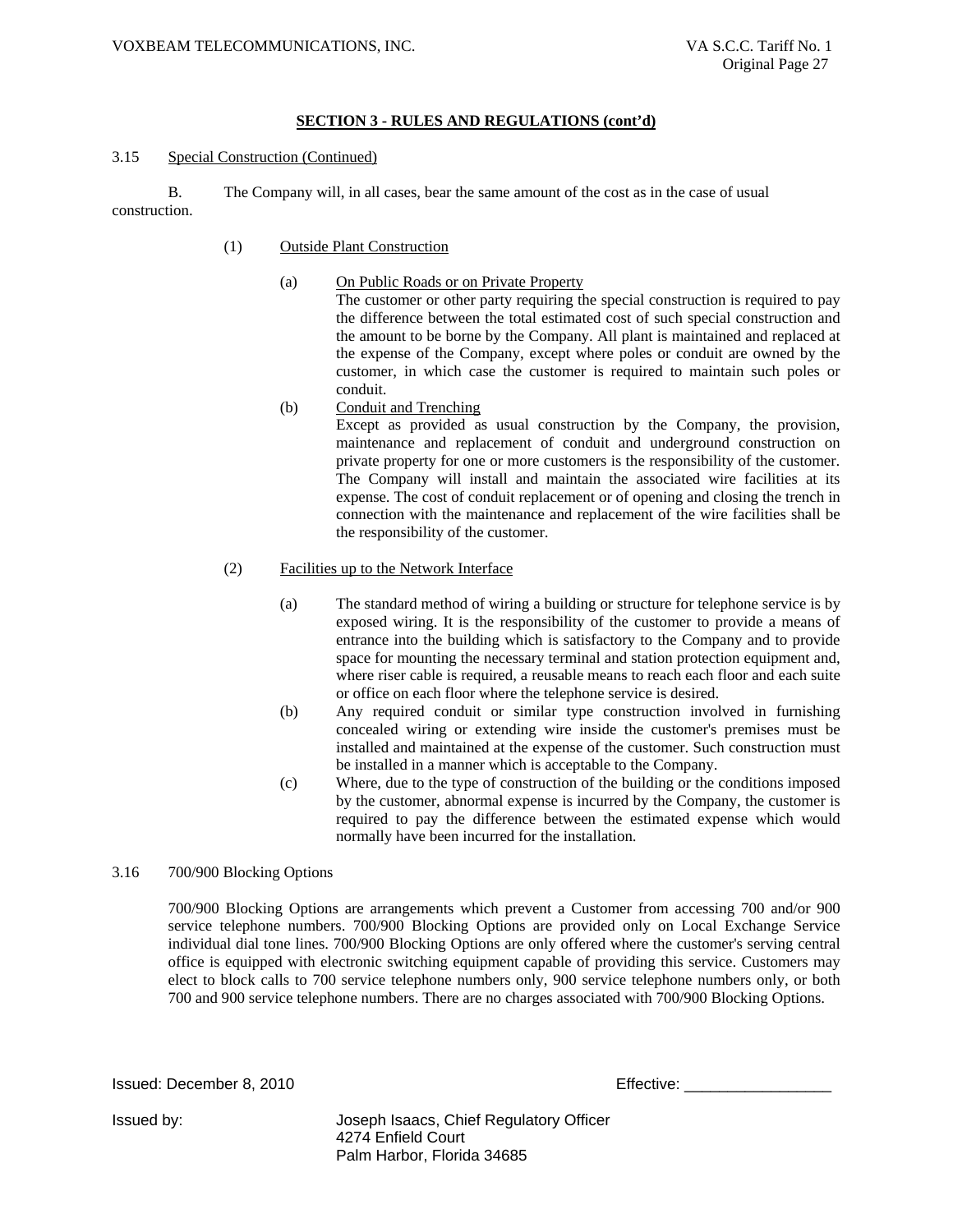#### 4.1 Basic Local Exchange Service

4.1.1 Description of Services

Basic Local Exchange Service provides a Customer with a Connection to the Company's switching network, which enables the Customer to:

- a) receive calls from other stations on the public switched telephone network;
- b) access the Company's Local Calling Services and other Services as set forth in this tariff;
- c) access interexchange calling services of the Company and of other carriers;
- d) access (at no additional charge) the Company's operators and business office for service related assistance; access toll-free telecommunications services such as 800 NPA; and access, at no additional usage fee, 911 service for emergency calling.

#### 4.1.2 Application of Rates

The rates shown herein entitle the customer to local messages to all telephones bearing the designation of any central office of the exchanges or zones included as specified in the associated local service area or extended calling area.

- A. Determination of Airline Mileages
	- 1. Measured Rate Service Distance Calculation

To determine the rate distance between any two rate centers proceed as follows:

- (a) Obtain the "V" and "H" coordinates for each rate center-- V&H Coordinates can be obtained either from the Company or Telcordia or other national telecommunication products.
- (b) Obtain the difference between the "V" coordinates of the two rate centers. Obtain the difference between the "H" coordinates. Note: The difference is always obtained by subtracting the smaller coordinate from the larger coordinate.
- (c) Divide each of the differences obtained in (b) by three, rounding each quotient to the nearer integer.
- (d) Square these two integers and add the two squares. If the sum of the squares is greater than 1777, divide the integers obtained in (c) by three and repeat step (d). Repeat this process until the sum of the squares obtained in (d) is less than 1778;

**Issued: December 8, 2010 Effective: Effective: Effective: Effective: Effective: Effective: Effective: Effective: Effective: Effective: Effective: Effective: Effective: Effective: Effective:**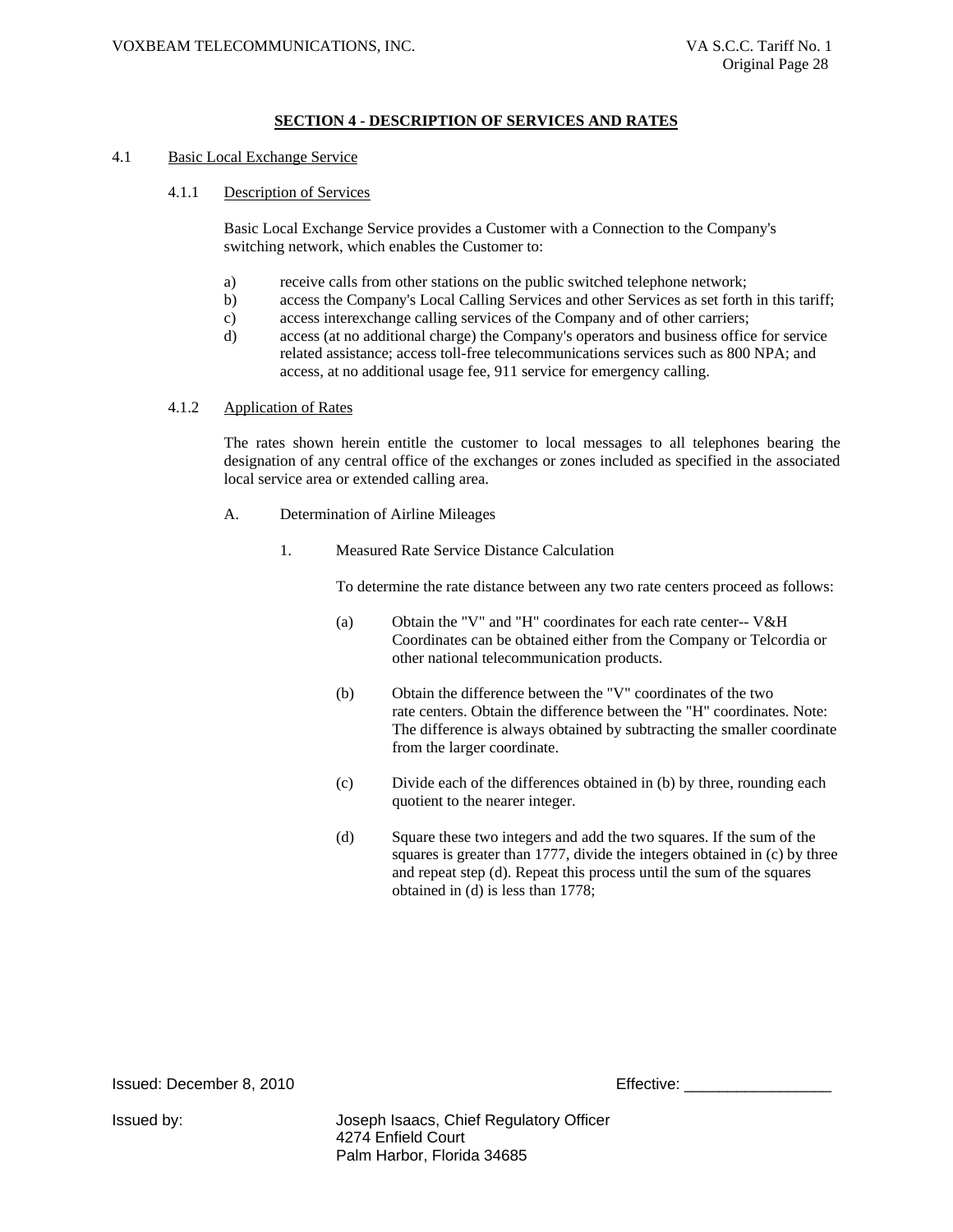- 4.1 Basic Local Exchange Service (Continued)
	- 4.1.2 Application of Rates (Continued)
		- A. Determination of Airline Mileages (Continued)
			- 1. Measured Rate Service Distance Calculation (Continued)
				- (e) The number of successive divisions by three in steps (c) and (d) determines the value of "N". Multiply the final sum of the two squares obtained in step (d) by the multiplier specified in the following table for this value of "N" preceding;

| <u>N</u> | Multiplier | Minimum Rate Mileage |
|----------|------------|----------------------|
|          | 0.9        |                      |
|          | 8.1        | 41                   |
| 3        | 72.9       | 121                  |
|          | 656.1      | 361                  |
|          |            |                      |

(f) Obtain square root of product in (e) and, with any resulting fraction, round up to the next higher integer. This is the message rate mileage except that when the mileage so obtained is less than the minimum rate shown in (e) preceding, the minimum rate mileage corresponding to the "N" value is applicable.

#### 4.1.3 Service Areas and Rate Groups

Voxbeam provides service in the exchange areas served by the following local exchange companies:

Verizon Virginia, Inc.

A. Multi-zone Exchanges

The Washington Metropolitan Exchange Area (WMEA) embraces the District of Columbia and certain suburban areas in Virginia and Maryland. The WMEA comprises zones designated as follows: Alexandria -Arlington (Va.), Berwyn (Md.), Bethesda (Md.), Bowie -Glenn Dale (Md.), Capitol Heights (Md.), Clinton (Md.), Fairfax-Vienna (Va.), Falls Church-McLean (Va.), Hyattsville (Md.), Kensington (Md.), Layhill (Md.), Marlboro (Md.), Oxon Hill (Md.), Rockville (Md.), Silver Spring (Md.) and Washington (D.C.).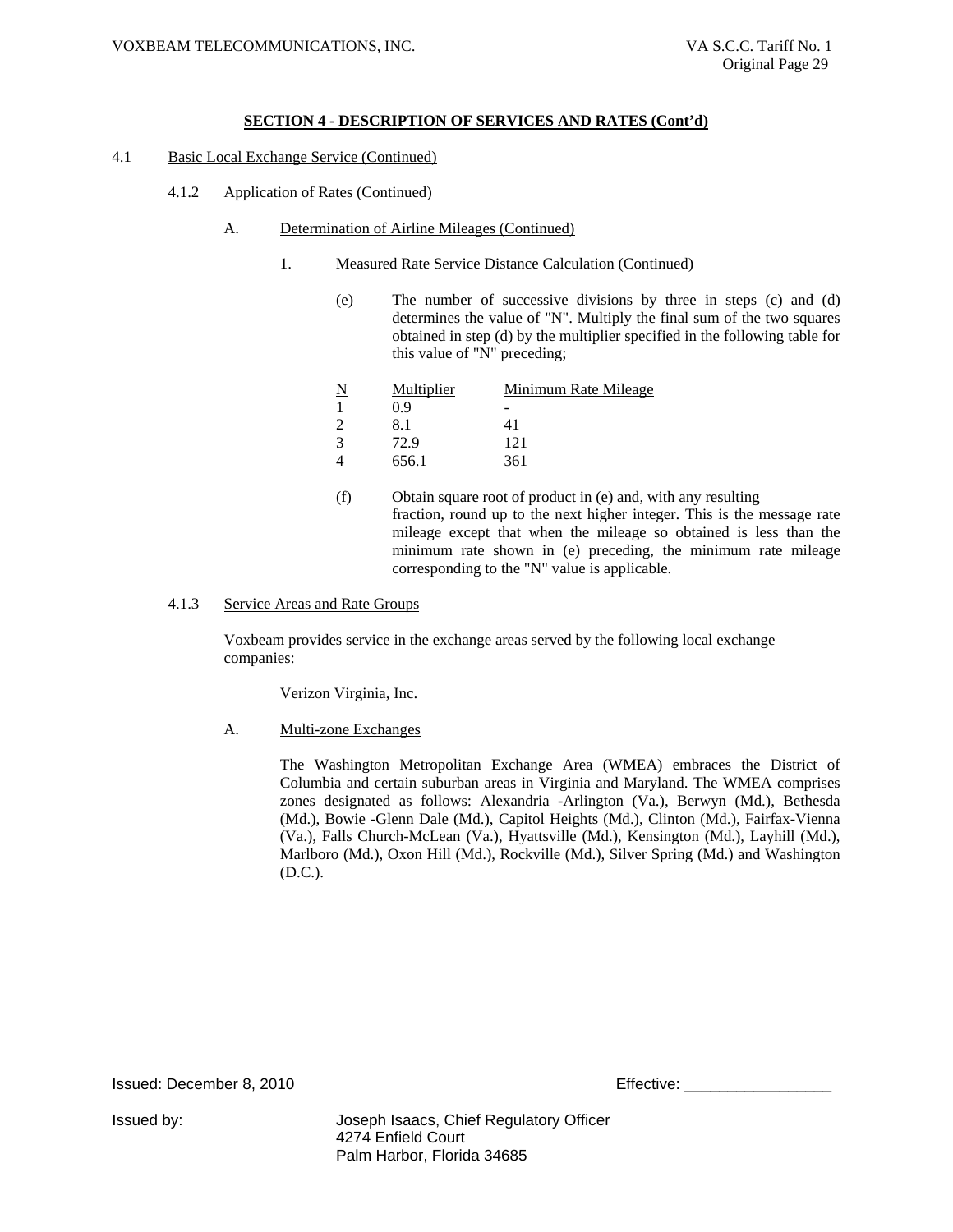#### 4.1 Basic Local Exchange Service (Cont')

- 4.1.3 Service Areas and Rate Groups (cont'd)
	- B. Exchange and Zone Rate Classes and Local Service Areas

Each exchange or zone is assigned to rate classes for the application of exchange service rates according to the combined total of the number of dial tone lines in its local service area, and extended calling area.

The first Rate Class number denotes the applicable Rate Class for Dial Tone Lines with Monthly Usage Options, except as otherwise specified following, or Message Rate Services.

The second Rate Class number denotes the applicable Rate Class for Measured Rate Services and Dial Tone Lines with Exchange Flat/Measured Rate Monthly Usage Options.

A UNE Zone is a Geographic area established by the Commission pursuant to Section 51.507(f) of the Code of Federal Regulations.

Where a "1" appears in the Notes column, Residential individual line with an unlimited usage option is not offered in the identified exchange

Issued: December 8, 2010 **Effective: Effective: Effective:** 2010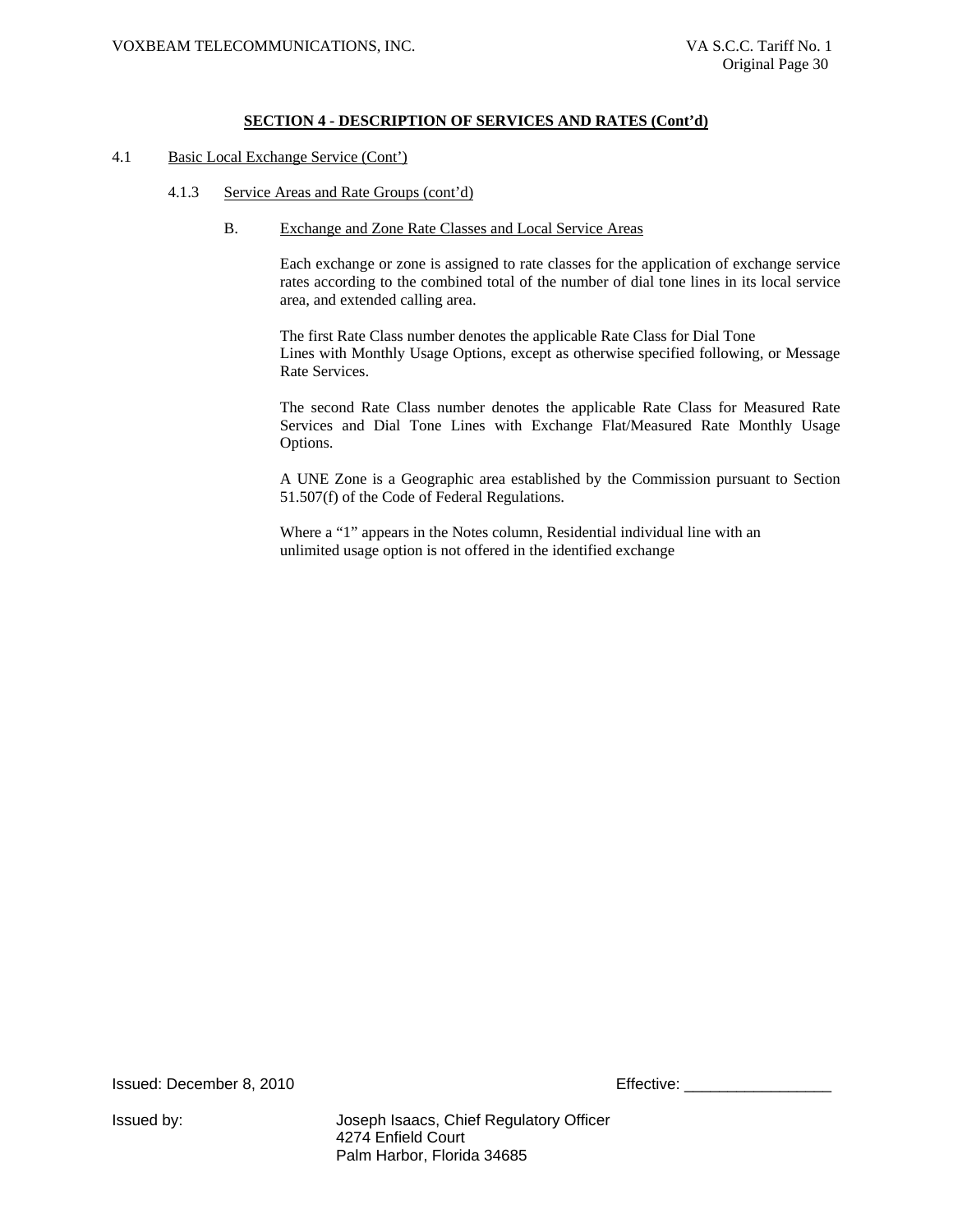# 4.1 Basic Local Exchange Service (cont'd)

- 4.1.3 Service Area and Rate Groups (cont'd)
	- B. Exchange and Zone Rate Classes and Local Service Areas

| <b>Exchange</b>      | <b>Rate</b><br><b>Class</b> | <b>UNE</b><br><b>Notes</b><br><b>Zone</b> | <b>Local Calling Exchanges</b>                        |
|----------------------|-----------------------------|-------------------------------------------|-------------------------------------------------------|
|                      |                             |                                           | All zones of the WMEA, Arcola, Braddock, Dulles,      |
| Alexandria-          | 8                           | $\mathbf{1}$                              | Dulles                                                |
|                      |                             |                                           | Metro, Engleside, Herndon, Leesburg, Lorton, Lorton   |
| Arlington            |                             |                                           | metro                                                 |
|                      |                             |                                           | Appalachia, Big Stone Gap, Norton, Pennington Gap,    |
| Appalachia           | 4,3                         | 3                                         | Wise                                                  |
|                      |                             |                                           | Ashland, Bethia, Chester, Hanover, Manakin,           |
| Ashland              | 8b,7                        | $\overline{2}$                            | Mechanicville,                                        |
|                      |                             |                                           | Midlothian, Richmond, Rockville, Sandston, Varina     |
| Bedford              | 7,6                         | 3                                         | Bedford, Buchanan, Big Island, Lynchburg, Montvale,   |
|                      |                             |                                           | Roanoke, Stone Mountain                               |
| <b>Belle Haven</b>   | 4,3                         | $\mathfrak{Z}$                            | Belle Haven, Eastville, Onancock                      |
|                      |                             |                                           | Bent Mountain, Locust Grove, Roanoke, Salem,          |
| <b>Bent Mountain</b> | 7,6                         | 1                                         | Shawsville                                            |
|                      |                             |                                           | Berryville, Bluemont, Boyce, Stephens City,           |
| Berryville           | 6,5                         | 3                                         | Upperville,                                           |
|                      |                             |                                           | Winchester                                            |
| Bethia               | 8b,7                        | 3                                         | Amelia, Ashland, Bethia, Chester, Dinwiddie, Manakin, |
|                      |                             |                                           | Mechanicsville, Midlothian, Petersburg, Powhatan,     |
|                      |                             |                                           | Richmond, Rockville, Sandston, Varina                 |
| Big Island           | 6,5                         | $\mathfrak{Z}$                            | Allwood, Bedford, Big Island, Lynchburg               |
| <b>Big Stone Gap</b> | 5,3                         | $\mathfrak{Z}$                            | Appalachia, Big Stone Gap, Norton, Pennington Gap,    |
|                      |                             |                                           | Wise                                                  |
| Blacksburg           | 6,6                         | 1                                         | Blacksburg, Christiansburg, Dublin, Pearisburg,       |
|                      |                             |                                           | Radford, Salem, Shawsville                            |
| Bluemont             | 6,5                         | 3                                         | Berryville, Bluemont, Catoctin, Middleburg, Mount     |
|                      |                             |                                           | Gilead, Upperville                                    |
| Boyce                | 6,5                         | 3                                         | Berryville, Boyce, Stephens City, Upperville,         |
|                      |                             |                                           | Winchester                                            |
| <b>Braddock</b>      | 8a                          | $\mathbf{1}$                              | Alexandria-Arlington, Arcola, Braddock, Dale City,    |
|                      |                             |                                           | Dulles, Dulles Metro, Engleside, Fairfax - Vienna,    |
|                      |                             |                                           | Falls Church - McLean, Herndon, Leesburg, Lorton,     |

Issued: December 8, 2010 **Effective:** Effective: 2000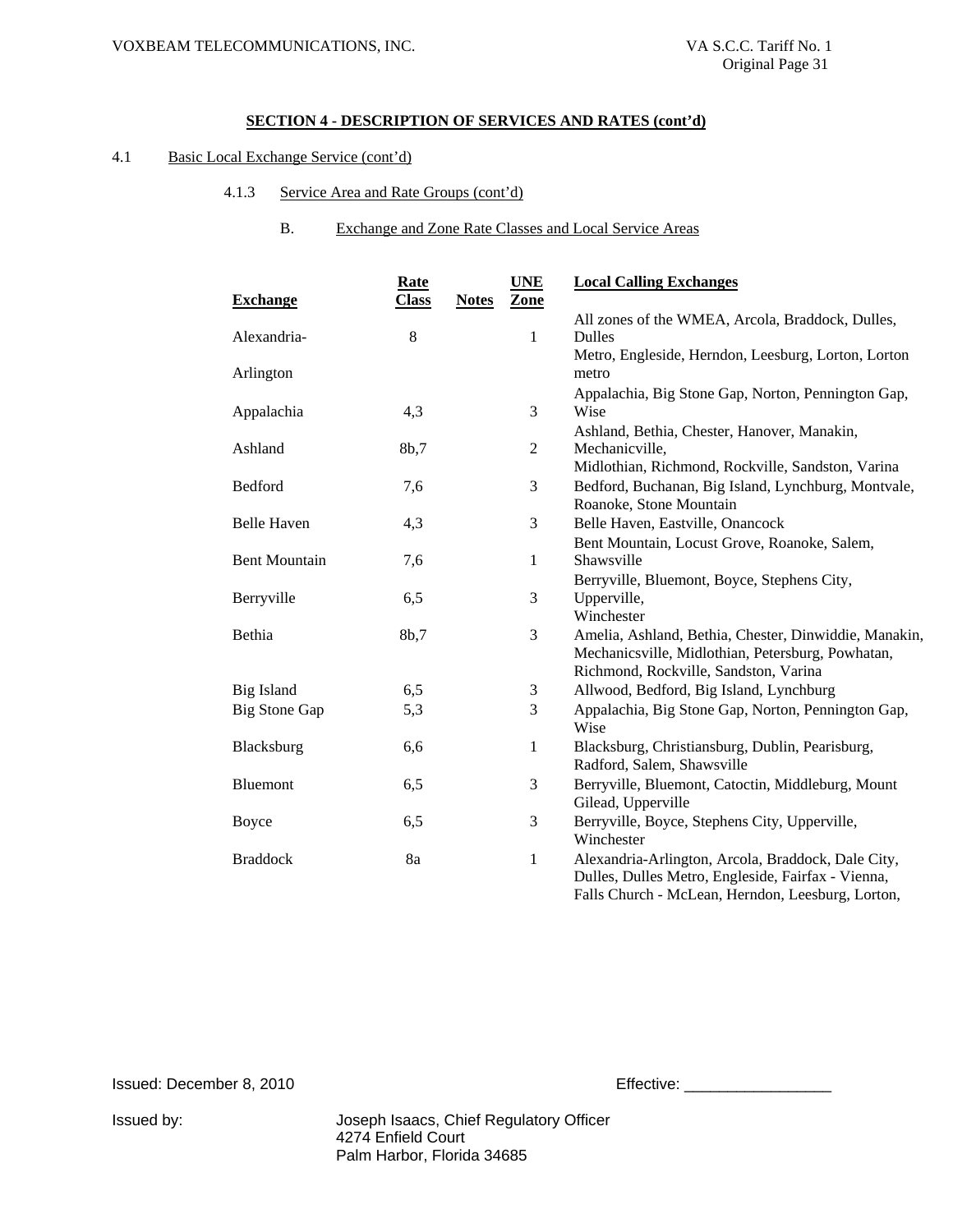# 4.1 Basic Local Exchange Service (Cont')

- 4.1.3 Service Area and Rate Groups (Cont'd)
	- B. Exchange and Zone Rate Classes and Local Service Areas

|                          | <b>Exchange</b>     | <u>Rate</u><br><b>Class</b>                      | <b>Notes</b> | <b>UNE</b><br>Zone | <b>Local Calling Exchanges</b>                                                                                                                                                |
|--------------------------|---------------------|--------------------------------------------------|--------------|--------------------|-------------------------------------------------------------------------------------------------------------------------------------------------------------------------------|
|                          | Brokenburg          | 6,6                                              |              | 3                  | Brokenburg, Chancellor, Fredericksburg, Mineral,<br>Spotsylvania, Unionville                                                                                                  |
|                          | Buchanan            | 7,6                                              |              | 3                  | Bedford, Buchanan, Fincastle, Montvale, Roanoke,<br>Troutville                                                                                                                |
|                          | Calverton           | 5,3                                              |              | $\mathfrak{Z}$     | Calverton, Hartwood, Remington, Warrenton                                                                                                                                     |
|                          | Cape Charles        | 8b,7                                             |              | $\mathfrak{Z}$     | Cape Charles, Eastville, Great Bridge, Hickory, Powhatan<br>Norfolk-Va. Beach Zone, Portsmouth, Princess Anne<br>Cartersville 8,8 3 Cartersville, Cumberland, Farmville, Fife |
|                          | Catoctin            | 5,5                                              |              | 3                  | Bluemont, Catoctin, Leesburg, Mount Gilead                                                                                                                                    |
|                          | <b>Charles City</b> | 8b,7                                             |              | $\mathfrak{Z}$     | Charles City, Enon, Hopewell, Providence Forge,<br>Toano, Varina, Williamsburg                                                                                                |
|                          | Chatham             | 6,4                                              |              | 3                  | Bachelors Hall, Chatham, Danville, Whitmell                                                                                                                                   |
|                          | Chester             | 8b,7                                             |              | 2                  | Ahsland, Bethia, Chester, Enon, Hopewell, Manakin,<br>Mechanicsville, Midlothian, Petersburg, Richmond,<br>Rockville, Sandston, Varina                                        |
|                          | Chincoteague        | 3,2                                              |              | 3                  | Chincoteague, Temperanceville                                                                                                                                                 |
|                          | Christiansburg      | 7,6                                              |              | $\overline{2}$     | Alum Ridge, Blacksburg, Christiansburg, Dublin,<br>Locust Grove, Radford, Roanoke, Salem, Showsville                                                                          |
|                          | Clinchco            | 3,2                                              |              | 3                  | Clinchco, Clintwood, Coeburn, Dante, Davenport,<br>Haysi                                                                                                                      |
|                          | Clintwood           | 5,4                                              |              | 3                  | Clinchco, Clintwood, Coeburn, Dante, Haysi, Pound,<br>Wise                                                                                                                    |
|                          | Clover              | 3,2                                              | 1            | 3                  | Clover, Halifax, South Boston                                                                                                                                                 |
|                          | Coeburn             | 5,4                                              |              | 3                  | Clinchco, Clintwood, Coeburn, Dante, Norton, St.<br>Paul, Wise                                                                                                                |
|                          | Concord             | 6,6                                              |              | 3                  | Appomattox, Concord, Gladstone, Lynchburg,<br>Pamplin, Rustburg                                                                                                               |
|                          | Craigsville         | 6,4                                              |              | 3                  | Craigsville, Staunton                                                                                                                                                         |
| Issued: December 8, 2010 |                     |                                                  |              |                    | Effective: ____________________                                                                                                                                               |
| Issued by:               |                     | 4274 Enfield Court<br>Palm Harbor, Florida 34685 |              |                    | Joseph Isaacs, Chief Regulatory Officer                                                                                                                                       |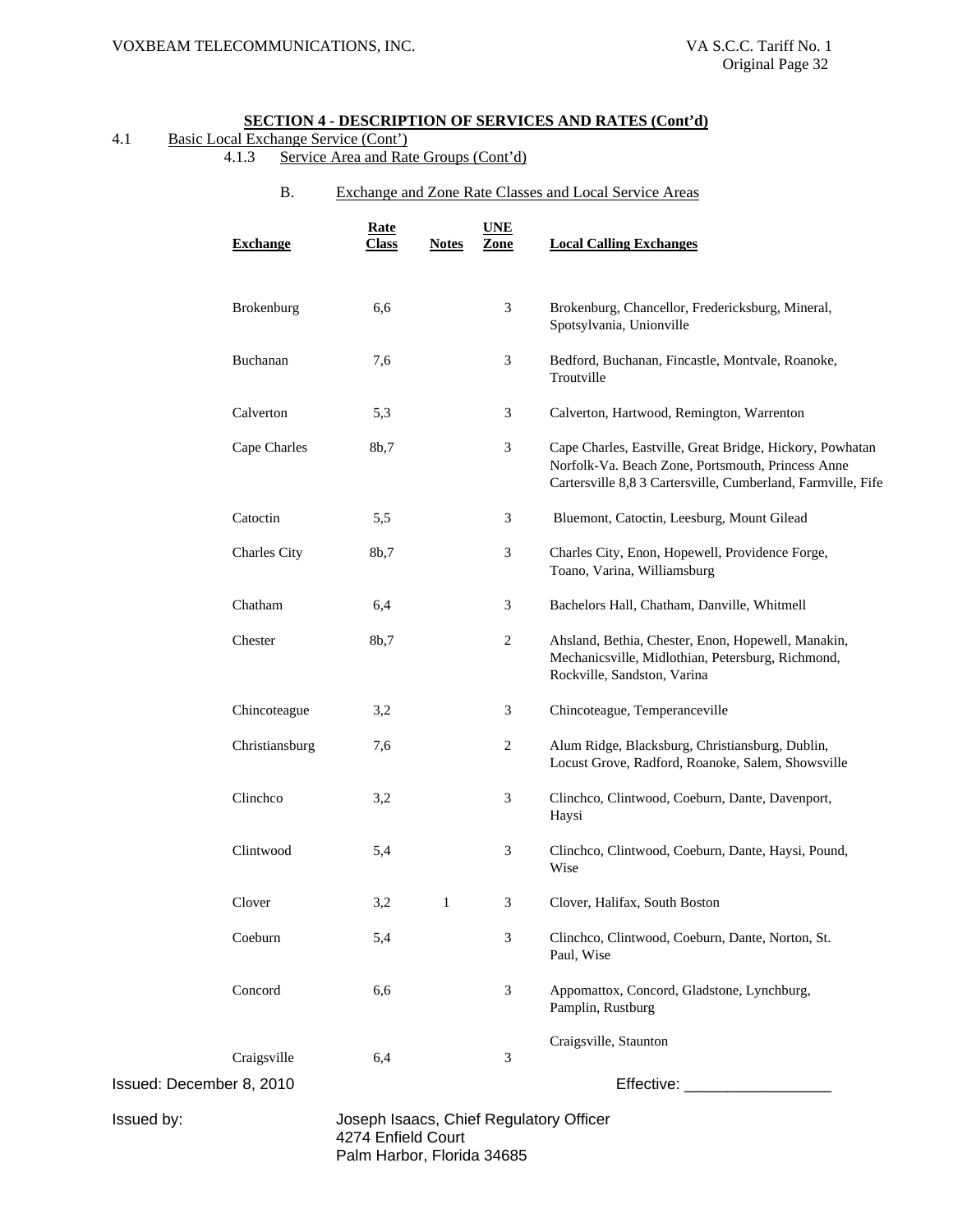| 4.1 |  | Basic Local Exchange Service (Continued) |
|-----|--|------------------------------------------|
|     |  |                                          |

4.1.3 Service Area and Rate Groups (Continued)

B. Exchange and Zone Rate Classes and Local Service Areas

|                          | <b>Exchange</b>            | <b>Rate</b><br><b>Class</b> | <b>Notes</b> | <b>UNE</b><br>Zone           | <b>Local Calling Exchanges</b>                                                                                                                                            |
|--------------------------|----------------------------|-----------------------------|--------------|------------------------------|---------------------------------------------------------------------------------------------------------------------------------------------------------------------------|
|                          | Criglersvill4              | 6,4                         |              | 3                            | Criglersville, Culpeper, Madison, Orange,<br>Shenandoah Park, Sperryville                                                                                                 |
|                          | Crows-Hematite             | 4,3                         |              | 3                            | Clifton Forge, Covington, Crows-Hematite,<br>White Sulphur Springs, W. Va                                                                                                 |
|                          | Culpeper                   | 7,6                         |              | 3                            | Criglersville, Chancellor, Culpeper, Hartwood,<br>Madison, Marshall, Orange, Remington,<br>Sperryville, Unionville, Warrenton, Washington                                 |
|                          | Cumberland                 | 8 <sub>b</sub>              |              | 3                            | Arvonia, Buckingham, Cartersville,<br>Cumberland,<br>Dillwyn, Farmville, Powhatan, Prospect                                                                               |
|                          | Cumberland Gap             | 5,3                         |              | 3                            | Cumberland Gap, Tenn., Cumberland Gap, Va.,<br>Fork Ridge, Tenn., Jonesville, Lee, Middleboro,<br>Ky., New Tazewell, Tenn., Chapel, Tenn.                                 |
|                          | Dante                      | 5,3                         |              | 3                            | Clinchco, Clintville, Coeburn, Dante,<br>Davenport,<br>Lebanon, Saint Paul                                                                                                |
|                          | Danville<br>-Franklin Pike | 5,5                         |              | $\mathbf{1}$<br>$\mathbf{2}$ | Axton, Bachelors Hall, Chatham, Danville,<br>Gatewood, N.C., Milton, N.C., Whitmell                                                                                       |
|                          | Davenport                  | 5,4                         |              | 3                            | Big Prater, Clinchco, Dante, Davenport, Grundy,<br>Haysi, Honaker, Lebanon, Oakwood, Richlands                                                                            |
|                          | Dinwiddie                  | 8b                          |              | 3                            | Bethia, Dinwiddie, McKenney, Petersburg,<br>Stony<br>Creek                                                                                                                |
|                          | Dublin                     | 6,5                         |              | 3                            | Blacksburg, Christiansburg, Dublin, Pearisburg,<br>Pulaksi, Radford                                                                                                       |
|                          | Eastville                  | 5,5                         |              | 3                            | Belle Haven, Cape Charles, Eastville                                                                                                                                      |
|                          | Engleside                  | 8,8                         |              | $\mathbf{1}$                 | Alexandria-Arlington, Braddock, Dulles, Dulles<br>Metro, Engleside, Fairfax-Vienna, Falls Church-<br>McLean, Herndon, Lorton, Lorton Metro,<br>Occoquan, Washington, D.C. |
| Issued: December 8, 2010 | Enon                       | 7,7                         |              | 2                            | Charles City, Chester, Claremont, Enon,<br>Hopewell, Petersburg, Varina<br>Effective: ______________                                                                      |
| Issued by:               |                            |                             |              |                              | Joseph Isaacs, Chief Regulatory Officer                                                                                                                                   |

 4274 Enfield Court Palm Harbor, Florida 34685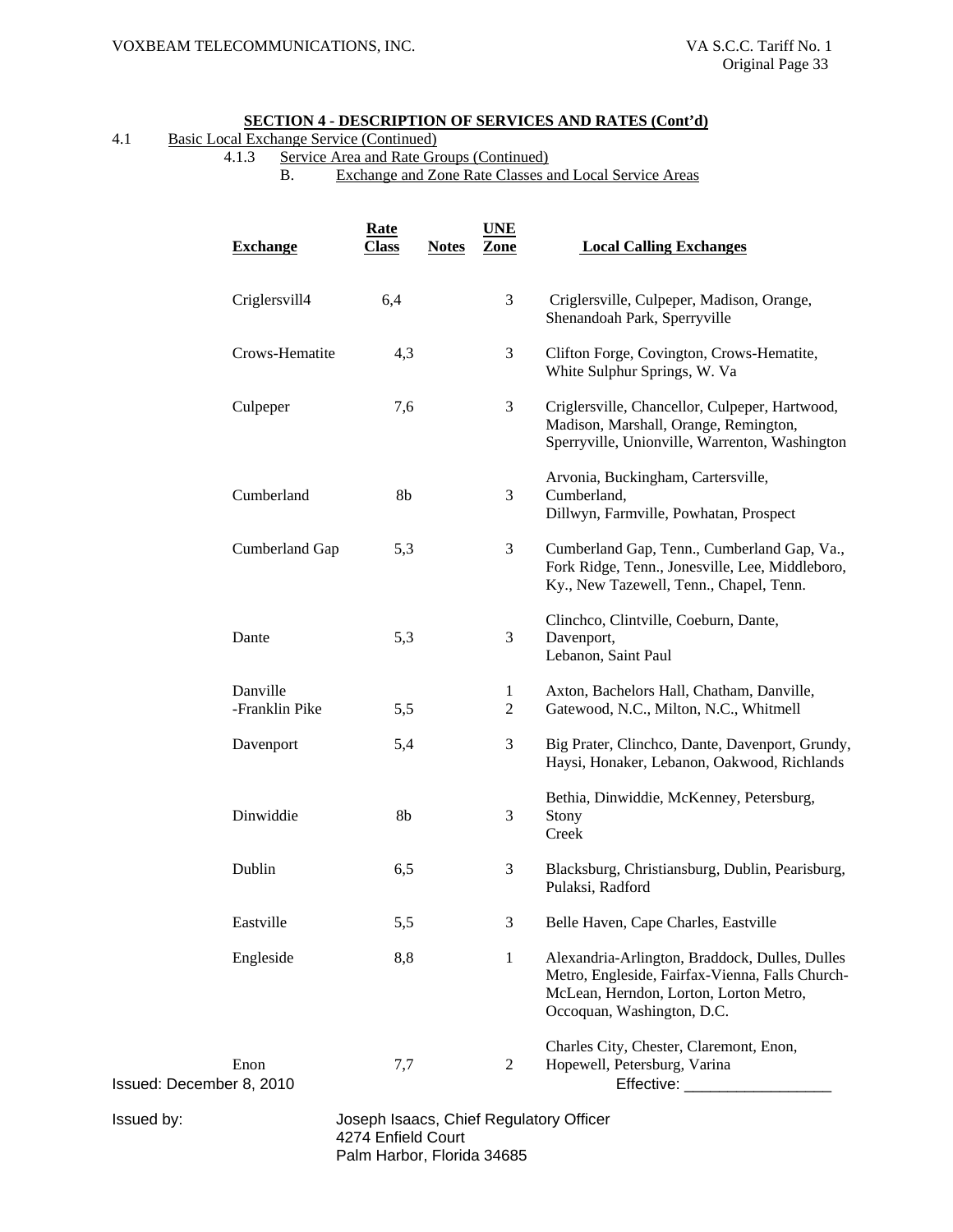# 4.1 Basic Local Exchange Service (Continued)

- 4.1.3 Service Area and Rate Groups (Continued)
	- B. Exchange and Zone Rate Classes and Local Service Areas

| <b>Exchange</b>                    | <b>Rate</b><br><u>Class</u> | <b>Notes</b> | <b>UNE</b><br>Zone       | <b>Local Calling Exchanges</b>                                                                                                                                                                 |
|------------------------------------|-----------------------------|--------------|--------------------------|------------------------------------------------------------------------------------------------------------------------------------------------------------------------------------------------|
| Fairfax-Vienna                     | 8                           |              | 1                        | All zones of the WMEA, Arcola, Braddock, Dulles,<br>Dulles Metro, Engleside, Herndon, Leesburg, Lorton,<br><b>Lorton Metro</b>                                                                 |
| Falls Church-<br>McLean            | 8                           |              | $\mathbf{1}$             | All zones of the WMEA, Arcola, Braddock, Dulles.<br>Dulles Metro, Engleside, Herndon, Leesburg, Lorton,<br>Lorton Metro                                                                        |
| Fife                               | 8b                          |              | 3                        | Cartersville, Fife, Goochland, Powhatan                                                                                                                                                        |
| Fredericksburg                     | 6,6                         |              | $\mathbf{1}$             | Brokenburg, Chancellor, Fredericksburg, Hartwood,<br>King George, Port Royal, Spotsylvania, Stafford                                                                                           |
| Gainesboro                         | 5,5                         |              | 3                        | Gainesboro, Gore, Winchester                                                                                                                                                                   |
| Goochland                          | 8b,7                        |              | 3                        | Fife, Goochland, Manakin, Powhatan, Richmond,<br>Rockville                                                                                                                                     |
| Gordonsville                       | 7,5                         |              | 3                        | Charlottesville, Gordonsville, Louisa, Orange,<br>Unionville                                                                                                                                   |
| Gore                               | 6,5                         |              | 3                        | Capon Bridge, W. Va., Gainesboro, Gore,<br>Winchester                                                                                                                                          |
| Greenwood                          | 6,6                         | 1            | 3                        | Charlottesville, Crozet, Greenwood, Lovingston                                                                                                                                                 |
| Hampton<br>-Aberdeen<br>-Drummonds | 8b,7                        |              | 1<br>$\mathbf{1}$        | All zones of the NNMEA Zone, Chuckatuck,<br>Crittendenm, Gloucester, Great Bridge, Hayes,                                                                                                      |
| Cnr.<br>-Queen St.<br>-Woodland    |                             |              | $\overline{c}$<br>1<br>1 | Hickory, Norfolk-Va. Beach Zone, Portsmouth Zone,<br>Princess Anne, Smithfield, Suffolk, Surry, Toano,<br>Williamsburg, Windsor.                                                               |
| Hartwood                           | 7,6                         |              | 3                        | Calverton, Chancellor, Culpeper, Fredericksburg,<br>Hartwood, Remington, Stafford                                                                                                              |
| Haysi                              | 2,2                         |              | 3                        | Clinchco, Clintwood, Davenport, Haysi                                                                                                                                                          |
| Herndon<br>er 8, 2010              | 8a                          |              | $\mathbf{1}$             | Alexandria-Arlington, Arcola, Braddock, Dulles,<br>Dulles Metro, Engleside, Fairfax-Vienna, Falls<br>Church-McLean, Herndon, Leesburg, Lorton, Lorton<br>Metro, Washington, D.C.<br>Effective: |

Issued: Decembe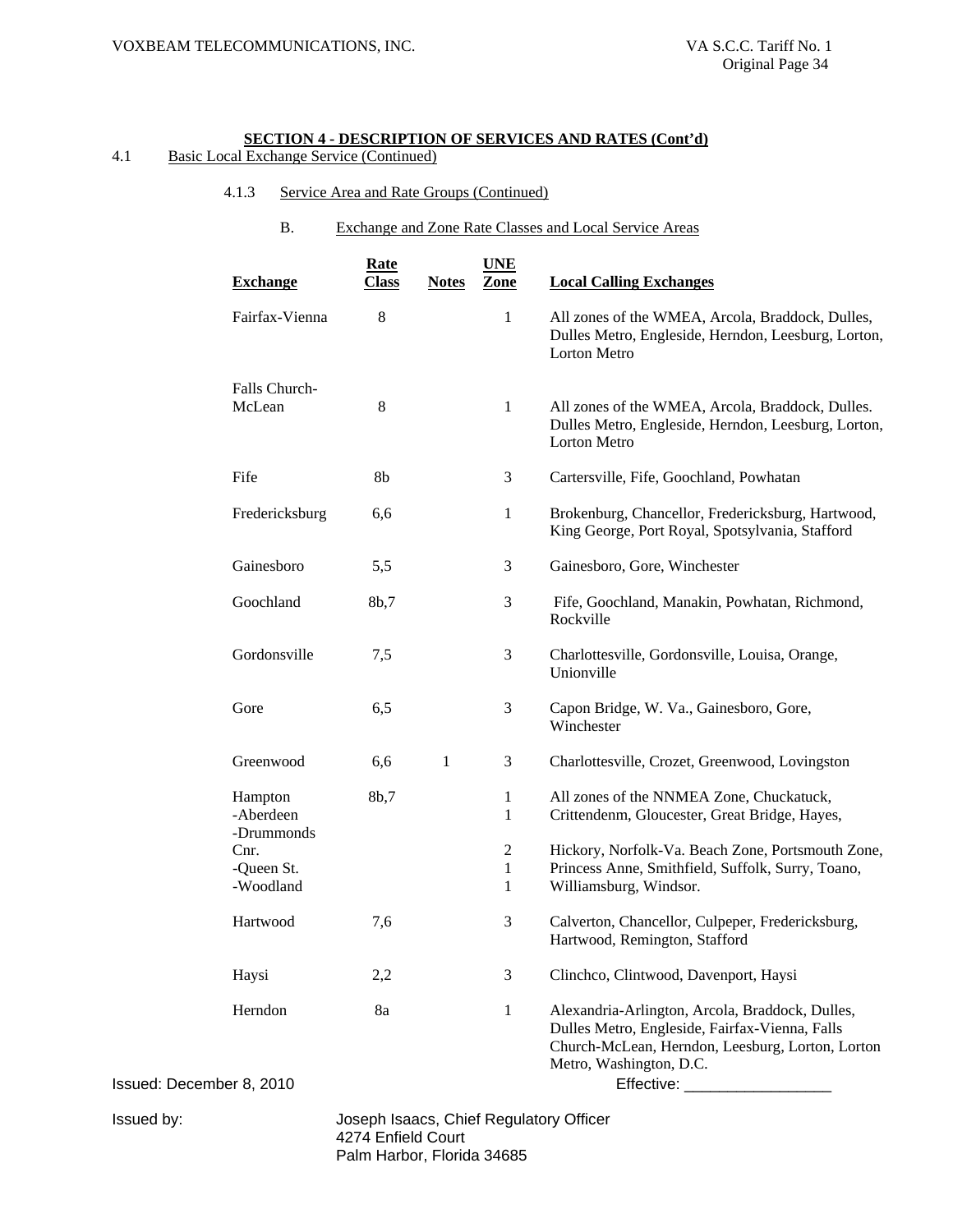# 4.1 Basic Local Exchange Service (Continued)

# 4.1.3 Service Area and Rate Groups (Continued) B. Exchange and Zone Rate Classes and Local Service Areas

| <b>Exchange</b>                                                              |                               | <b>Rate</b><br><b>Class</b>             | <b>Notes</b> | <b>UNE</b><br>Zone                                                                 | <b>Local Calling Exchanges</b>                                                                                                                                              |
|------------------------------------------------------------------------------|-------------------------------|-----------------------------------------|--------------|------------------------------------------------------------------------------------|-----------------------------------------------------------------------------------------------------------------------------------------------------------------------------|
| Honaker                                                                      |                               | 5,4                                     |              | 3                                                                                  | Davenport, Grundy, Honaker, Lebanon, Oakwood,<br>Richlands, Tazewell                                                                                                        |
| Hopewell                                                                     |                               | 8b                                      |              | $\overline{2}$                                                                     | Charles City, Chester, Claremont, Enon, Hopewell,<br>Petersburg, Waverly                                                                                                    |
| Jonesville                                                                   |                               | 3,2                                     |              | 3                                                                                  | Cumberland Gap, Jonesville, Lee, Pennington Gap,<br>St. Charles                                                                                                             |
| Lebanon                                                                      |                               | 5,4                                     |              | 3                                                                                  | Dante, Davenport, Honaker, Lebanon, Richlands, St. Paul                                                                                                                     |
| Lee                                                                          |                               | 4,2                                     |              | 3                                                                                  | Cumberland Gap, Jonesville, Lee, Pennington Gap                                                                                                                             |
| Leesburg                                                                     |                               | 8b,7                                    |              | $\mathbf{1}$                                                                       | Alexandria-Arlington, Arcola, Bluemont, Braddock,<br>Catoctin, Dulles, Dulles Metro, Fairfax-Vienna, Falls<br>Church-McLean, Herndon, Leesburg, Middleburg,<br>Mount Gilead |
| Louisa                                                                       |                               | 5,3                                     |              | 3                                                                                  | Gordonsville, Louisa, Mineral, Orange, Unionville                                                                                                                           |
| Lovingston                                                                   |                               | 7,5                                     |              | 3                                                                                  | Amherst, Charlottesville, Gladstone, Greenwood,<br>Lovingston, Piney River, Sweet Briar                                                                                     |
| Lynchburg<br>-Church<br>-Clearview<br>-Madison<br>-Old Forest<br>-Timberlake | -New London<br>-Yellow Branch | 6,6                                     |              | 1<br>$\mathbf{1}$<br>$\mathfrak{2}$<br>3<br>3<br>$\mathbf{1}$<br>$\mathbf{1}$<br>3 | Allwood, Altavista, Amherst, Appomattox, Bedford,<br>Big Island, Concord, Gladstone, Hurt, Lynchburg,<br>Pamplin, Rustburg, Stone Mountain, Sweet Briar                     |
| Madison                                                                      |                               | 6,4                                     |              | 3                                                                                  | Criglersville, Culpeper, Madison, Orange, Shenandoah<br>Park                                                                                                                |
| Manakin                                                                      |                               | 8b,7                                    |              | 3                                                                                  | Ashland, Bethia, Chester, Goochland, Manakin,<br>Mechanicsville, Midlothian, Powhatan, Richmond,<br>Rockville, Sandston, Varina                                             |
| Marshall                                                                     |                               | 6,5                                     |              | 3                                                                                  | Culpeper, Marshall, Middleburg, The Plains,<br>Upperville, Warrenton                                                                                                        |
| McKenney                                                                     |                               | 8b                                      |              | 3                                                                                  | Ablerta, Dinwiddie, Emporia, McKenney, Petersburg,<br><b>Stony Creek</b>                                                                                                    |
| Issued: December 8, 2010                                                     |                               |                                         |              |                                                                                    | Effective: _____________________                                                                                                                                            |
| Issued by:                                                                   |                               | Joseph Isaacs, Chief Regulatory Officer |              |                                                                                    |                                                                                                                                                                             |

 4274 Enfield Court Palm Harbor, Florida 34685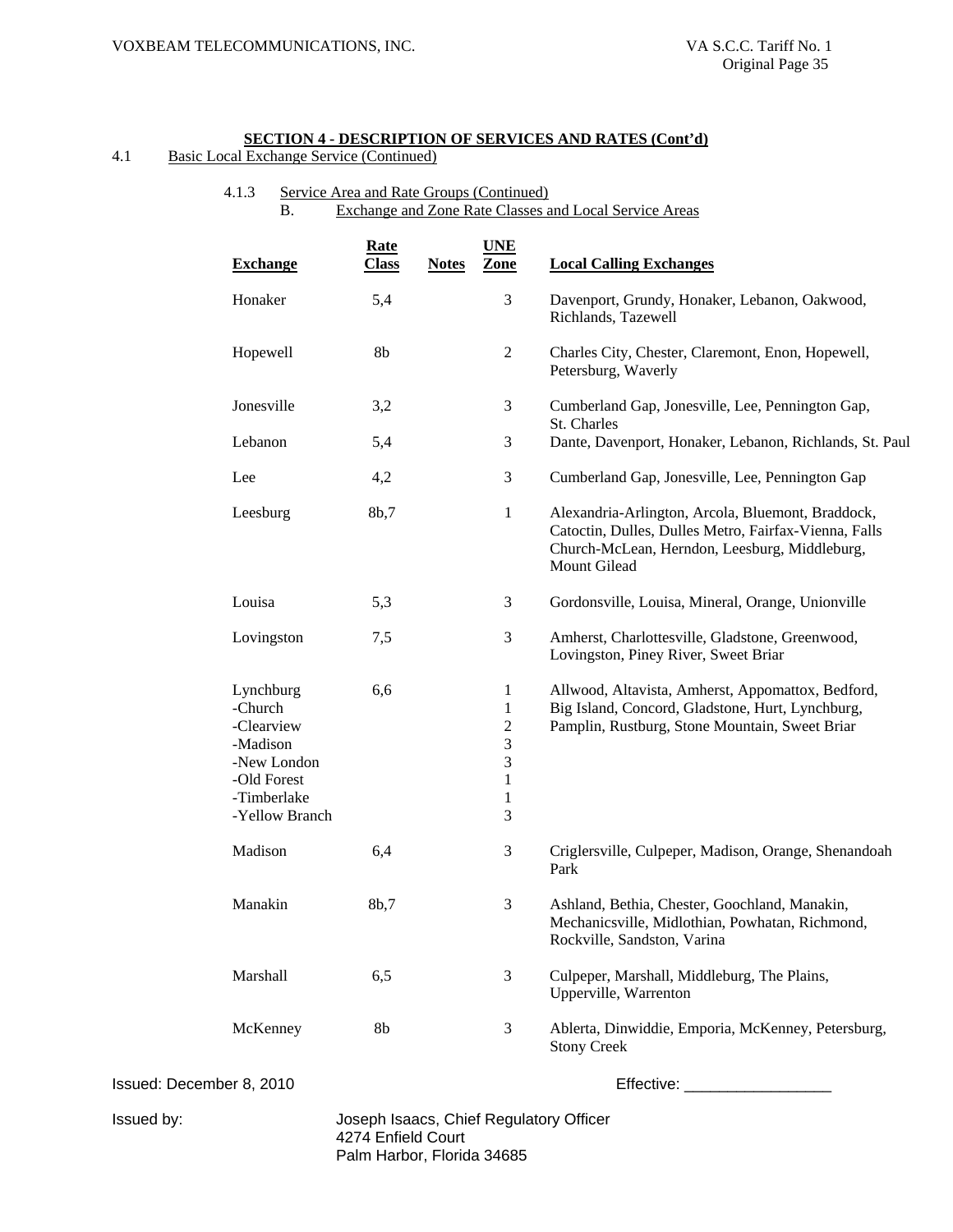# 4.1 Basic Local Exchange Service (Continued)

- 4.1.3 Service Area and Rate Groups (Continued)
	- B. Exchange and Zone Rate Classes and Local Service Areas

|                          | <b>Exchange</b>            | <b>Rate</b><br><b>Class</b>                                   | <b>Notes</b> | <b>UNE</b><br>Zone | <b>Local Calling Exchanges</b>                                                                                                                                                                                         |
|--------------------------|----------------------------|---------------------------------------------------------------|--------------|--------------------|------------------------------------------------------------------------------------------------------------------------------------------------------------------------------------------------------------------------|
|                          | Mechanicsville             | 7,7                                                           |              | $\overline{2}$     | Ashland, Bethia, Chester, Hanover, Manakin,<br>Mechanicsville, Midlothian, Old Church, Providence<br>Forge, Richmond, Rockville, Sandston, Varina                                                                      |
|                          | Middleburg                 | 6,5                                                           |              | 3                  | Bluemont, Leesburg, Marshall, Middleburg, Mount<br>Gilead, The Plains, Upperville                                                                                                                                      |
|                          | Midlothian                 | 7,7                                                           |              | $\overline{2}$     | Amelia, Ashland, Bethia, Chester, Manakin,<br>Mechanicsville, Midlothian, Powhatan, Richmond,<br>Rockville, Sandston, Varina                                                                                           |
|                          | Mineral                    | 3,2                                                           |              | $\overline{2}$     | Brokenburg, Louisa, Mineral, Unionville                                                                                                                                                                                |
|                          | Montvale                   | 7,6                                                           |              | 3                  | Bedford, Buchanan, Montvale, Roanoke, Salem, Stone<br>Mountain                                                                                                                                                         |
|                          | Mount Gilead               | 6,5                                                           |              | $\mathfrak{Z}$     | Bluemont, Catoctin, Leesburg, Middleburg, Mount<br>Gilead, Upperville                                                                                                                                                  |
|                          | <b>Narrows</b>             | 3,3                                                           |              | 3                  | Narrows, Pearisburg, Peterstown. W. Va.                                                                                                                                                                                |
|                          | Newport News -             |                                                               |              |                    |                                                                                                                                                                                                                        |
|                          | Zone                       | 8b,7                                                          |              | 1                  | Chuckatuck, Crittenden, Gloucester, Great Bridge,<br>Hayes, Hickory, All zones of the NNMEA, Norfolk-<br>Va Beach Zone, Portsmouth Zone, Princess Anne,<br>Smithfield, Suffolk, Surry, Toano, Williamsburg,<br>Windsor |
|                          | Norfolk-<br>Virginia Beach | 8b,7                                                          |              | $\mathbf{1}$       | All zones of the NMEA, Cape Charles, Chuckatuck,<br>Crittenden, Franklin, Holland, Knotts Is., N.C., All<br>zones of the NNMEA, Smithfield, Suffolk,<br>Whaleyville, Windsor                                           |
|                          | Norton                     | 5,4                                                           |              | $\mathbf{1}$       | Appalachia, Big Stone Gap, Coeburn, Norton, Pound,<br>Wise                                                                                                                                                             |
|                          | Onancock                   | 5,4                                                           |              | 3                  | Belle Haven, Onancock, Parksley                                                                                                                                                                                        |
|                          | Orange                     | 6,4                                                           |              | 3                  | Chancellor, Criglersville, Culpeper, Gordonsville,<br>Louisa, Madison, Orange, Unionville                                                                                                                              |
|                          | Parksley                   | 4,4                                                           |              | 3                  | Onancock, Parksley, Temperancesville                                                                                                                                                                                   |
| Issued: December 8, 2010 |                            |                                                               |              |                    | Effective: ______________________                                                                                                                                                                                      |
| Issued by:               |                            | Joseph Isaacs, Chief Regulatory Officer<br>4274 Enfield Court |              |                    |                                                                                                                                                                                                                        |

Palm Harbor, Florida 34685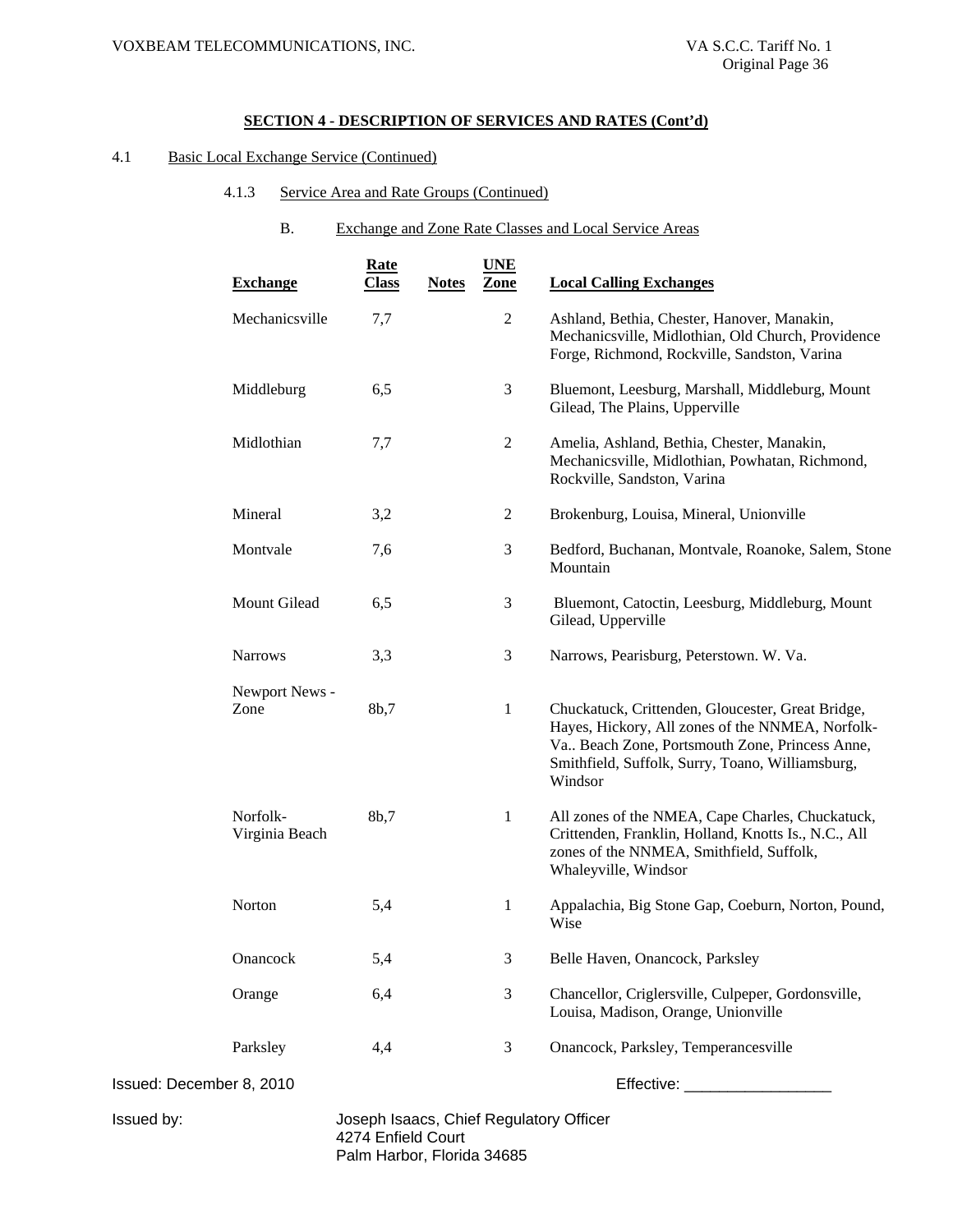# 4.1 Basic Local Exchange Service (Continued)

- 4.1.3 Service Area and Rate Groups (Continued)
	- B. Exchange and Zone Rate Classes and Local Service Areas

|                          | <b>Exchange</b>                   | <b>Rate</b><br><b>Class</b>                                   | <b>Notes</b> | <b>UNE</b><br>Zone | <b>Local Calling Exchanges</b>                                                                                                                                                                                          |
|--------------------------|-----------------------------------|---------------------------------------------------------------|--------------|--------------------|-------------------------------------------------------------------------------------------------------------------------------------------------------------------------------------------------------------------------|
|                          | Pearisburg                        | 6,4                                                           |              | $\mathfrak{Z}$     | Blacksburg, Dublin, Narrows, Pearisburg, Pembroke,<br>Pulaski, Radford                                                                                                                                                  |
|                          | Peninsula Zone                    | 8b,7                                                          |              | $\mathbf{1}$       | All zones of the NNMEA, Chuckatuck, Crittenden,<br>Gloucester, Great Bridge, Hayes, Hickory, Norfolk-<br>Va. Beach Zone, Portsmouth Zone, Princess Anne,<br>Smithfield, Suffolk, Surry, Toano, Williamsburg,<br>Windsor |
|                          | Pennington Gap                    | 4,3                                                           |              | $\mathfrak{Z}$     | Appalachia, Big Stone Gap, Jonesville, Lee,<br>Pennington Gap, Saint Charles                                                                                                                                            |
|                          | Petersburg -<br>Chesden           | 8b,8                                                          |              | $\mathfrak{2}$     | Bethia, Chester, Claremont, Dinwiddie, Disputanta,<br>Enon, Hopewell, McKenney, Petersburg, Waverly                                                                                                                     |
|                          | Piney River                       | 7,7                                                           |              | 3                  | Allwood, Amherst, Lovingston, Piney River,<br><b>Sweet Briar</b>                                                                                                                                                        |
|                          | Poquoson Zone                     | 8b,7                                                          |              | $\mathbf{2}$       | Chuckatuck, Crittenden, Gloucester, Great<br>Bridge, Hayes, Hickory, All zones of the<br>NNMEA, Norfolk-Va. Beach Zone, Portsmouth<br>Zone, Princess Anne, Smithfield, Suffolk,<br>Surry, Toano, Williamsburg, Windsor  |
|                          | Portsmouth<br>Zone<br>-Deep Creek | 8b,7                                                          |              | $\mathbf{1}$       | All zones of the NMEA, Cape Charles,<br>Chuckatuck, Crittenden, Franklin, Holland,<br>Knotts Is., N.C., Smithfield, Suffolk,<br>Whaleyville, Windsor                                                                    |
|                          | Pound                             | 5,4                                                           |              | 3                  | Clintwood, Norton, Pound, Wise                                                                                                                                                                                          |
|                          | Powhatan                          | 8b,7                                                          |              | 3                  | Amelia, Bethia, Cartersville, Cumberland, Fife,<br>Goochland, Manakin, Midlothian, Powhatan,<br>Richmond                                                                                                                |
|                          | Providence<br>Forge               | 8b,7                                                          |              | $\mathfrak{Z}$     | Charles City, Mechanicsville, Old Church,<br>Providence Forge, Richmond, Sandston, Toano,<br>Varina, West Point, Williamsburg                                                                                           |
|                          | Pulaksi                           | 3,3                                                           |              | $\mathbf{2}$       | Dublin, Pearisburg, Pulaksi, Radford                                                                                                                                                                                    |
| Issued: December 8, 2010 |                                   |                                                               |              |                    | Effective: Effective:                                                                                                                                                                                                   |
| Issued by:               |                                   | Joseph Isaacs, Chief Regulatory Officer<br>4274 Enfield Court |              |                    |                                                                                                                                                                                                                         |

Palm Harbor, Florida 34685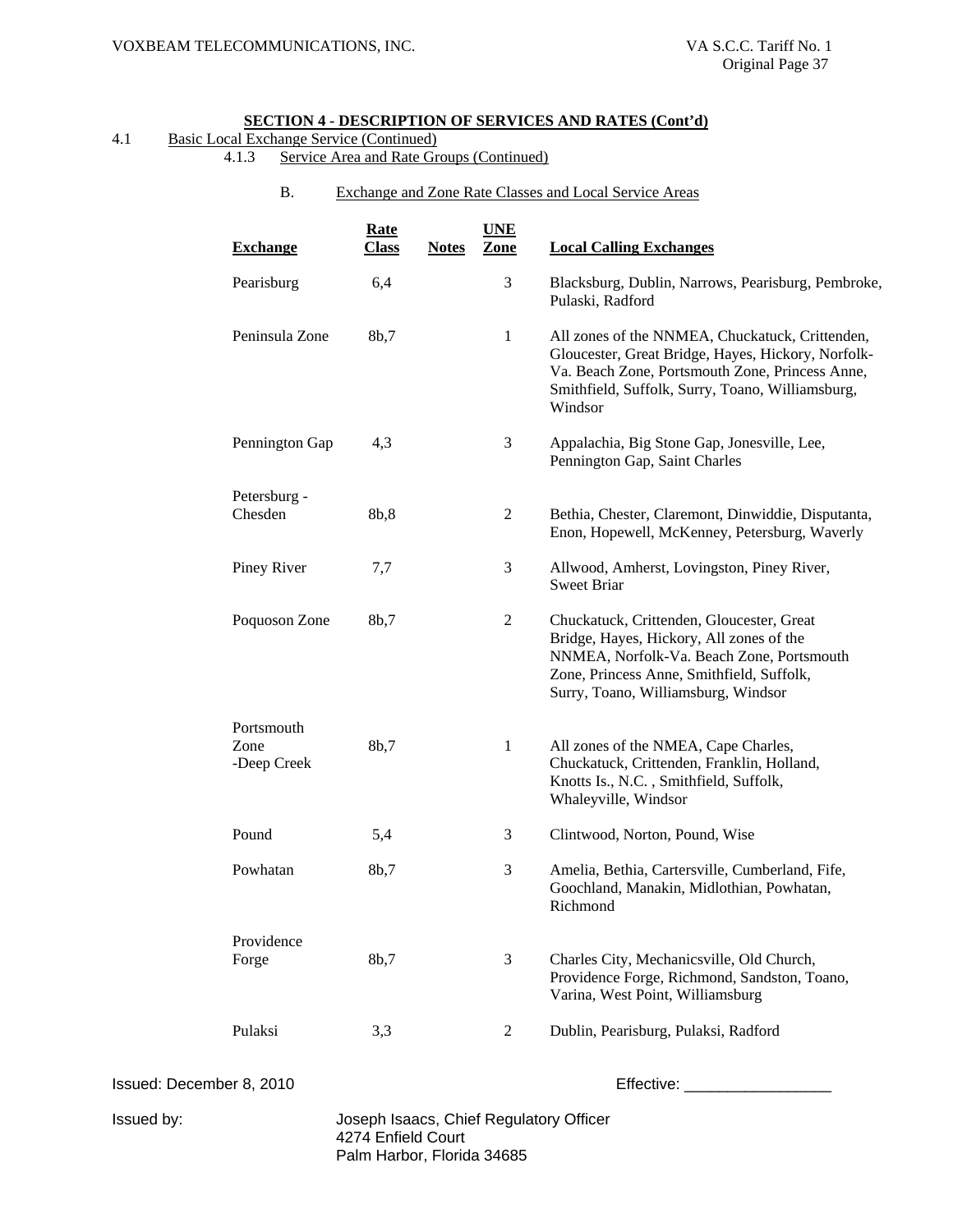# 4.1 Basic Local Exchange Service (Continued)

# 4.1.3 Service Area and Rate Groups (Continued) B. Exchange and Zone Rate Classes and Local Service Areas

|                          | <b>Exchange</b>                                                                        | <b>Rate</b><br><b>Class</b>             | <b>Notes</b> | <b>UNE</b><br>Zone                                                                       | <b>Local Calling Exchanges</b>                                                                                                                                                                  |
|--------------------------|----------------------------------------------------------------------------------------|-----------------------------------------|--------------|------------------------------------------------------------------------------------------|-------------------------------------------------------------------------------------------------------------------------------------------------------------------------------------------------|
|                          | Radford                                                                                | 6,6                                     |              | 2                                                                                        | Blacksburg, Christiansburg, Dublin, Pearisburg,<br>Pulaski, Radford                                                                                                                             |
|                          | Remington                                                                              | 6,5                                     |              | 3                                                                                        | Calverton, Culpeper, Hartwood, Remington,<br>Warrenton                                                                                                                                          |
|                          | Richmond                                                                               | 7,7                                     |              | 1                                                                                        | Amelia, Ashland, Bethia, Charles City, Chester,<br>Goochland, Hanover, Manakin, Mechanicsville,<br>Midlothian, Old Church, Powhatan, Providence<br>Forge, Richmond, Rockville, Sandston, Varina |
|                          | Roanoke<br>-Barkley<br>-Bonsack<br>-Cave Spring<br>-Cove Road<br>-Garden City<br>-Luck | 7,7                                     |              | 1<br>$\mathbf{1}$<br>3<br>$\mathbf{1}$<br>$\mathbf{1}$<br>$\overline{2}$<br>$\mathbf{1}$ | Bedford, Bent Mountain, Boones Mill, Buchanan,<br>Burnt Chimney, Christiansburg, Eagle Rock,<br>Fincastle, Montvale, New Castle, Roanoke, Salem,<br>Shawsville, Stone Mountain, Troutville      |
|                          | Rockville                                                                              | 8b,7                                    |              | $\mathfrak{Z}$                                                                           | Ashland, Bethia, Chester, Goochland, Manakin,<br>Mechanicsville, Midlothian, Richmond, Rockville,<br>Sandston, Varina                                                                           |
|                          | Saint Charles                                                                          | 3,3                                     |              | 3                                                                                        | Jonesville, Pennington Gap, Saint Charles                                                                                                                                                       |
|                          | Saint Paul                                                                             | 4,3                                     |              | 3                                                                                        | Coeburn, Dante, Lebanon, Saint Paul                                                                                                                                                             |
|                          | Salem                                                                                  | 7,6                                     |              | 1                                                                                        | Bent Mountain, Blacksburg, Christiansburg,<br>Montvale, New Castle, Roanoke, Salem,<br>Shawsville, Troutville                                                                                   |
|                          | Sandston                                                                               | 7,7                                     |              | $\overline{2}$                                                                           | Ashland, Bethia, Chester, Manakin,<br>Mechanicsville, Midlothian, Providence Forge,<br>Richmond, Rockville, Sandston, Varina                                                                    |
|                          | Shawsville                                                                             | 7,6                                     |              | 3                                                                                        | Bent Mountain, Blacksburg, Christiansburg,<br>Roanoke, Salem, Shawsville                                                                                                                        |
|                          | Shenandoah                                                                             |                                         |              |                                                                                          |                                                                                                                                                                                                 |
|                          | Park                                                                                   | 4,3                                     |              | 3                                                                                        | Criglersville, Luray, Madison, Shenandoah Park,<br>Sperryville, Stanley                                                                                                                         |
|                          | Sperryville                                                                            | 5,4                                     |              | 3                                                                                        | Criglersville, Culpeper, Shenandoah Park,<br>Sperryville, Washington, Va.                                                                                                                       |
| Issued: December 8, 2010 |                                                                                        |                                         |              |                                                                                          | Effective: ______________________                                                                                                                                                               |
| Issued by:               |                                                                                        | Joseph Isaacs, Chief Regulatory Officer |              |                                                                                          |                                                                                                                                                                                                 |

 4274 Enfield Court Palm Harbor, Florida 34685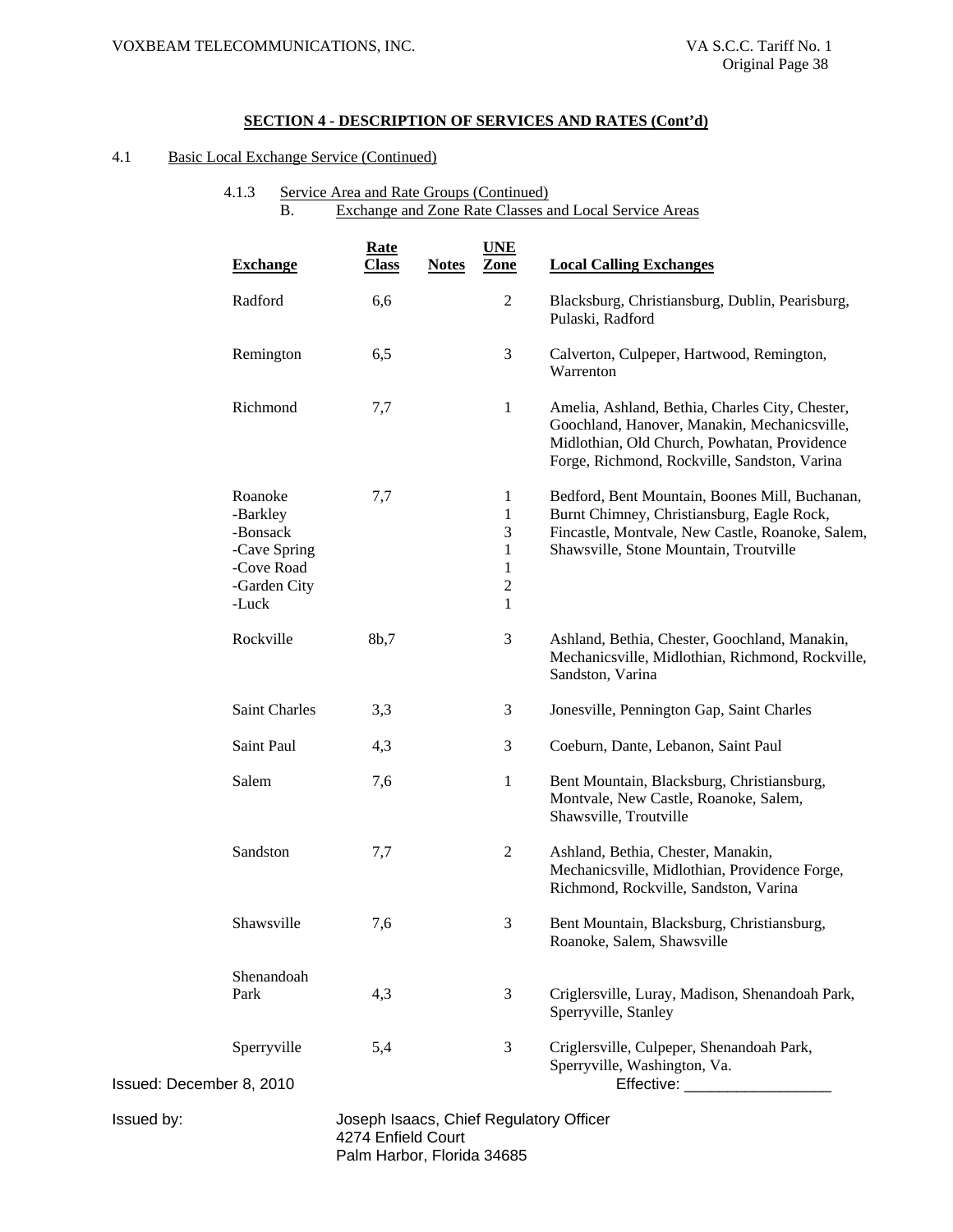4.1 Basic Local Exchange Service (Continued)

# 4.1.3 Service Area and Rate Groups (Continued) B. Exchange and Zone Rate Classes and Local Service Areas

|                          | <b>Exchange</b>       | <b>Rate</b><br><b>Class</b> | <b>Notes</b> | <b>UNE</b><br>Zone | <b>Local Calling Exchanges</b>                                                                                                                                                                        |
|--------------------------|-----------------------|-----------------------------|--------------|--------------------|-------------------------------------------------------------------------------------------------------------------------------------------------------------------------------------------------------|
|                          | Spotsylvania          | 6,5                         |              | 3                  | Brokenburg, Chancellor, Fredericksburg,<br>Ladysmith, Spotsylvania                                                                                                                                    |
|                          | Staunton              | 6,6                         |              | 3                  | Craigsville, New Hope, Raphine, Staunton                                                                                                                                                              |
|                          | <b>Stephens City</b>  | 5,5                         |              | 3                  | Berryville, Boyce, Stephens City, Winchester                                                                                                                                                          |
|                          | <b>Stone Mountain</b> | 7,6                         |              | 3                  | Bedford, Burnt Chimney, Lynchburg, Montvale,<br>Roanoke, Stone Mountain                                                                                                                               |
|                          | Suffolk               | 8b,7                        |              | 2                  | All zones of the NNMEA, Chuckatuck, Crittenden,<br>Franklin, Great Bridge, Hickory, Holland, Norfolk-<br>Va. Beach Zone, Portsmouth Zone, Princess Anne,<br>Smithfield, Suffolk, Whaleyville, Windwor |
|                          | Tangier               | 3,3                         |              | 3                  | Tangier                                                                                                                                                                                               |
|                          | Temperanceville       | 4,4                         |              | 3                  | Chincoteague, Parksley, Pocomoke, Md.,<br>Temperanceville                                                                                                                                             |
|                          | The Plains            | 4,3                         |              | 3                  | Marshall, Middleburg, The Plains, Warrenton                                                                                                                                                           |
|                          | Toano                 | 7,6                         |              | 3                  | All zones of the NNMEA, Charles City, Claremont,<br>Providence Forge, Smithfield, Surry, Toano, West<br>Point, Williamsburg                                                                           |
|                          | Unionville            | 7,7                         |              | 3                  | Brokenburg, Chancellor, Culpeper, Gordonsville,<br>Louisa, Mineral Orange, Unionville                                                                                                                 |
|                          | Upperville            | 6,4                         |              | 3                  | Berryville, Bluemont, Boyce, Marshall, Middleburg,<br>Mount Gilead, Upperville, Warrenton                                                                                                             |
|                          | Varina                | 7,7                         |              | 3                  | Ashland, Bethia, Charles City, Chester, Enon,<br>Manakin, Mechanicsville, Midlothian, Providence<br>Forge, Richmond, Rockville, Sandston, Varina                                                      |
|                          | Warrenton             | 6,5                         |              | 3                  | Calverton, Culpeper, Marshall, Remington, The<br>Plains, Warrenton, Upperville                                                                                                                        |
|                          | Waverly               | 8b                          |              | 3                  | Capron, Claremont, Dendron, Disputanta, Hopewell,<br>Petersburg, Stony Creek, Wakefield, Waverly                                                                                                      |
| Issued: December 8, 2010 | West Point            | 8b                          |              | 3                  | King and Queen, King William, Providence Forge,<br>Toano, West Point, Williamsburg<br>Effective: ________________________                                                                             |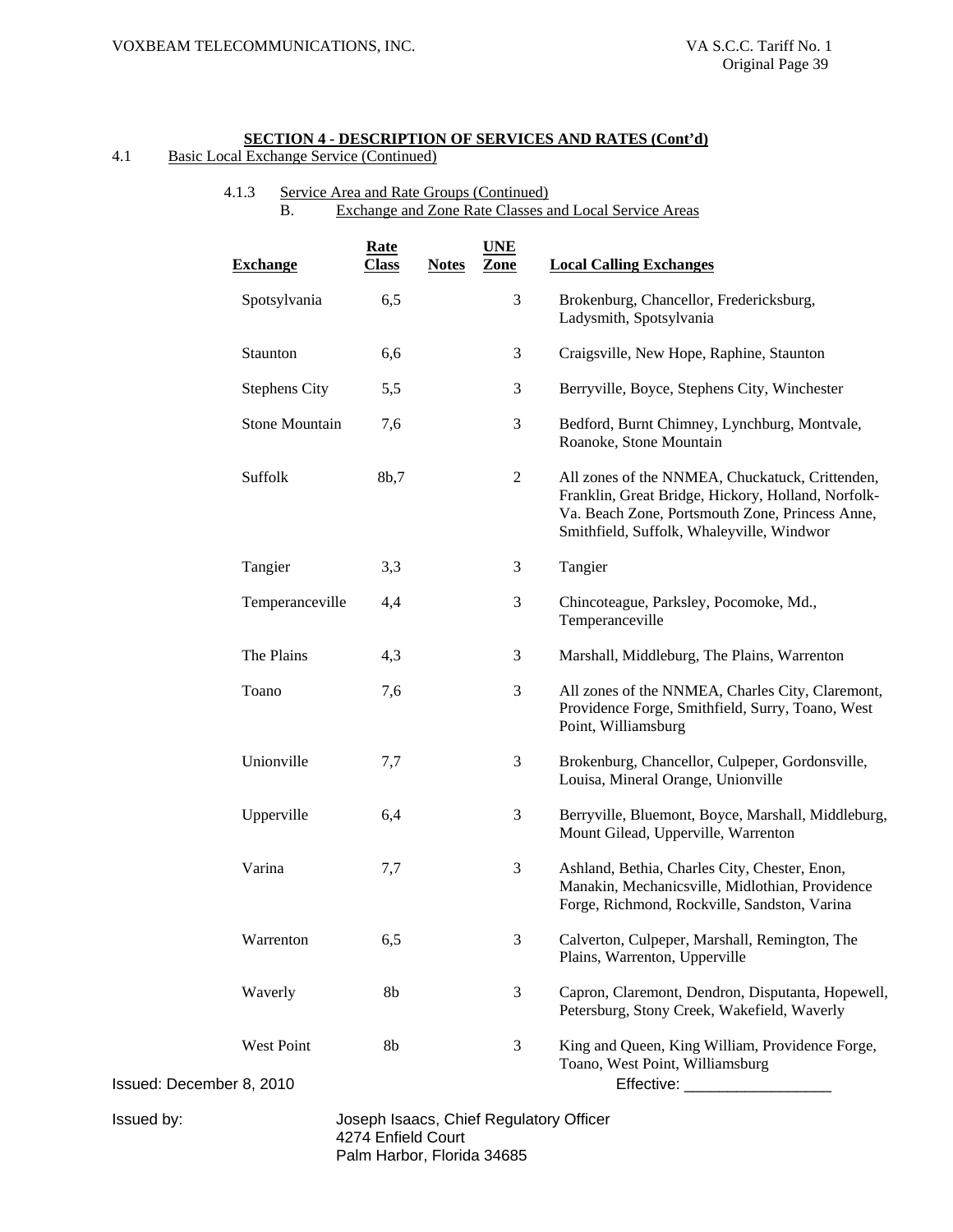# 4.1 Basic Local Exchange Service (Continued)

- 4.1.3 Service Area and Rate Groups (Continued)
	- B. Exchange and Zone Rate Classes and Local Service Areas

| <b>Exchange</b> | <b>Rate</b><br>Class | <b>Notes</b> | UNE<br>Zone | <b>Local Calling Exchanges</b>                                                                                                                                               |
|-----------------|----------------------|--------------|-------------|------------------------------------------------------------------------------------------------------------------------------------------------------------------------------|
| Whaleyville     | 8b.7                 |              | 3           | Chuckatuck, Crittenden, Franklin, Great Bridge,<br>Hickory, Holland, Norfolk-Va. Beach Zone,<br>Portsmouth Zone, Princess Anne, Smithfield,<br>Suffolk, Whaleyville, Windsor |
| Williamsburg    | 7,6                  |              | 2           | All zones of the NNMEA, Charles City, Claremont,<br>Providence Forge, Smithfield, Surry, Toano, West<br>Point, Williamsburg                                                  |
| Winchester      | 5,5                  |              | 1           | Berryville, Boyce, Gainesboro, Gore, Stephens City,<br>Winchester                                                                                                            |
| Wise            | 5,4                  |              | 3           | Appalachia, Big Stone Gap, Clintwood, Coeburn,<br>Norton, Pound, Wise                                                                                                        |

Issued: December 8, 2010 **Effective: Effective:** 2010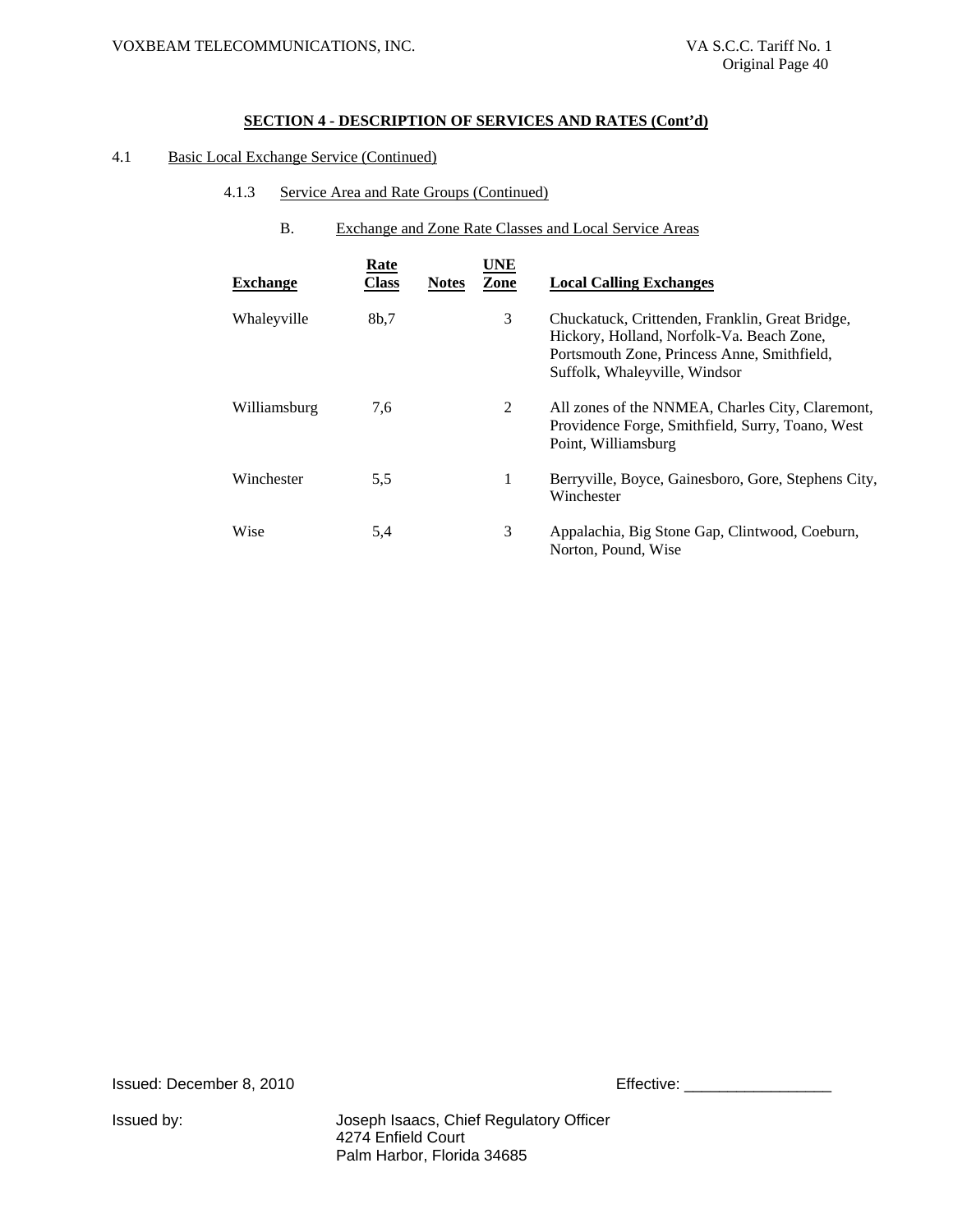- 4.1 Basic Local Exchange Service (Continued)
	- 4.1.4 Rates and Charges
		- A. Residential Rate
			- 1. Monthly Recurring Charges

The following charges apply to Standard Residence Local Exchange service lines per month. Rates and charges include Touchtone Service for each line. The rates and charges below apply to service provided on a month-tomonth basis.

| Rate Group | Unlimited Local Usage |
|------------|-----------------------|
| Group 1    | \$10.80               |
| Group 2    | \$12.86               |
| Group 3    | \$13.83               |
| Group 4    | \$14.69               |
| Group 5    | \$15.13               |
| Group 6    | \$16.06               |
| Group 7    | \$16.37               |
| Group $8*$ | \$16.37               |
| Group 8a*  | \$16.37               |
| Group 8b*  | \$16.37               |
|            |                       |

\* Rate Class 8 Zones/Exchanges other than Northern Virginia zones, including Foreign Exchange Service provided from the same wire center which provides the normal Braddock, Engleside or Herndon Service.

Issued: December 8, 2010 **Effective: Effective:** \_\_\_\_\_\_\_\_\_\_\_\_\_\_\_\_\_\_\_\_\_\_\_\_\_\_\_\_\_\_\_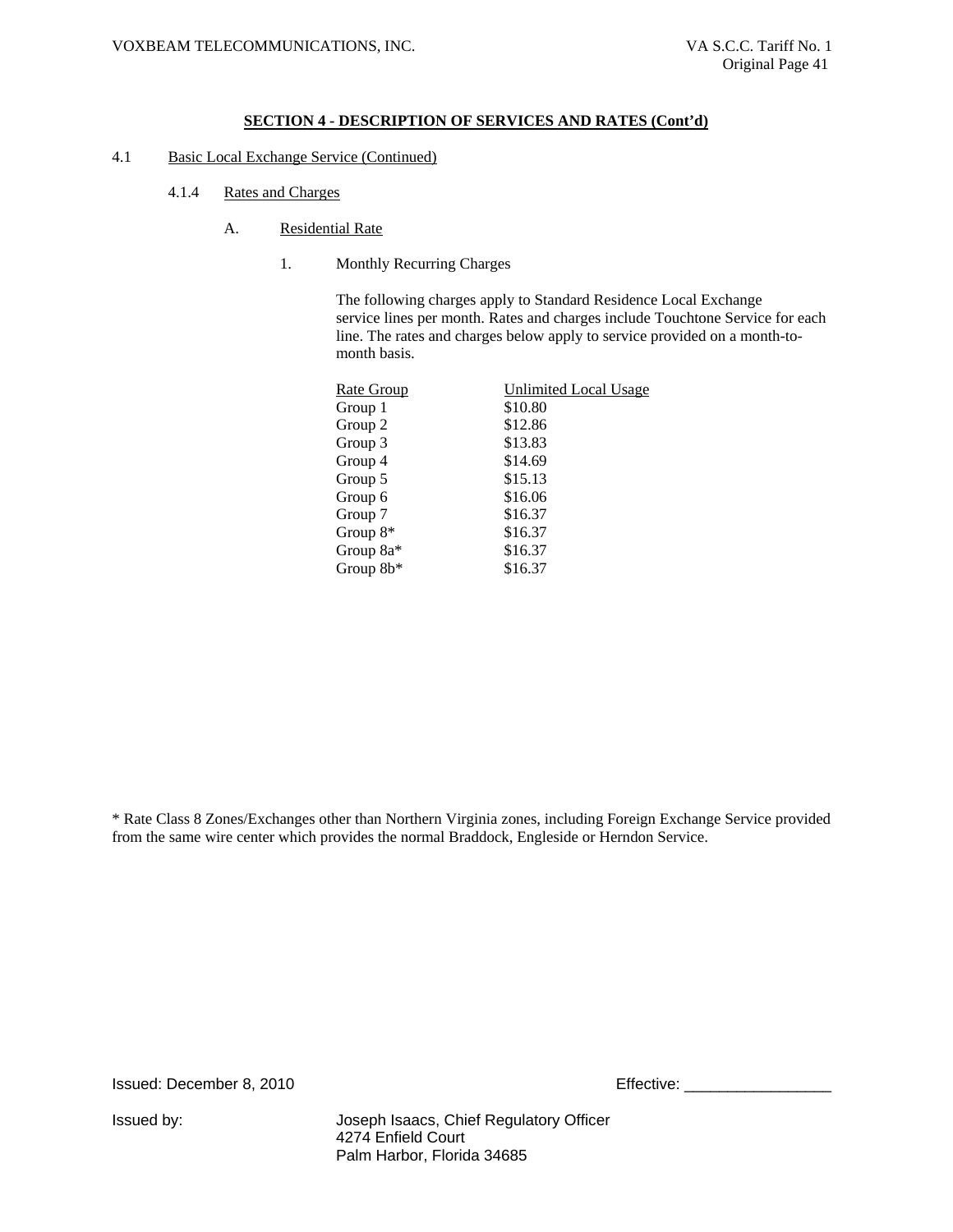#### 4.1 Basic Local Exchange Service (Continued)

- 4.1.4 Rates and Charges
	- B. Business Rate

The following charges apply to Standard Business Local Exchange Service lines per month. Rates and charges include Touchtone Service for each line. The rates and charges below apply to service provided on a month-to-month basis.

| Rate Group | Unlimited Local Usage |
|------------|-----------------------|
| Group 1    | \$27.02               |
| Group 2    | \$30.99               |
| Group 3    | \$34.71               |
| Group 4    | \$38.43               |
| Group 5    | \$41.76               |
| Group 6    | \$45.50               |
| Group 7    | \$49.33               |
| Group $8*$ | \$53.18               |
| Group 8a*  | \$53.08               |
| Group 8b*  | \$53.08               |
|            |                       |

\* Rate Class 8 Zones/Exchanges other than Northern Virginia zones, including Foreign Exchange Service provided from the same wire center which provides the normal Braddock, Engleside or Herndon Service.

Issued: December 8, 2010 Effective: \_\_\_\_\_\_\_\_\_\_\_\_\_\_\_\_\_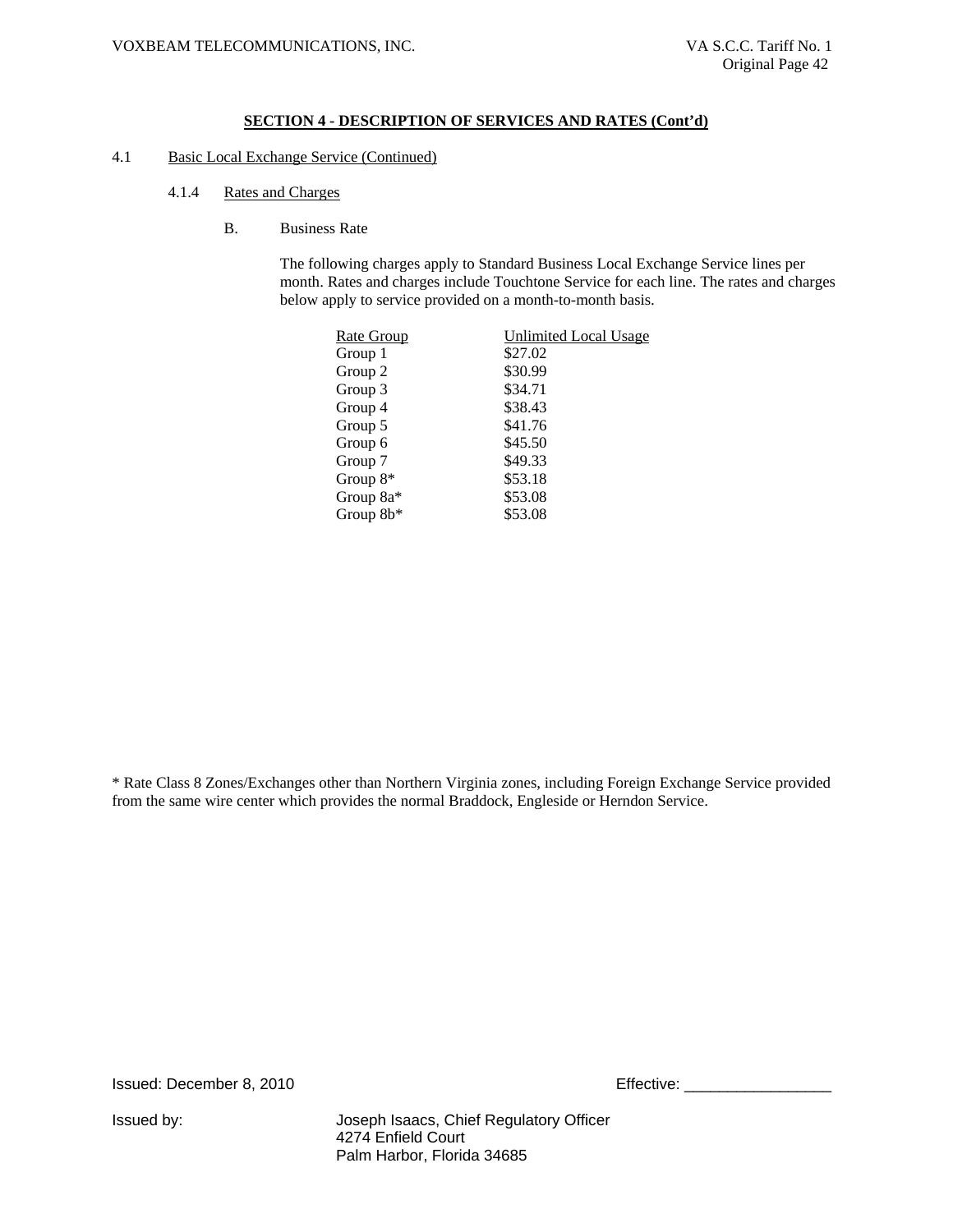### 4.2 Directory Assistance Service

The Company furnishes Directory Assistance Service ("DA") for the purpose of aiding customer in obtaining telephone numbers. Customers are allowed two requests per call. For an additional "Connect Request" charge, the Operator will call the requested number on the customer's behalf. When a party requests assistance in obtaining and/or calling to the telephone numbers of customers who are located within the same local calling area as the number the party is calling from, the charges as set forth following apply.

In order to make allowance for a reasonable need for local calling area DA service, including numbers not in the directory, directory inaccessibility and other conditions, no charge applies for the first two calls for telephone numbers of customers who are located within the calling area of the calling party per month per station access line. The allowance is cumulative for all group billed services furnished on the same premises or as part of the same system within an exchange.

Charges for DA are not applicable to calls placed from hospital services or calls placed from telephones where the customer or, in the case of residence service, a member of the Customer's household, has been affirmed in writing as unable to use a Company provided directory because of a visual, physical or reading handicap.

|                                              | Charge for each inquiry            |
|----------------------------------------------|------------------------------------|
| <b>Customer Direct Dialed</b>                | \$0.29 per call after 2 free calls |
| <b>Operator Dialed</b>                       | \$0.58                             |
| <b>Connect Request</b><br>per call completed | $$0.30*$                           |

\* The customer will also be responsible for any additional charges associated with the completed call.

Issued: December 8, 2010 Effective: \_\_\_\_\_\_\_\_\_\_\_\_\_\_\_\_\_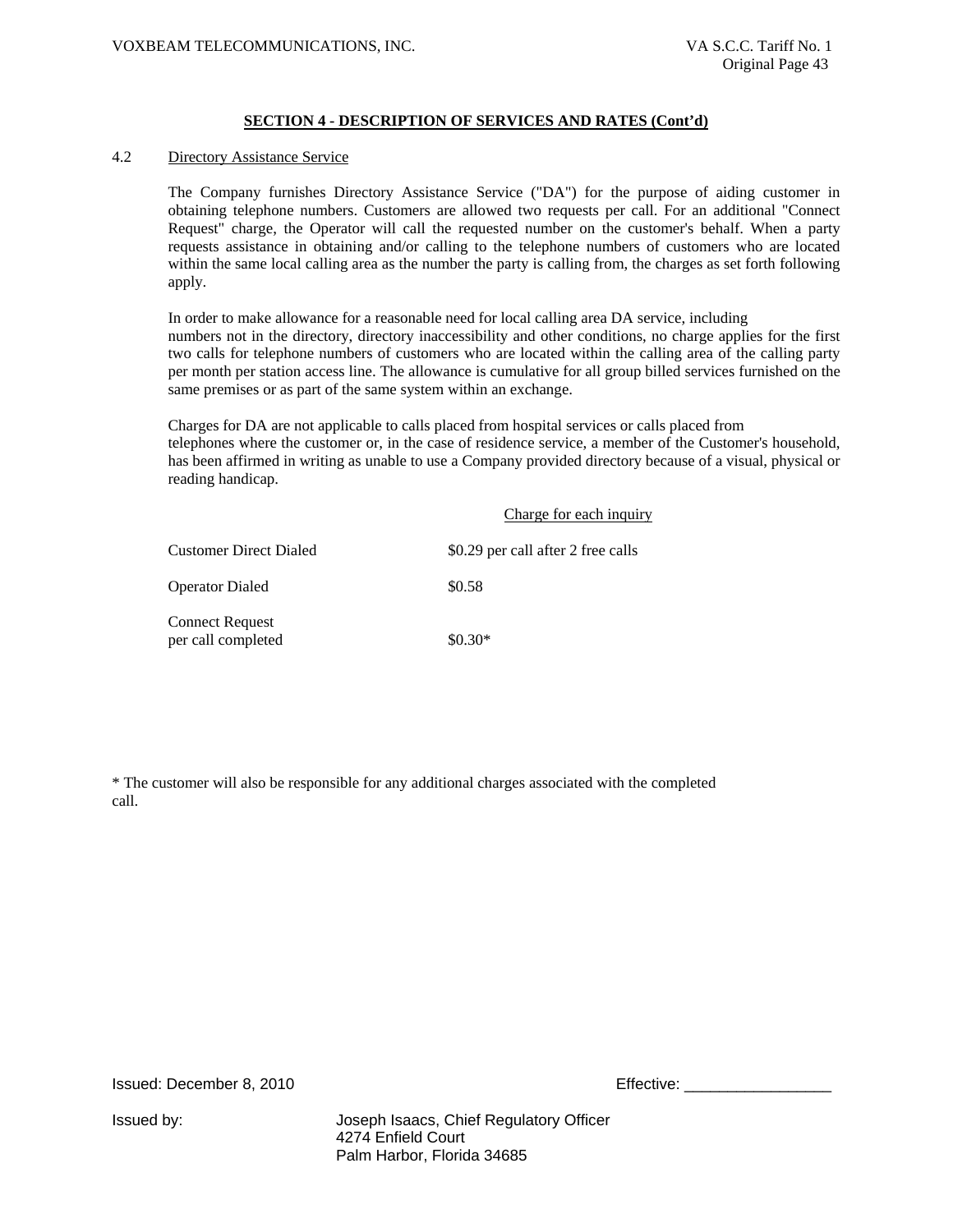#### 4.3 Operator Assisted Local Calls

Local calls may be completed or billed with the live or mechanical assistance by the Company's operator center. Calls may be billed collect to the called party, to an authorized 3rd party number, to the originating line, or to a valid authorized calling card. Local calls may be placed on a station to station basis or to a specified party (see Person to Person), or designated alternate.

Operator Assistance charges do not apply for the following calls:

- Calls to Company-listed Official Public Emergency Agencies
	- Calls to official Company numbers
	- Calls to Directory Assistance Service
	- Calls from persons experiencing dialing difficulty
	- Calls from persons who are visually and/or physically disabled will be exempted by means of the completion of a self-certification form supplied by the Company.

Usage charges for local operator assisted calls are those usage charges that would normally apply to the calling party's service. In addition to usage charges, an operator assistance charge applies to each call.

A Person-to-Person Call is any call whereby the person originating a call specifies a particular person to be reached, or a particular station, room number, department, or office to be reached through a PBX attendant. Person-to-Person calls are provided by an operator.

A Collect Call is a call completed with the assistance of the Company operator for which charges are billed – not to the originating number but to the destination or terminating number.

A Third Party Call refers to calls that are dialed by the customer in accordance with standard dialing instructions and billed to a third party.

An Operator Dialed Charge is when the end user places a call without dialing the destination number, although the customer has the capability to do so. The end user will dial "O" for local calls and "OO" for long distance calls and then request the operator to dial the station number.

A Calling Card Call refers to calls that are dialed by a customer in accordance with the standard dialing instructions and billed to a non-proprietary calling card issued by another carrier.

| Rates:                                                  | <b>Surcharge Rate/Call</b> |
|---------------------------------------------------------|----------------------------|
| <b>Operator Service Calling Card</b>                    | \$0.60                     |
| Station-to-Station operator-assisted charges:<br>Each:  |                            |
| Collect, Third Party, Operator Dialed                   | \$0.75                     |
| Person-to-Person operator-assisted local call:<br>Each: | \$1.50                     |

Issued: December 8, 2010 **Effective: Effective:**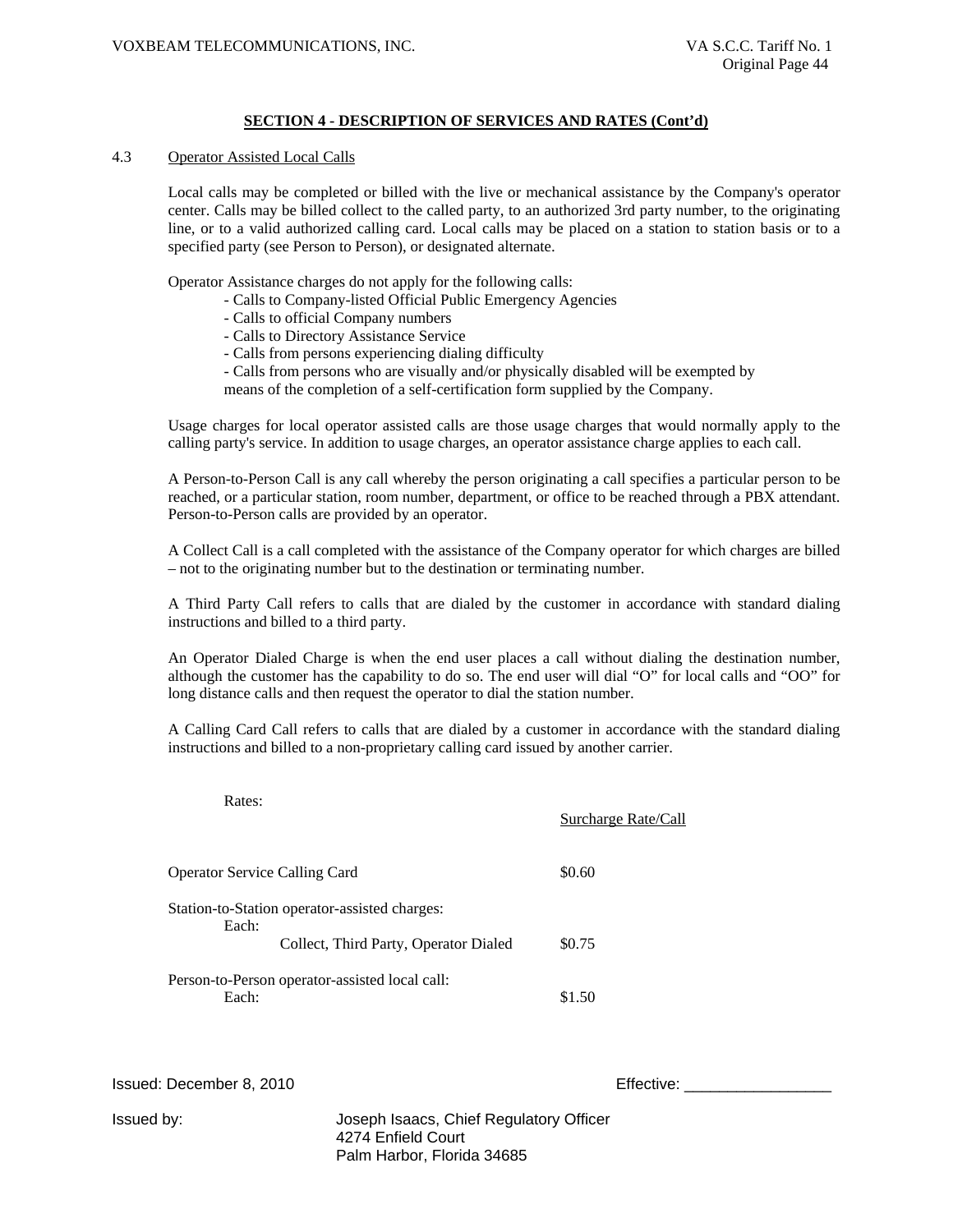#### 4.4 Verification and Emergency Interrupt Service

Upon request, subject to technical limitations, the Company's operator will verify that a conversation exists on a line and will interrupt a communication in progress to announce that someone is trying to call.

#### 4.4.1 Application of Rates and Charges:

No charge will apply if the requesting customer identifies that the call is to or from an official public emergency agency. An official public emergency agency is defined as a government agency, which is operated by the Federal, state or local government, and has the capability and legal authority to provide prompt and direct aid to the public in emergency situation. Such agencies include the local police, state police, fire department, etc.

Charges may not be billed on a collect basis or on a third number basis to the number being verified or interrupted.

If the number verified is not in use, or as a result of interrupt the line is cleared, and, at the calling party's request, the operator completes the call, the charges for Operator Assisted Local Calls as defined in Section 4.3 of this tariff apply in addition to the applicable

verification and emergency interrupt charges.

Nonrecurring Charge

Non-Recurring Charge

| Verification request, Each:                | \$0.75 |
|--------------------------------------------|--------|
| Verification with Interrupt request, Each: | \$1.55 |

#### 4.5 Service Charges

#### 4.5.1 Service Ordering Charge – Multi Element Charges

|                          |           |                                                                                                                                                                                     | Residential | <b>Business</b> |
|--------------------------|-----------|-------------------------------------------------------------------------------------------------------------------------------------------------------------------------------------|-------------|-----------------|
|                          | A.        | Primary - For connecting new or additional<br>Access lines, telephone number change<br>requests, and relocation of existing service to<br>a different building<br>Per service order | \$21.00     | \$37.00         |
|                          | <b>B.</b> | Secondary - For moving or changing existing<br>service or adding new or additional service<br>other than Access lines.                                                              |             |                 |
|                          |           | Per service order                                                                                                                                                                   | \$11.80     | \$18.50         |
|                          | C.        | Record - For record type orders affecting<br>directory listings.<br>Per service order                                                                                               | \$9.00      | \$17.00         |
|                          | D.        | Restoration of Service - For reestablishment of<br>service which was disconnected for non-payment<br>Per service order                                                              | \$15.00     | \$25.95         |
| Issued: December 8, 2010 |           | Effective:                                                                                                                                                                          |             |                 |
| Issued by:               |           | Joseph Isaacs, Chief Regulatory Officer<br>4274 Enfield Court                                                                                                                       |             |                 |

Palm Harbor, Florida 34685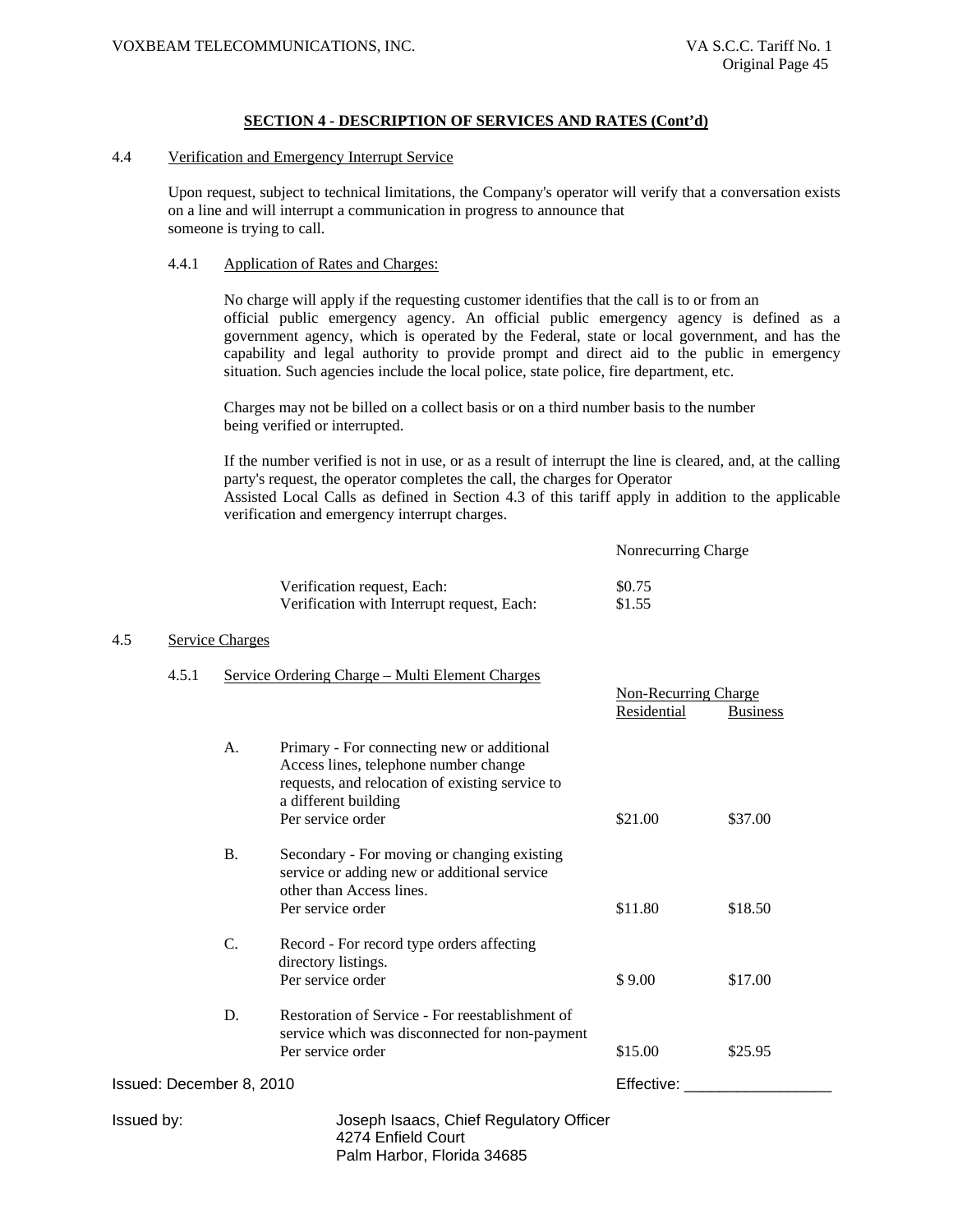### 4.5 Service Charges (Continued)

#### 4.5.2 Access Line Connection Charges

Performing all or part of the operations associated with the connections of a central office line. These may include, but are not limited to, circuit design work and establishing or changing central office connections.

A. Line Connection Charge

A Line Connection Charge applies for the connection of each local exchange line. Line Connection Charges also apply to the relocation of existing service to a different rate demarcation point, building or property.

B. Line Restoral Charge

A Line Restoral Charge applies for the restoral of service to each local exchange line suspended at the request of the customer.

C. Per Access Line - Residential-Non-Recurring Charges

|                       | Residential | <b>Business</b> |
|-----------------------|-------------|-----------------|
| <b>Exchange Lines</b> | \$22.22     | \$27.50         |
| Line Change Charge    | \$16.35     | \$17.80         |
| Line Restoral Charge  | \$5.00      | \$ 7.00         |

#### 4.5.3 Maintenance Visit Charge

| Residential     | \$46.00 |
|-----------------|---------|
| <b>Business</b> | \$68.00 |
| Business Data   | \$95.00 |

#### 4.6 [Reserved for Future Use]

Issued: December 8, 2010

| Effective: |
|------------|
|------------|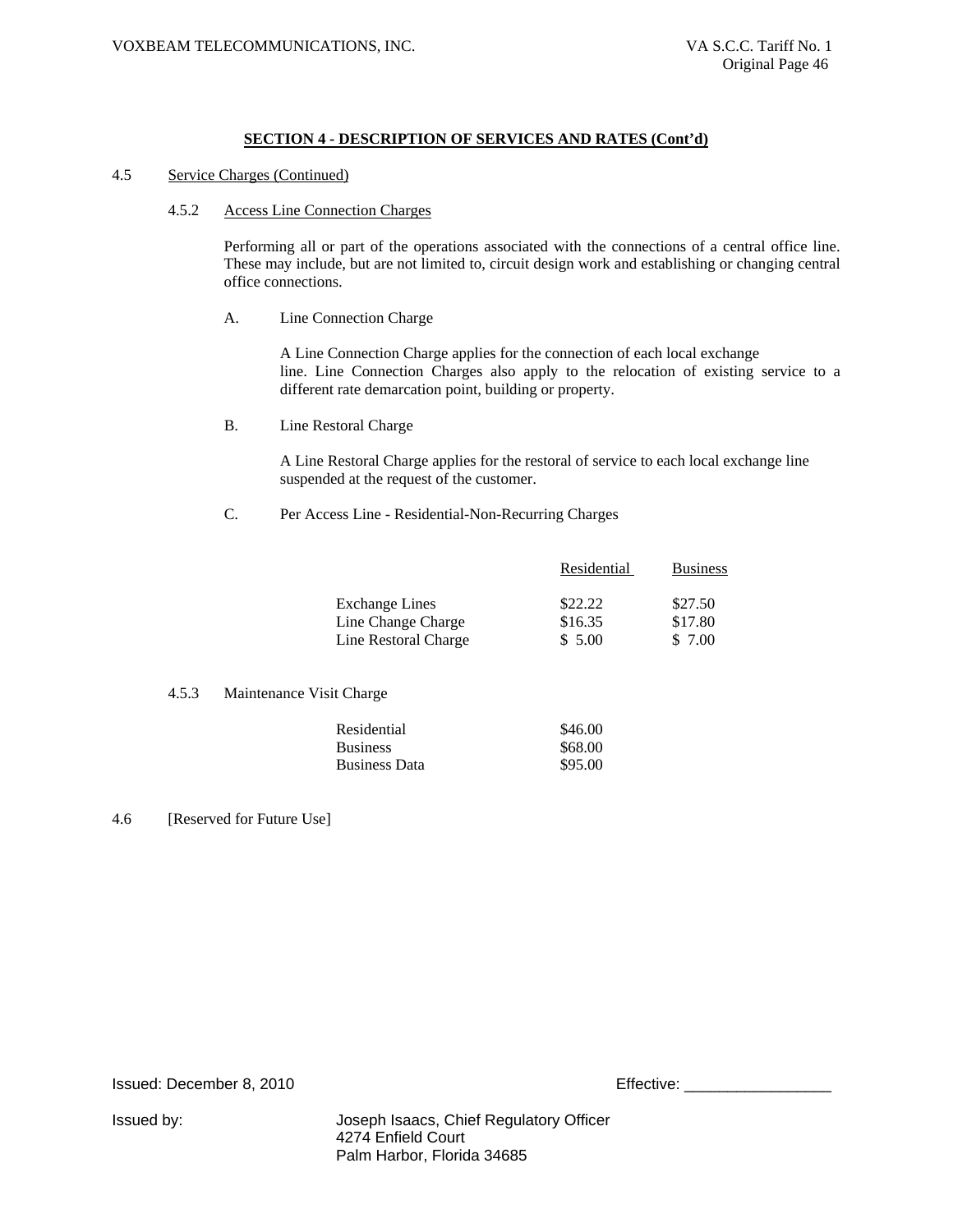#### 4.7 Directory Listings

For each Customer of Company-provided Exchange Access Service(s), the Company shall arrange for the listing of the Customers main billing telephone number in the directory(ies) published by the dominant Local Exchange Carrier in the area at no additional charge. At a Customer's option, the Company will arrange for additional listings. Primary and additional Directory Listings are provided in the alphabetical section of the telephone directory in accordance with the regulations and rates specified herein. The alphabetical section of the telephone directory consists of a list of names of customers in alphabetical order and is designed solely for the purpose of informing calling parties of the telephone numbers of customer and those entitled to use the customer's service as an aid to the use of telephone service, and special position or arrangement of names is not contemplated. The primary listing for business service is ordinarily the name of the Customer or the name under which a business is regularly conducted. For business services, additional listings are available only in the name of an authorized user of the customer's service. Business additional listings are not permitted in connection with residence service. Business additional listings may be provided in connection with Joint User Service with one additional listing offered at no charge for each joint user on a customer's service.

The Company reserves the right to limit the length of any listing in the directory by the use of abbreviations when, in its judgment, the clearness of the listing or the identification of the customer is not impaired. Where more than one line is required to properly list the Customer, there is no additional charge.

The Company may refuse a listing which is known not to constitute a legally authorized or adopted name or a listing which, in the opinion of the Company, is likely to mislead or deceive calling persons as to the identity of the listed party or is a contrived name used for advertising purposes, or to secure a preferential position in the directory, or is more elaborate than is reasonably necessary to identify the listed party.

Issued: December 8, 2010 **Effective:**  $\blacksquare$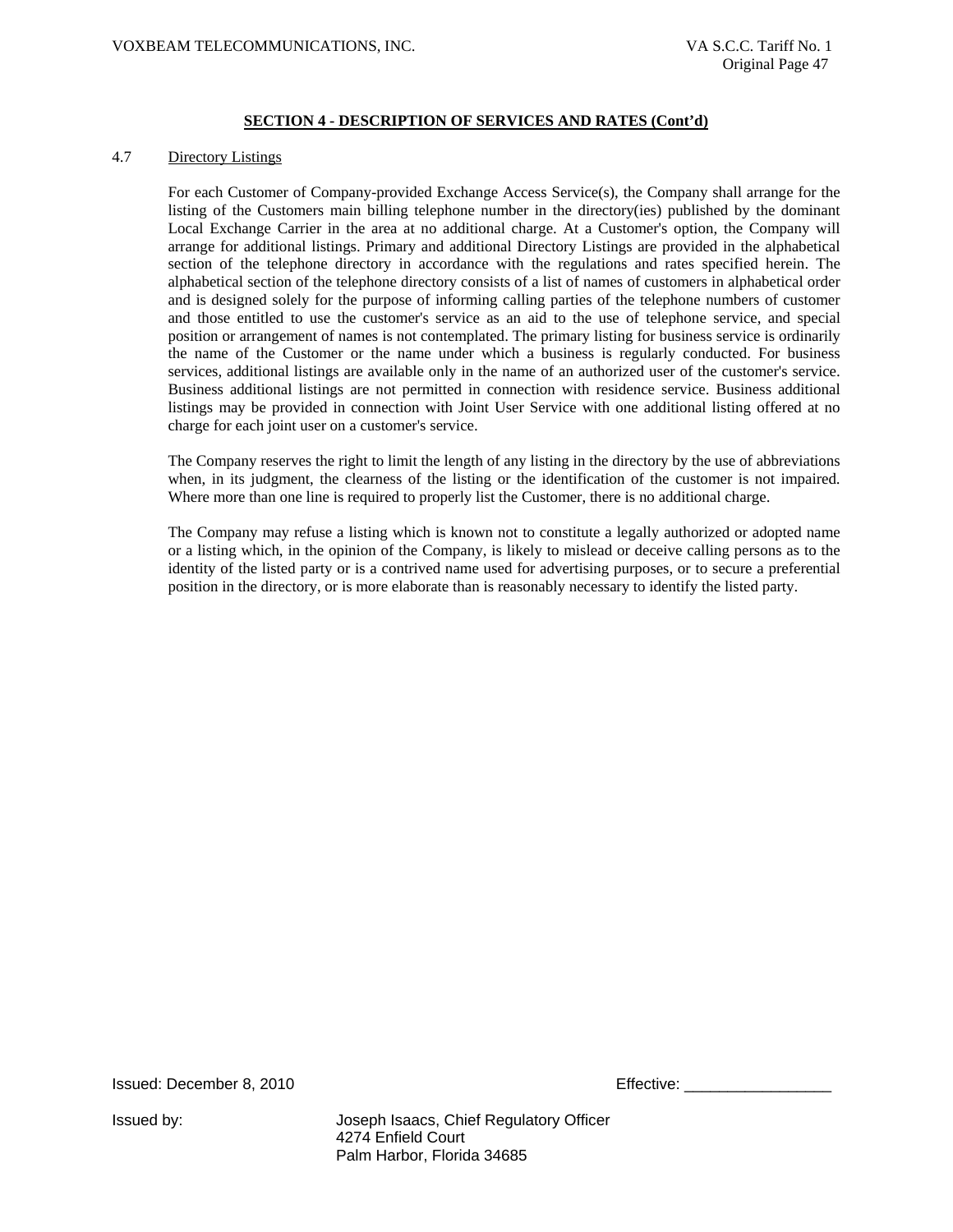#### 4.7 Directory Listings (Continued)

#### Non-Listed Telephone Number

At the customer's request, non-listed telephone service will be furnished which will provide for the omission or deletion of the customer's telephone number from the telephone directory. The telephone listing will be available through directory assistance and other records that will be given to any calling party. Charges for non-listed telephone numbers are as specified in 4.7.1 following.

#### Non-Published Telephone Number

At the customer's request, a non-published telephone service will be furnished which will provide for omission or deletion of the customer's telephone number from the telephone directory and from the directory assistance records. The Company will make every effort to prevent disclosure of non-published numbers but will not be liable should such number be divulged inadvertently. When a call is placed to the Emergency 9-1-1 Service and the source of the call or the location of the call is associated with a nonpublished telephone number, the Company will release (to the appropriate local government authority responsible for the Emergency 9-1-1 Service), the name and address of the calling party and/or be name and address associated with the emergency location, where such information can be determined. Charges for non-published telephone numbers are as specified in 4.7.1 following.

4.7.1 Rates and Charges - Residential

| Primary Listing           | No charge    |
|---------------------------|--------------|
| <b>Additional Listing</b> | \$1.35/month |
| Non-List Number           | \$1.29/month |
| Non-Published Number      | \$2.75/month |
|                           |              |

4.7.1 Rates and Charges - Business

Primary Listing No charge Additional Listing \$1.75/month Non-List Number \$1.29/month Non-Published Number \$2.75/month

Issued: December 8, 2010 Effective: \_\_\_\_\_\_\_\_\_\_\_\_\_\_\_\_\_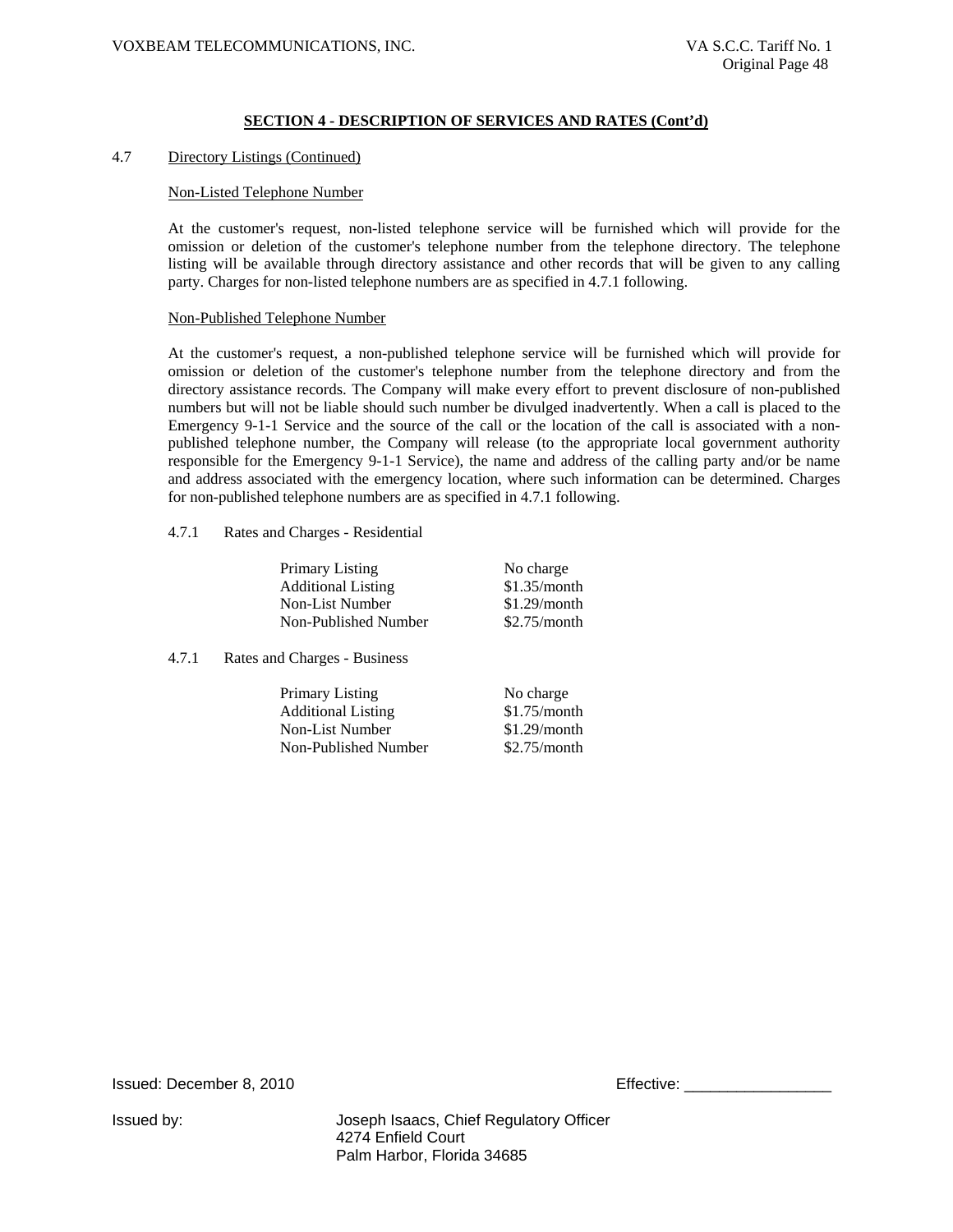4.8 Custom Calling Service

#### 4.8.1 Residential & Business - Individual Features

#### A. Description of Services

Anonymous Call Rejection (ACR) - Anonymous Call Rejection (ACR) allows a customer to reject calls from callers who have blocked the display of their telephone numbers from a Caller ID device. ACR discourages anonymous calls, since callers must allow their numbers to be displayed in order to reach you. When a customer activates Anonymous Call Rejection, callers who have blocked the display of their numbers will hear an announcement telling them that the Customer are not accepting blocked calls. They will be instructed to hang up, unblock their number and dial again if they wish to reach you. A customer will hear a confirmation announcement whenever the Customer activate or deactivate the Anonymous Call Rejection feature.

Call Block - Provides ability to block up to a certain number of calls (telephone numbers) from reaching the subscriber.

Call Forwarding Variable - Call Forwarding Variable allows the Customer to choose to reroute incoming calls to another specified telephone number. The Customer must activate and deactivate this feature.

Call Return - Call return stores the number of the most recent incoming call (including unanswered calls) to a Customer's number. This allows a Customer to dial back any missed or unanswered telephone calls.

Call Trace – allows Customers to key in a code that alerts the network to trace the last call received. The traced telephone number is automatically sent to the company for storage for a limited amount of time and is retrievable by legally constituted authorities upon proper request by them. By contacting the company the Customer can use this application to combat nuisance calls. This service may be ordered on a Monthly or per trace basis.

Call Waiting - Call Waiting provides a tone signal to indicate to a Customer already engaged in a telephone call that a second caller is attempting to dial in. It will also permit the Customer to place the first call on hold, answer the second call and then alternate between both callers.

Call Waiting Deluxe – provides the Customer with Call Waiting, Caller Id and Call Waiting Id.

Issued: December 8, 2010 Effective: \_\_\_\_\_\_\_\_\_\_\_\_\_\_\_\_\_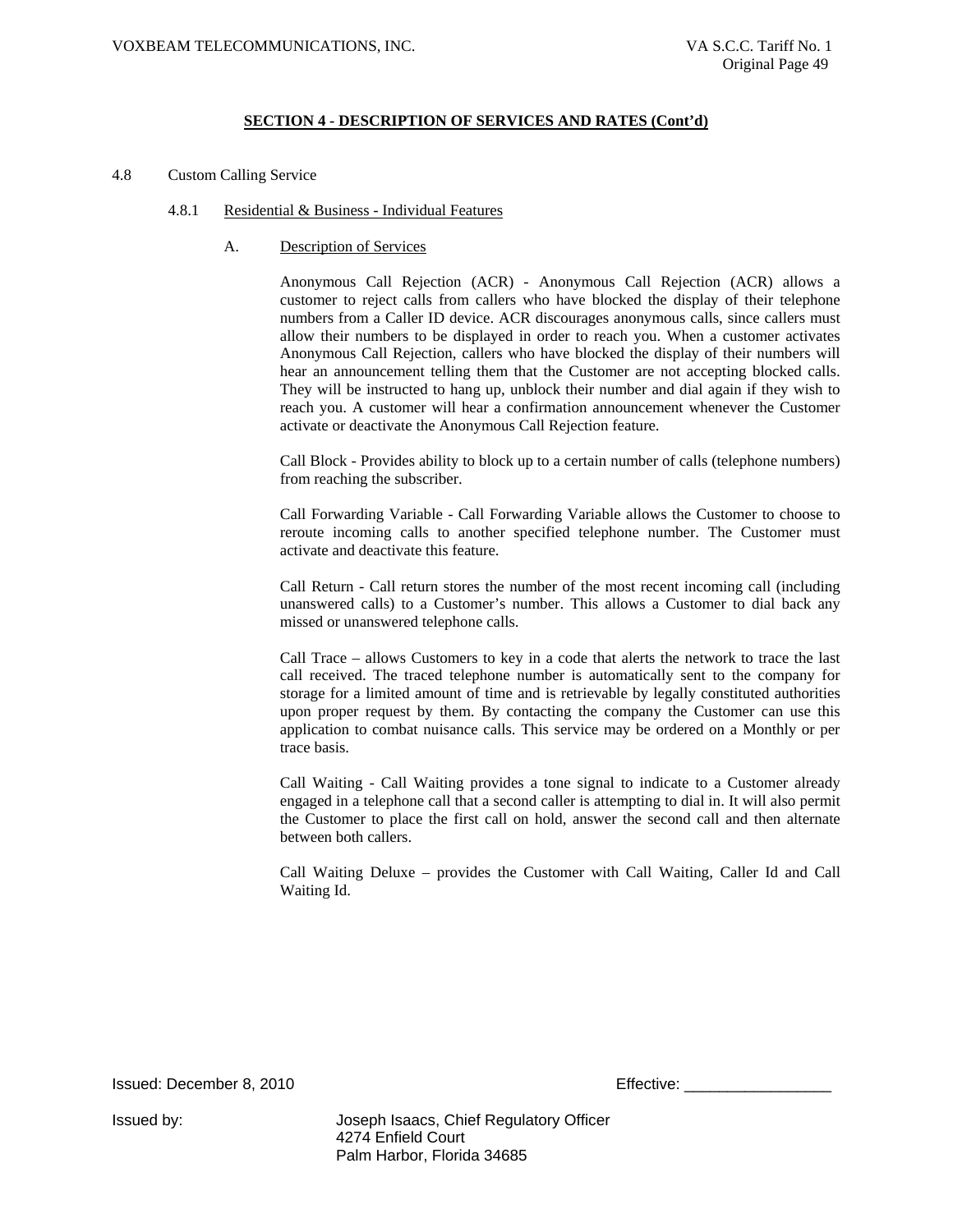4.8 Custom Calling Service

#### 4.8.1 Residential & Business - Individual Features

#### A. Description of Services

Caller ID Number only - allows a Customer to see a caller's number previewed on a display screen before the call is answered allowing a Customer to prioritize and or screen incoming calls. Caller ID records the number, date and time of each incoming call including calls that aren't answered by the Customer. Caller ID service requires the use of specialized CPE not provided by the company. It is the responsibility of the Customer to provide the necessary CPE.

Three Way Calling - Permits the Customer to add a third party to an established connection. When the third party answers, a two-way conversation can be held before adding the original party for a three-way conference. The Customer initiating the conference controls the call and may disconnect the third party to reestablish the original connection or establish a connection to a different third party. The feature may be used on both outgoing and incoming.

#### B. Rates and Charges Monthly Rate

|                                    | <b>Monthly Charge</b> | Per Use |
|------------------------------------|-----------------------|---------|
| Anonymous Call Rejection           | \$2.95                |         |
| Call Block                         | \$2.95                |         |
| Call Forwarding Variable           | \$1.95                |         |
| Call Return (*69), subscription    | \$2.95                |         |
| Call Return (*69) per use          |                       | \$0.79  |
| Call Trace                         | \$1.95                |         |
| Call Trace per use                 |                       | \$1.00  |
| Call Waiting                       | \$3.85                |         |
| <b>Call Waiting Deluxe</b>         | \$5.95                |         |
| Caller ID                          | \$4.95                |         |
| Caller ID with Name                | \$5.95                |         |
| Repeat Dialing (*66), subscription | \$1.95                |         |
| Repeat Dialing (*66), per use      |                       | \$0.79  |
| Three Way Calling, subscription    | \$1.95                |         |
| Three Way Calling, per use         |                       | \$0.79  |
|                                    |                       |         |

Issued: December 8, 2010 **Effective:** Effective: \_\_\_\_\_\_\_\_\_\_\_\_\_\_\_\_\_\_\_\_\_\_\_\_\_\_\_\_\_\_\_\_\_